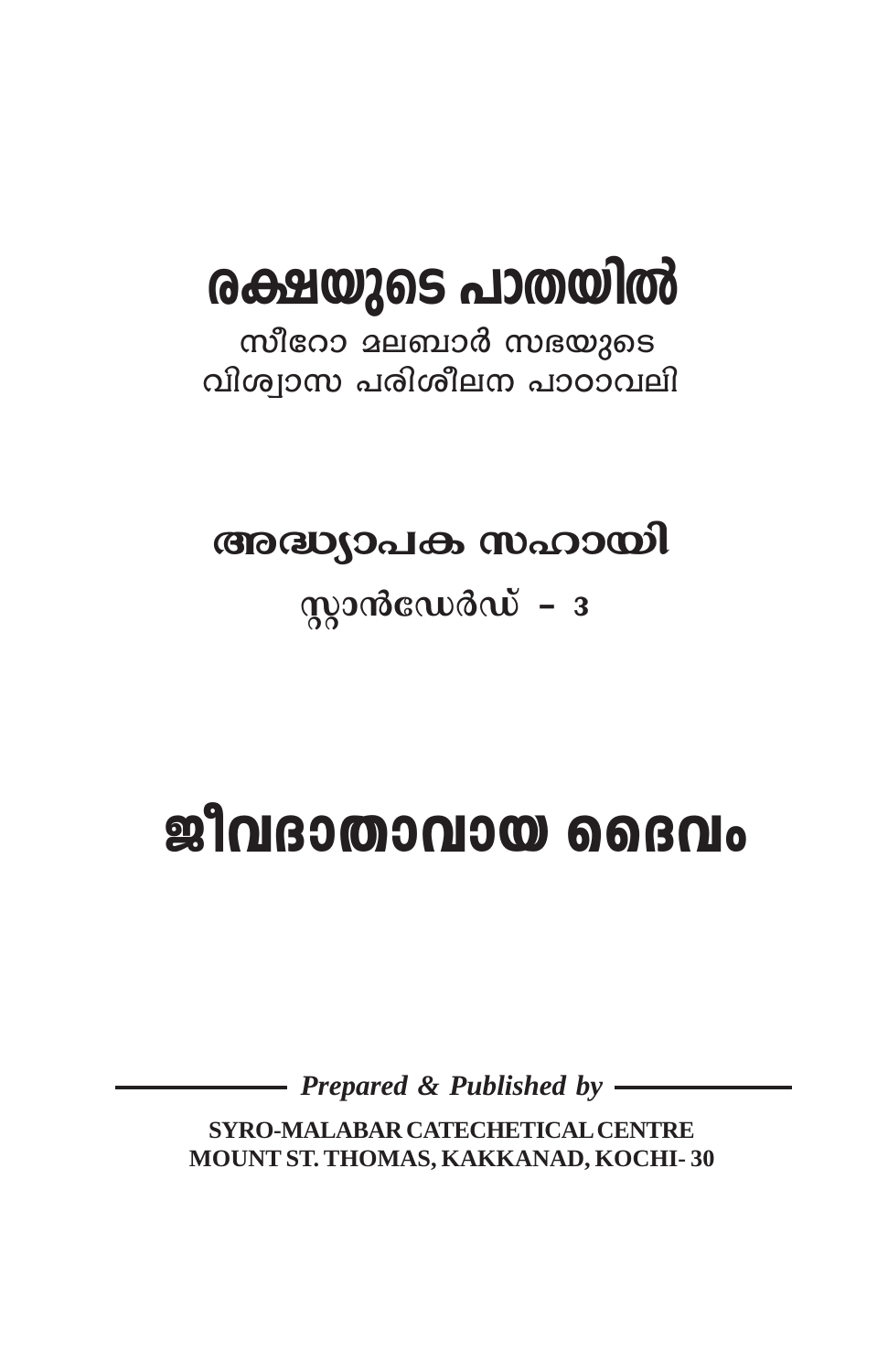*Title :* **JEEVADADAVAYA DAIVAM (Malayalam)**

*Text Prepared by* FR. JOSE PUTHIYEDATH

*Published by* SYRO-MALABAR CATECHETICAL CENTRE MOUNT ST. THOMAS, KAKKANAD, KOCHI- 30

*Distributed by* SMCC, MOUNT ST. THOMAS KAKKANAD, KOCHI-30

*Printed at*

Year of Publication 2009 Price : Rs. 15/-

**2**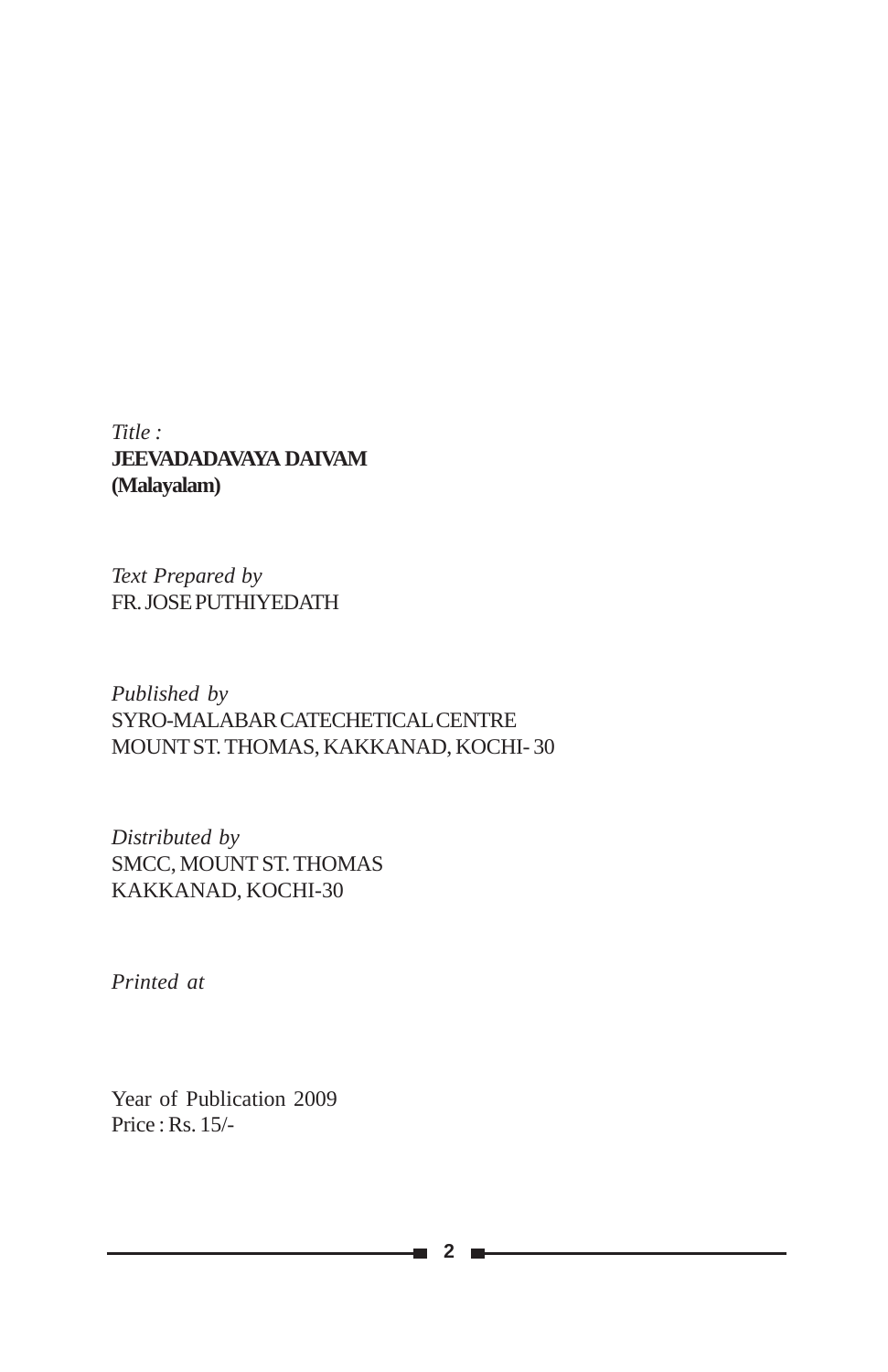## ആമുഖം

നിങ്ങൾ നന്നേ ചെറുപ്പത്തിൽ മതബോധനക്ലാസ്സിൽ പഠിച്ചിരുന്ന നാളുകളെക്കുറിച്ച് ഓർമ്മിക്കുവാൻ കഴിയുമോ? അവിടെ നിങ്ങൾ ഏറ്റവും ഇഷ്ടപ്പെട്ട കാര്യങ്ങൾ എന്തൊക്കെയായിരുന്നു? അവയെല്ലാം ഇന്ന് നിങ്ങൾ പഠിപ്പിക്കുന്ന കുട്ടികൾക്കും നൽകേണ്ടതല്ലേ? സൺഡേ സ്കൂളിൽ നിന്ന് നിങ്ങൾക്ക് ഉണ്ടായിട്ടുള്ള സന്തോഷാനുഭവങ്ങൾ ഓർമ്മയില്ലേ? അത്തരം അനുഭവങ്ങൾ ഇന്നത്തെ കുട്ടികൾക്കും നൽകണ്ടേ?

അക്കാലത്ത് നിങ്ങൾക്ക് പ്രയാസമുണ്ടാക്കിയ കാര്യങ്ങൾ ഓർക്കു ന്നുണ്ടോ? മതബോധനത്തിലുള്ള താൽപര്യം കുറയ്ക്കുന്ന എന്തെ ങ്കിലും അനുഭവങ്ങൾ ഉണ്ടായിട്ടുണ്ടോ? എങ്കിൽ അവയൊന്നും നമ്മുടെ കുട്ടികൾക്ക് ഉണ്ടാകാതെ നോക്കേണ്ടതല്ലേ?

നിങ്ങളുടെ മുന്നിലിരിക്കുന്ന മൂന്നാം ക്ലാസ്സിലെ കുട്ടികൾക്ക് ശരി യായ വിശ്വാസപരിശീലനം നൽകാനുള്ള പരിശ്രമത്തിൽ മേൽപ്പറഞ്ഞ കാര്യങ്ങൾക്ക് പ്രാധാന്യമുണ്ട്.

ഒപ്പം മറ്റൊരു കാര്യവും കൂടി ഓർമ്മിക്കണം. കാലം മാറിക്കൊ ണ്ടിരിക്കുകയാണ്. കുട്ടികളുടെ ജീവിതസാഹചര്യങ്ങളിലും അനുഭ വങ്ങളിലും അഭിരുചികളിലും മാറ്റങ്ങൾ ഏറെയുണ്ട്. അതു പരിഗ ണിച്ചാലേ മതിയാവൂ. അതേസമയം മാറ്റങ്ങളുടെ ലോകത്ത് മാറ്റമി ല്ലാത്ത ദൈവത്തെയും മാറ്റം വരാത്ത ക്രിസ്തീയ സത്യങ്ങളെയും കുട്ടികളിൽ ഉറപ്പിക്കുകയാണ് മതബോധനത്തിന്റെ ലക്ഷ്യം. അതിന് ഉപകരിക്കുന്ന പുതിയ പാഠപുസ്തകമാണ് നിങ്ങൾക്ക് പഠിപ്പിക്കാനു ള്ളത്. പാഠപുസ്തകത്തോടൊപ്പം അദ്ധ്യാപകർക്കായി പ്രത്യേകം തയ്യാറാക്കിയ അദ്ധ്യാപകസഹായിയാണ് നിങ്ങളുടെ കൈയ്യിലുള്ള ത്. കഴിവുകൾ വളർത്തിയും കുറവുകൾ പരിഹരിച്ചും നല്ലൊരു അദ്ധ്യാ പകൻ/അദ്ധ്യാപിക ആയിത്തീരാൻ ഇതു നിങ്ങളെ സഹായിക്കും.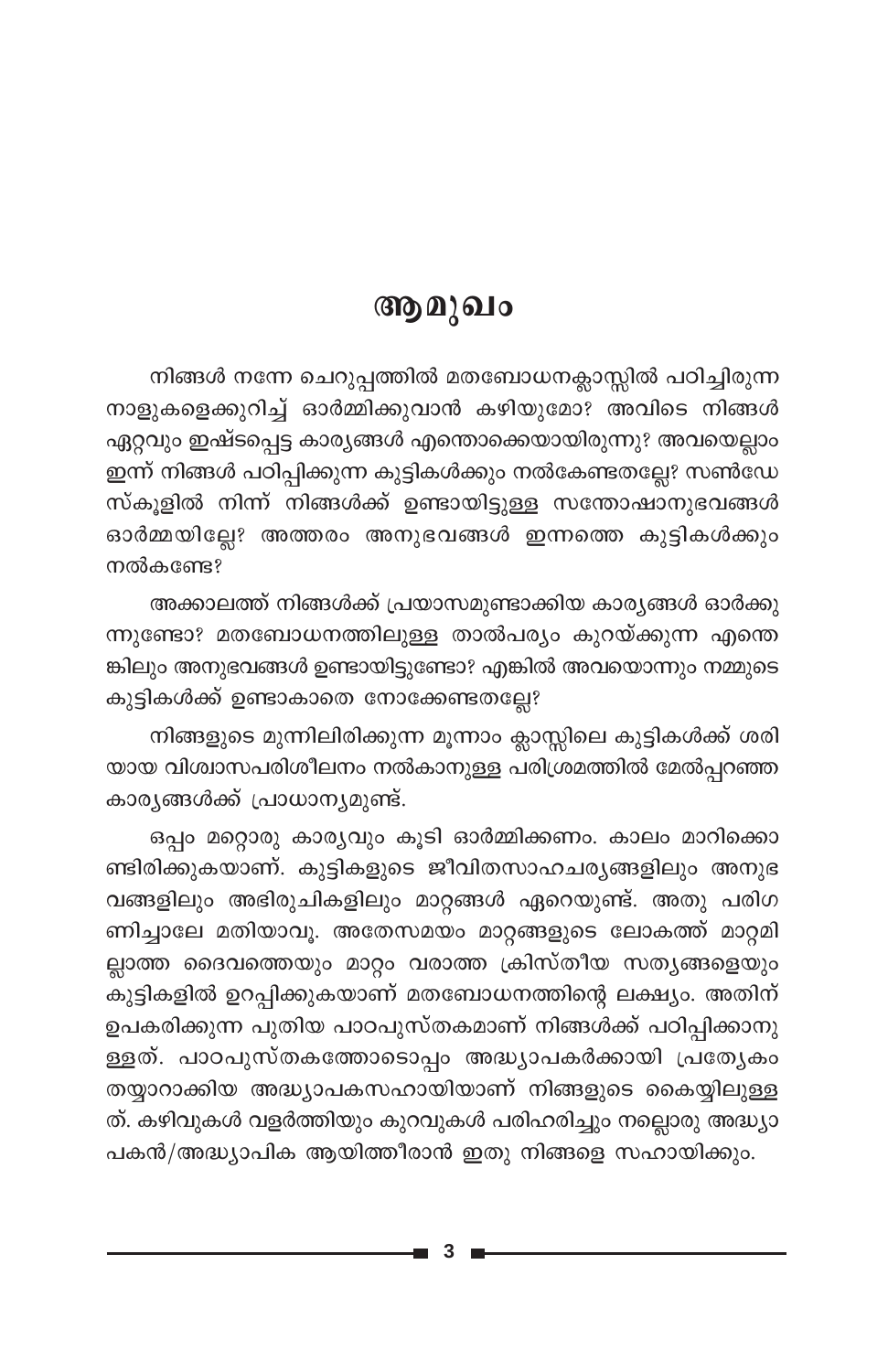# അദ്ധ്യാപകസഹായി എന്ത്? എന്തിന്?

## ഒരു അദ്ധ്യാപക സഹായി

- പാഠപുസ്തകത്തിന്റെ അനുബന്ധമാണ്
- അദ്ധ്യാപകന്റെ വഴികാട്ടിയാണ്
- പാഠങ്ങളുടെ വ്യാഖ്യാന രൂപമാണ് ഒരു അദ്ധ്യാപകസഹായി പലവിധത്തിൽ അദ്ധ്യാപകന്/അദ്ധ്യാ പികയ്ക്ക് ഉപകരിക്കുന്നു:
- പാഠങ്ങൾ ശരിയായി മനസ്സിലാക്കാൻ ➤
- പാഠങ്ങൾ നേരായ മാർഗ്ഗത്തിൽ പഠിപ്പിക്കാൻ  $\blacktriangleright$
- പാഠങ്ങളുമായി ബന്ധപ്പെട്ട സംശയങ്ങൾ സ്വയം ദൂരീകരിക്കാൻ  $\blacktriangleright$
- കുട്ടികളുടെ സംശയങ്ങൾക്ക് തൃപ്തികരമായ മറുപടി നൽകാൻ  $\blacktriangleright$
- ക്ലാസ്സിലെ പ്രവർത്തനങ്ങൾ ശരിയായി സംഘടിപ്പിക്കാൻ  $\blacktriangleright$
- $\blacktriangleright$ ചോദ്യങ്ങൾക്ക് ഉത്തരം കണ്ടെത്താൻ
- പാഠപുസ്തകം പൂർണ്ണമായി ഉപയോഗപ്പെടുത്താൻ  $\blacktriangleright$
- അധിക വിവരങ്ങൾ ശേഖരിക്കാൻ  $\blacktriangleright$
- സ്വന്തം അധ്യാപനരീതികളെ മെച്ചപ്പെടുത്താൻ  $\blacktriangleright$
- പുതിയ പാഠപുസ്തകത്തിന്റെ സമീപനം ഉൾക്കൊണ്ടു നടപ്പിലാ ≻ ക്കാൻ

### അദ്ധ്യാപനവുമായി ബന്ധപ്പെട്ട മൂന്ന് പ്രധാന ചോദ്യങ്ങളുണ്ട്

- എന്താണ് പഠിപ്പിക്കേണ്ടത്? എന്ത് ലക്ഷ്യത്തോടെയാണ് പഠി  $1<sub>1</sub>$ പ്പിക്കേണ്ടത്?
- 2. ആരെയാണ് പഠിപ്പിക്കേണ്ടത്?
- 3. എങ്ങനെയാണ് പഠിപ്പിക്കേണ്ടത്?

മതബോധനപ്രക്രിയയിൽ ഏർപ്പെട്ടിരിക്കുന്ന എല്ലാ അദ്ധ്യാപകരും ഈ ചോദ്യങ്ങൾക്ക് ഉത്തരം കണ്ടെത്തേണ്ടതാണ്.

#### മതബോധനം എന്തെന്ന് അറിയണം.  $1.$

മാമ്മോദീസ സ്വീകരിച്ചവരെ ക്രിസ്തീയ വിശ്വാസത്തിന്റെ പക്വ തയിലേക്കും ക്രിസ്തീയ ജീവിതത്തിന്റെ പൂർണ്ണതയിലേക്കും നയിച്ചുകൊണ്ട് ക്രിസ്തുവിൽ വളരുവാൻ സഹായിക്കുകയാണ് മതബോധനത്തിന്റെ അടിസ്ഥാന ലക്ഷ്യം. ഇതിനായി വിശ്വാസ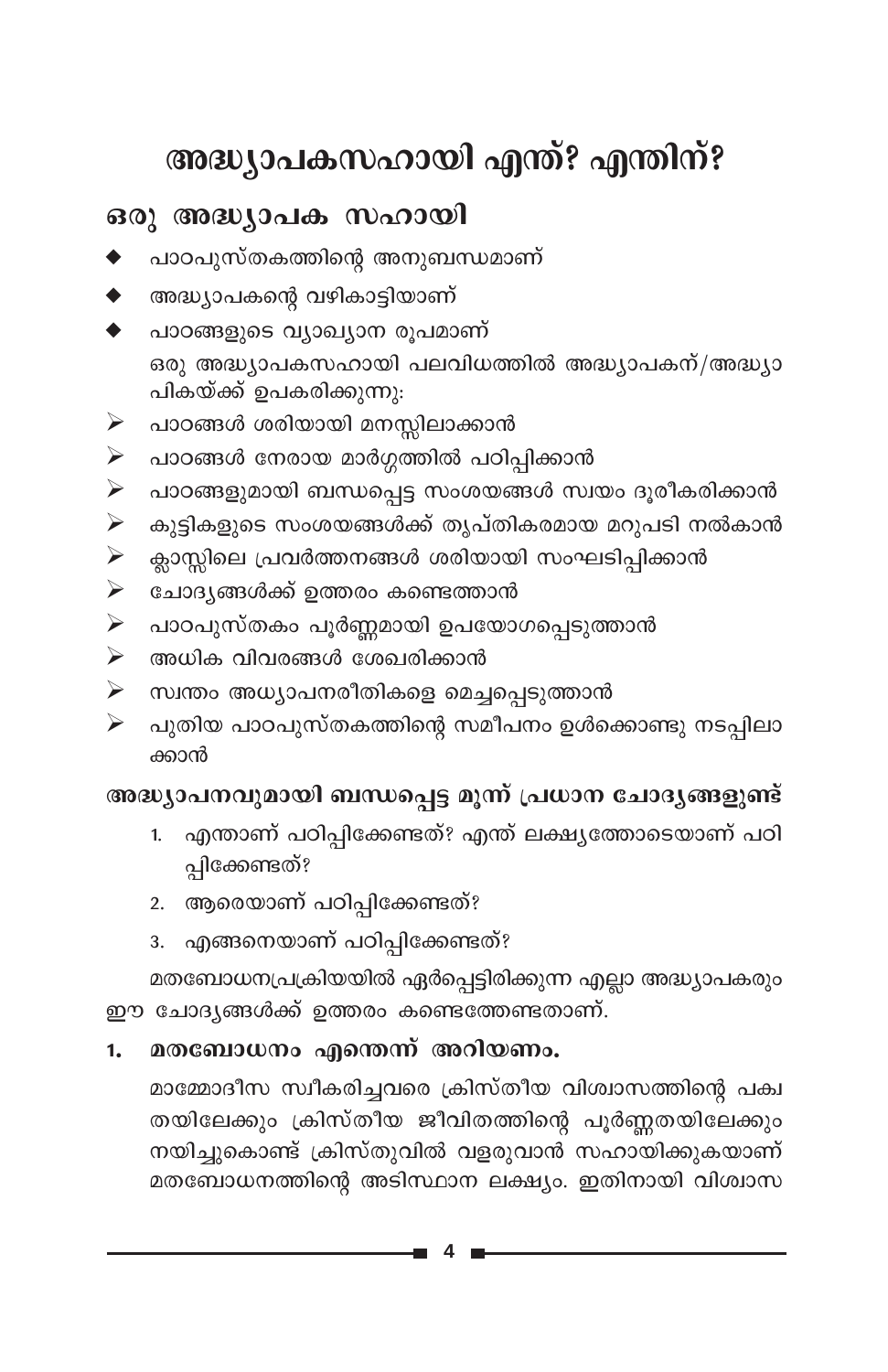ത്തിന്റെ അറിവിലേക്കും അനുഭവത്തിലേക്കും ജീവിതത്തി ലേയ്ക്കും കുട്ടികൾക്ക് വഴികാട്ടുകയാണ് ശരിയായ വിശ്വാസപ രിശീലനം. "മിശിഹാ നിങ്ങളിൽ രൂപപ്പെടുവോളം ഞാൻ ഈറ്റു നോവനുഭവിക്കുന്നു" എന്ന വി. പൗലോസിന്റെ തീക്ഷ്ണതയാ വണം മതബോധനത്തിന്റെ പ്രചോദനഹേതു. പരിശുദ്ധ ത്രിത്വ ത്തിലുള്ള സഭയുടെ അടിസ്ഥാന വിശ്വാസത്തിന്റെ ബാലപാഠങ്ങ ളിലേക്ക് കുട്ടികളെ ആനയിക്കുക, കൂദാശകളെക്കുറിച്ച് അറിവു –<br>നൽകുക എന്നിവയ്ക്കാണ് പ്രാഥമിക ക്ലാസ്സുകളിലെ മതബോധ നത്തിൽ ഊന്നൽ നൽകുന്നത്. എന്താണ് പഠിപ്പിക്കേണ്ടത് എന്ന ചോദ്യത്തിന്റെ ആന്തരാർത്ഥം ഈ വിധത്തിൽ നാം ഗ്രഹിക്കണം.

#### കുട്ടികളെ അറിയണം  $2.$

നാം പഠിപ്പിക്കേണ്ടതും വിശ്വാസപരിശീലനം നൽകേണ്ടതും കുട്ടി .<br>കൾക്കാണ്. അവരെ നാം ശരിയായി മനസ്സിലാക്കണം. കുട്ടിക ളുടെ പ്രായം, പ്രകൃതം, കഴിവുകൾ, കുറവുകൾ, താൽപര്യങ്ങൾ, സാധ്യതകൾ എന്നിവയെല്ലാം അറിയണം.

കുട്ടികളുടെ കഴിവുകളെക്കുറിച്ച് ഒന്നോർത്തു നോക്കൂ. അവർക്ക് എന്തെല്ലാം ചെയ്യാൻ കഴിയും?

- ചിരിക്കാൻ
- കരയാൻ
- ചിന്തിക്കാൻ
- കാണാൻ
- കേൾക്കാൻ
- ഓടാൻ
- ചാടാൻ
- കളിക്കാൻ

സംസാരിക്കാൻ ... ഇങ്ങനെ ഒത്തിരിയൊത്തിരി കാര്യങ്ങൾ ചെയ്യാൻ സാധിക്കും.

കുട്ടികളുടെ സംസാരിക്കാനുള്ള കഴിവുമാത്രം പരിഗണിച്ചാലോ? ഏതൊക്കെ വിധത്തിലുള്ള സംസാരരീതികൾ കുട്ടികൾ ക്ലാസ്സിൽ പ്രകടിപ്പിക്കും? നിരവധി കാര്യങ്ങൾ വാമൊഴിയിലൂടെ കുട്ടികൾക്ക് ചെയ്യാനുള്ള കഴിവുണ്ട്? അവയൊന്ന് നമുക്ക് കുറിച്ചുവയ്ക്കാം.

- കഥ പറയാൻ
- പാട്ടുപാടാൻ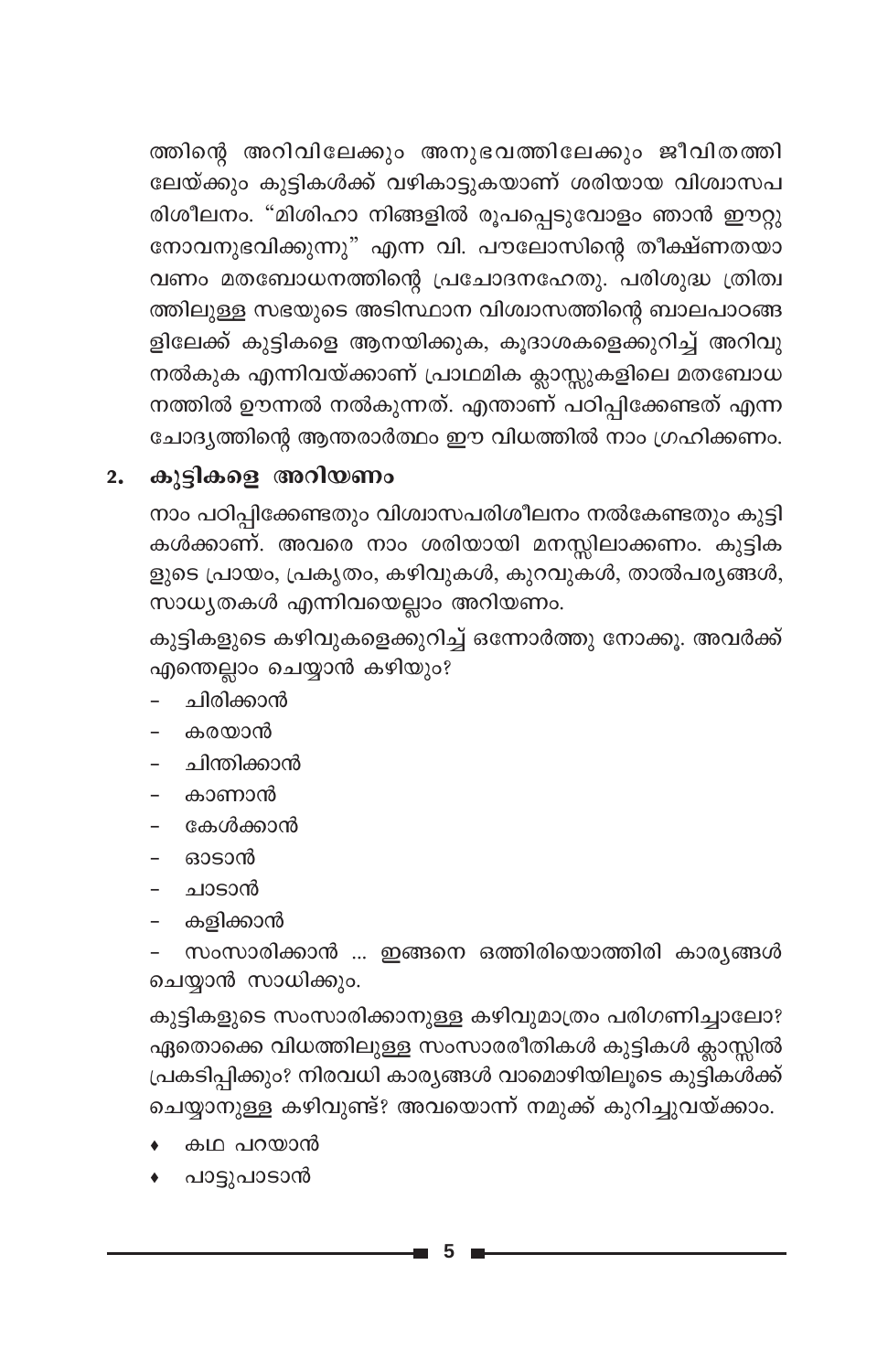- ചോദ്യം ചോദിക്കാൻ
- ഉത്തരം പറയാൻ
- വിശേഷങ്ങൾ പങ്കുവയ്ക്കാൻ
- അറിയാവുന്ന കാര്യങ്ങൾ വിവരിക്കാൻ
- ഭാവനാപരമായി ചിന്തിച്ചുപറയാൻ
- സംഭവങ്ങളെക്കുറിച്ച് വിവരിക്കാൻ
- പരാതികൾ പറയാൻ
- നിർദ്ദേശങ്ങൾ ഉന്നയിക്കാൻ  $\bullet$
- ചിത്രം നോക്കി ആശയം പറയാൻ...

## കളിക്കാൻ ഇഷ്ടപ്പെടുന്ന കുട്ടികൾക്ക് അതിലൂടെ സാധി ക്കുന്ന ഒത്തിരികാരൃങ്ങളുണ്ട്. അവ എന്തൊക്കെയാവാം?

- നിർദ്ദേശങ്ങൾ മനസ്സിലാക്കാൻ
- നിയമങ്ങൾ അനുസരിക്കാൻ  $\bullet$
- നിയമം തെറ്റിച്ചാൽ പ്രതികരിക്കാൻ  $\bullet$
- തെറ്റുകൾ തിരുത്താൻ
- സന്തോഷം പ്രകടിപ്പിക്കാൻ
- വികാരങ്ങൾ പ്രകടിപ്പിക്കാൻ
- ◆ സംഘമായി പ്രവർത്തിക്കാൻ
- പ്രവർത്തനങ്ങളിൽ ഉത്സാഹത്തോടെ ഏർപ്പെടാൻ....

കുട്ടികളെക്കുറിച്ച് അറിയാൻ ഇങ്ങനെ ഒട്ടേറെ കാര്യങ്ങളുണ്ട്. അദ്ധ്യാ പകൻ/അദ്ധ്യാപിക അവയെല്ലാം അറിഞ്ഞിരുന്നാൽ അദ്ധ്യാപനം കൂടു തൽ അർത്ഥവത്താകും.

കുട്ടികളെ മനസ്സിലാക്കാൻ അദ്ധ്യാപകരെ സഹായിക്കുന്ന പല മാർഗ്ഗങ്ങളുണ്ട്.

- $\Box$  കുട്ടികളുമായുള്ള ഇടപെടൽ
- ◘ സുക്ഷ്മനിരീക്ഷണം
- $\Box$  ശിശുമനഃശാസ്ത്രത്തിലുള്ള അറിവ്
- $\Box$  അത്തരം പുസ്തകങ്ങളുടെ വായന

### <u>3. പഠനരീതി അറിയണം</u>

പുതിയ കാലം, പുതിയ കുട്ടികൾ, പുതിയ പാഠപുസ്തകം... ഇങ്ങ നെയൊരു പുതിയ സാഹചര്യത്തിൽ പുത്തൻപഠനരീതികൾ നാം കുട്ടികൾക്ക് നൽകണം. അദ്ധ്യാപനത്തിൽ നൂതനമാർഗ്ഗങ്ങൾ സ്വീക രിക്കണം.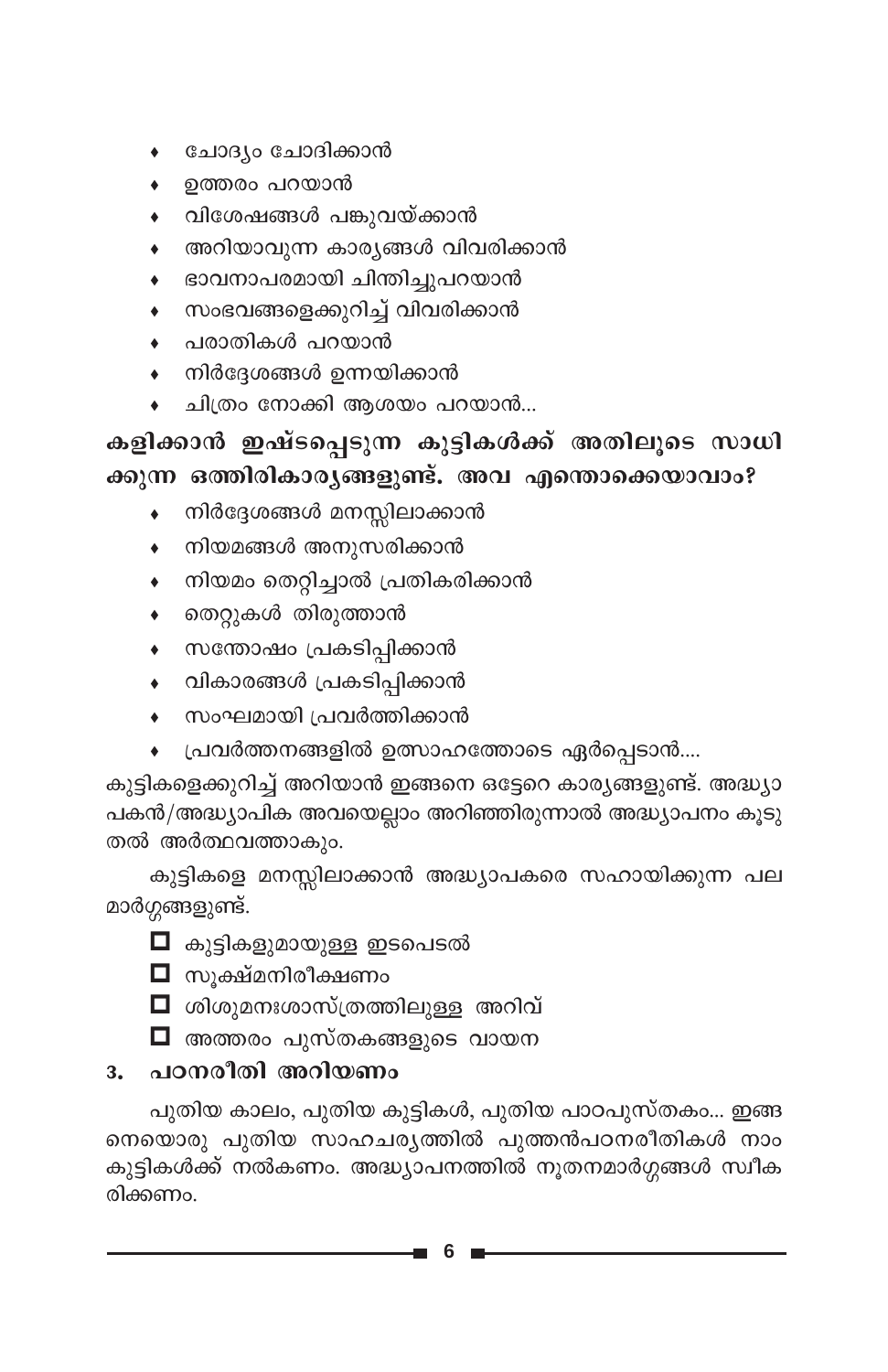നേരത്തെ നാം കണ്ടതുപോലെ നാനാതരം കഴിവുകൾ ഓരോ കുട്ടിയിലുമുണ്ട്. അവ യഥോചിതം ഉപയോഗപ്പെടുത്തിക്കൊണ്ടുള്ള പഠനസമ്പ്രദായമാണ് വേണ്ടത്. കളിക്കാനും പ്രവർത്തിക്കാനും ഉത്സാ ഹമുള്ള കുട്ടികൾക്ക് നാം അതിനവസരം നൽകണം. ഈ വിചാര ത്തോടെയാണ് പുതിയ പാഠപുസ്തകങ്ങൾ തയ്യാറാക്കിയിട്ടുള്ളത്.

കേൾക്കാൻ മാത്രമല്ല, പറയാനും കാണാനും വരയ്ക്കാനും എഴുതാനും കളിക്കാനും ഒക്കെ പറ്റിയ നിരവധി പ്രവർത്തനങ്ങൾ പാഠപുസ്തകത്തിലുണ്ട്. അവയൊന്നും നിസ്സാരങ്ങളല്ല. ലളിതമാണെ ങ്കിലും ഓരോ പ്രവർത്തനത്തിലൂടെയും നമ്മുടെ വിശ്വാസത്തിന്റെ വിവിധ അംശങ്ങളാണ് കുട്ടികൾ നേടുന്നത്. ഈശോയെയും അവി ടുന്ന് നൽകുന്ന രക്ഷയേയും കുട്ടികൾക്ക് നൽകാനുള്ള പരിശ്രമത്തിൽ കഴിവുള്ള എല്ലാ മാർഗ്ഗങ്ങളും നാം ഉപയോഗിക്കേണ്ടതാണ്. അതി നുവേണ്ടി പുതിയ ബോധനരീതികൾ ഗ്രഹിക്കാൻ മതാദ്ധ്യാപകർ തയ്യാറാകണം. ഇക്കാര്യത്തിൽ അദ്ധ്യാപകർക്ക് ഒരളവുവരെ സഹാ .<br>യമേകാൻ ഈ അദ്ധ്യാപക സഹായിക്കു കഴിയും. കിട്ടാവുന്ന ഇടങ്ങ ളിൽ നിന്നൊക്കെ അദ്ധ്യാപനരീതികളിലുള്ള അറിവും പരിചയവും അദ്ധ്യാപകൻ നേടിയെടുക്കാൻ ശ്രമിക്കേണ്ടതുമാണ്.

#### **പ്രവർത്തനങ്ങളുടെ സവിശേഷതകൾ**

മതബോധനക്ലാസ്സിൽ അവതരിപ്പിക്കുന്ന ഏതു പ്രവർത്തനവും <u>വിജയിക്കണമെങ്കിൽ ര്ത്തിന് ചില<sup>്</sup>സവിശേഷതകൾ ഉണ്ടാകണം.</u> എങ്കിലേ അതുകൊണ്ട് ഫലം കിട്ടുകയുള്ളൂ.

എന്തൊക്കെയാവും ആ സവിശേഷതകൾ? പഠനത്തിനുവേണ്ടി നാം നൽകുന്ന ഒരു പ്രവർത്തനം-

- കുട്ടികളിൽ താൽപര്യം ഉണ്ടാക്കുന്നത്
- കുട്ടികളുടെ പ്രകൃതത്തിന് ചേർന്നത്
- കുട്ടികൾക്ക് സ്വാതന്ത്ര്യ നൽകുന്നത്
- ഒരു ലക്ഷ്യത്തെ മുൻനിറുത്തിയുള്ളത്
- വിഷയവുമായി ബന്ധമുള്ളത്
- സമയബന്ധിതമായി ചെയ്യാവുന്നത്
- കുട്ടികളുടെ നിലവാരത്തിന് യോജിക്കുന്നത്
- കുട്ടികളിൽ വെല്ലുവിളി ഉയർത്തുന്നത്
- അദ്ധ്യാപകന്/അദ്ധ്യാപികയ്ക്ക് വിലയിരുത്തുവാൻ കഴിയു ന്നത് ആയിരിക്കണം.

പാഠപുസ്തകത്തിലെയും അദ്ധ്യാപകസഹായിയിലെയും പ്രവർത്തനങ്ങൾ കുട്ടികൾക്കു നൽകുമ്പോഴും പുതിയ പ്രവർത്ത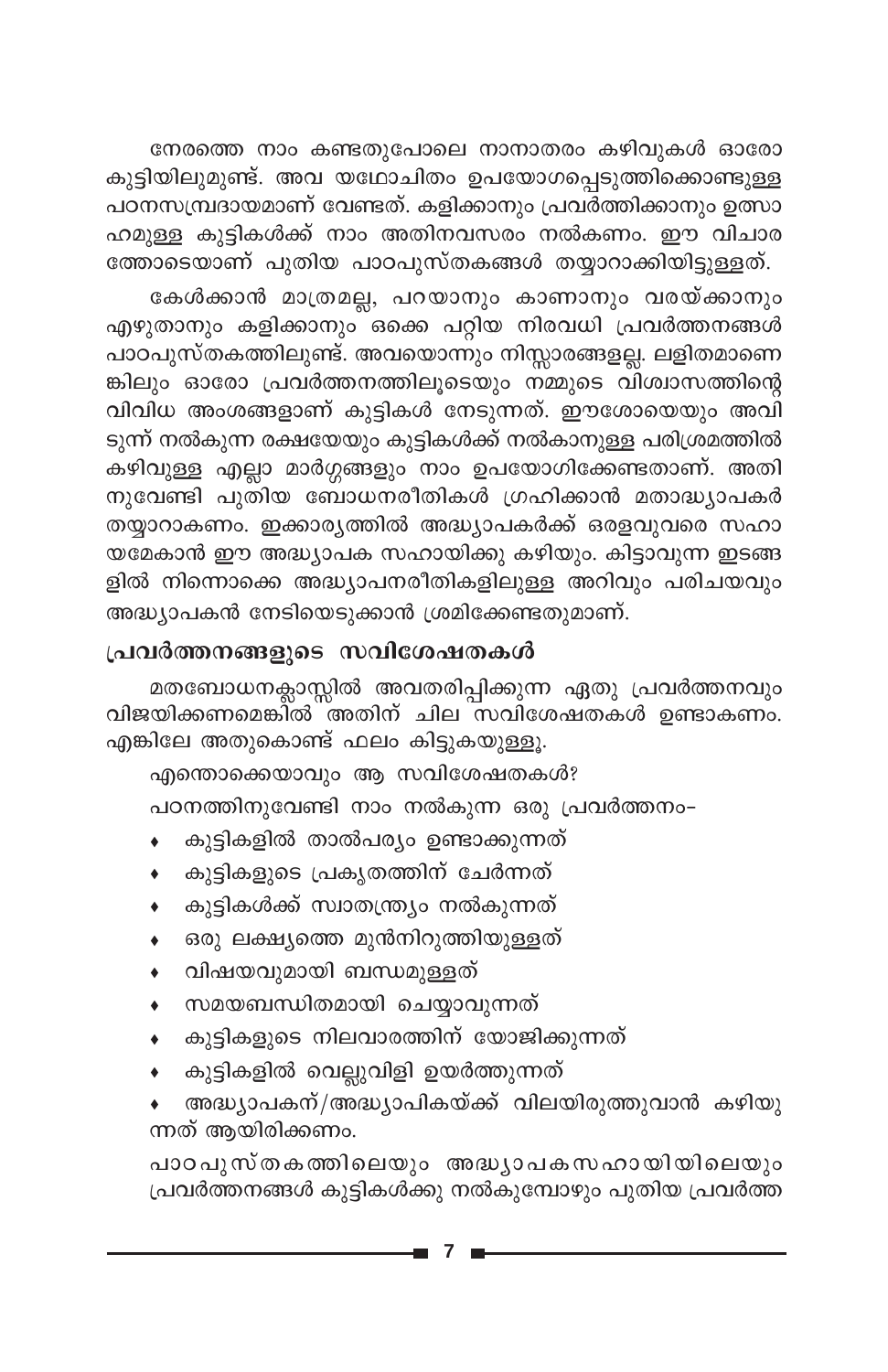നങ്ങൾ അദ്ധ്യാപകർ കണ്ടെത്തുമ്പോഴും ഇപ്പറഞ്ഞ സവിശേഷ തകൾ ഓർമ്മയിൽ സൂക്ഷിക്കണം.

#### അദ്ധ്യാപകൻ/അദ്ധ്യാപിക പ്രത്യേകം ശ്രദ്ധിക്കേണ്ട കാര്യങ്ങൾ

- എല്ലാ കുട്ടികൾക്കും പാഠപുസ്തകം ഉണ്ടെന്ന് ഉറപ്പുവരുത്തണം.  $\mathbf{1}$ അതു തുടക്കത്തിലെ വാങ്ങാൻ നിർദ്ദേശിക്കുകയും വേണം.
- ഒന്നും രണ്ടും ക്ലാസ്സുകളിൽ വരയ്ക്കാനും നിറം കൊടുക്കാനു  $2.$ മുള്ള നിരവധി അവസരങ്ങളുണ്ട്. അതിനാൽ എല്ലാ കുട്ടികൾക്കും പലനിറത്തിലുള്ള സ്കെച്ച് പേനയോ, കളർപെൻസിലോ, ക്രെയോൺസോ ഉണ്ടായിരിക്കണം. പാഠപുസ്തകത്തോടൊപ്പം ഇതും കുട്ടികൾ ക്ലാസ്സിൽ കൊണ്ടുവരേണ്ടതാണ്.
- പാഠപുസ്തകത്തിൽ വരയ്ക്കാനും എഴുതാനുമുള്ള കാര്യങ്ങൾ  $\overline{3}$ . ക്ലാസ്സിൽ വച്ചുമാത്രം ചെയ്യാനുള്ളതാണ്. ഇക്കാര്യം മുൻകൂട്ടി കുട്ടി കളെ ബോധ്യപ്പെടുത്തണം. അദ്ധ്യാപകന്റെ / അദ്ധ്യാപികയുടെ നിർദ്ദേശാനുസരണം മാത്രമേ കുട്ടി പാഠപുസ്തകം ഉപയോഗി ക്കാവൂ.
- കുട്ടികൾക്ക് വീട്ടിൽ വച്ച് ചെയ്യാനുള്ള അധിക പ്രവർത്തനങ്ങൾ 4. നൽകാവുന്നതാണ്. അത് വ്യക്തമായി പറഞ്ഞുവിടണം. അങ്ങനെ വരയ്ക്കാനും എഴുതുവാനും ചിത്രങ്ങൾ ഒട്ടിക്കാനുമൊക്കെ പ്രത്യേകം നോട്ടുബുക്ക് കുട്ടികൾക്ക് ഉണ്ടായിരിക്കുന്നത് നല്ലതാ ണ്. അദ്ധ്യാപകന്റെ / അദ്ധ്യാപികയുടെ താൽപര്യം പോലെ, സാഹചര്യങ്ങൾ കണക്കിലെടുത്ത് ഇക്കാര്യം ചെയ്യേണ്ടതാണ്.

## പാഠത്തിലേക്ക് പ്രവേശിക്കുമ്പോൾ

മതബോധനത്തെക്കുറിച്ചും കുട്ടികളെക്കുറിച്ചും പുതിയ പഠനരീതി യെക്കുറിച്ചുമൊക്കെ നാം മനസ്സിലാക്കി. ഇനി ഓരോ പാഠവും പ്രത്യേ കമായി വിശകലനം ചെയ്യുകയാണ്. പാഠങ്ങളുടെ വിശകലനത്തിൽ പ്രത്യേകമായൊരു രൂപഘടന സ്വീകരിച്ചിട്ടുമുണ്ട്. അതു താഴെപ്പറയും വിധമാണ്.

#### കുട്ടികൾ സ്വായത്തമാക്കേണ്ടവ

ഒരു പാഠത്തിലൂടെ കുട്ടി നേടിയിരിക്കേണ്ട ഉദ്ദേശ്യങ്ങൾ തന്നെ യാണ് ഇവിടെ സൂചിപ്പിക്കുന്നത്. അവയെ മൂന്നായി തിരിച്ച് അവത രിപ്പിക്കുന്നു. ഒരു പാഠം കുട്ടികൾ പഠിച്ചുകഴിയുമ്പോൾ എന്തൊക്കെ അവർ സ്വന്തമാക്കിയിരിക്കണമെന്ന് അദ്ധ്യാപകന്/അദ്ധ്യാപികയ്ക്ക് വ്യക്തമാകുന്നു. ചോദ്യോത്തരങ്ങൾക്കും പ്രവർത്തനങ്ങൾക്കും അപ്പു റത്ത് കുട്ടികളുടെ വിശ്വാസപരിശീലനത്തിന് ഇപ്പറഞ്ഞ കാര്യങ്ങൾ സ്വായത്തമാക്കിയേ മതിയാവു.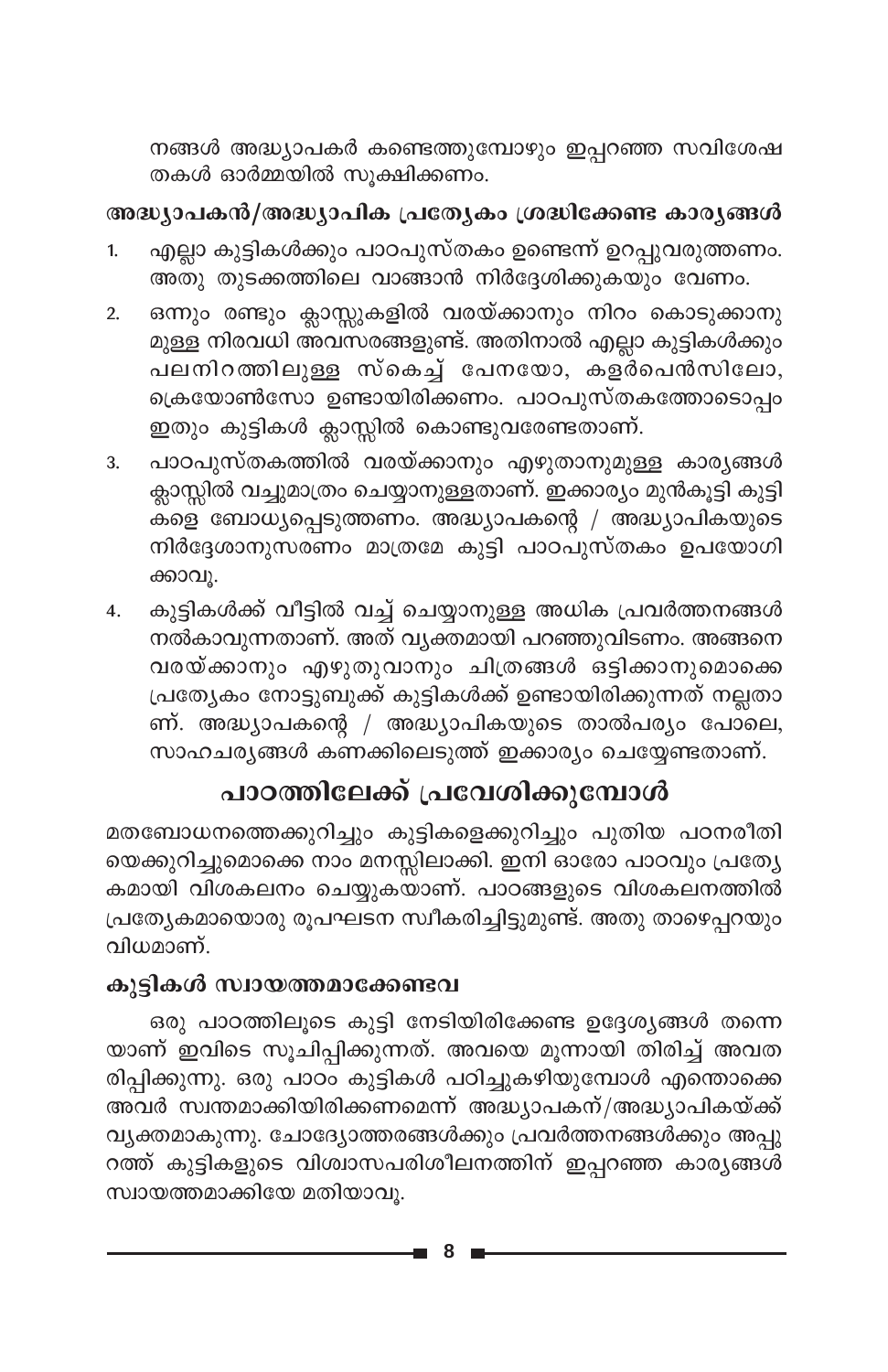$\blacksquare$  ബോധൃങ്ങൾ

 $\Box$  മനോഭാവങ്ങൾ

 $\Box$  ശീലങ്ങൾ

എന്നിങ്ങനെ വേർതിരിച്ച് നൽകിയിരിക്കുന്ന കാര്യങ്ങൾ കുട്ടി കൾക്ക് പകരാനാണ് നാം മറ്റുകാര്യങ്ങളെല്ലാം ചെയ്യുന്നത്.

#### അദ്ധ്യാപകൻ/അദ്ധ്യാപിക കരുതേണ്ട ബോധനോപാധികൾ  $2.$

ഓരോ പാഠവും നന്നായി അവതരിപ്പിക്കുന്നതിന് ചില പഠനോപ കരണങ്ങൾ ആവശ്യമാണ്. ഒന്നാം/രണ്ടാം/മൂന്നാം/നാലാം ക്ലാസ്സിൽ ചിത്രങ്ങൾ, ചാർട്ടുകൾ എളുപ്പത്തിൽ ശേഖരിക്കാവുന്ന വസ്തുക്കൾ എന്നിവയൊക്കെ അദ്ധ്യാപകൻ/അദ്ധ്യാപിക മുൻകൂട്ടി ഒരുക്കി ക്ലാസ്സിൽ കൊണ്ടുപോകണം. അദ്ധ്യാപകസഹായിയിൽ ചേർത്തിരിക്കുന്നവ കൂടാതെ യുക്തമെന്നു തോന്നുന്നവ, ലഭ്യമാണെങ്കിൽ ഉപയോഗിക്കു ന്നത് കൂടുതൽ പ്രയോജനകരമായിരിക്കും. അതിനുള്ള ഒരു മാർഗ്ഗ നിർദ്ദേശമായി മാത്രം ഇതിലെ സൂചനകൾ കണക്കാക്കിയാൽ മതി.

ഗാനങ്ങൾ, കഥകൾ, കളികൾ, നാടകരൂപങ്ങൾ തുടങ്ങിയവ യൊക്കെ ചില പാഠങ്ങളിൽ ആവശ്യമായി വരും. അവയെല്ലാം മന സ്സിലെങ്കിലും തയ്യാറാക്കിയേ ക്ലാസ്സിൽ പോകാവൂ. അവയും ബോധ നോപാധികൾ തന്നെയാണ്.

#### $3.$ പാഠാവതരണം

ഓരോ പാഠവും എങ്ങനെ അവതരിപ്പിക്കണം, എവിടെ തുടങ്ങ ണം, എന്തെല്ലാം കാര്യങ്ങൾ ഉൾക്കൊള്ളിക്കണം എന്നൊക്കെ വിവ രിക്കുന്ന ഭാഗ്മാണിത്. പാഠം തുടക്കം മുതൽ ഒടുക്കം വരെ വായിച്ച് അവതരിപ്പിക്കുന്ന രീതി എന്തായാലും ഒഴിവാക്കണം. കുട്ടികൾക്ക് ആകർഷകമായ വിധത്തിൽ പാഠം തുടങ്ങാനും തുടരാനും അവസാ നിപ്പിക്കുവാനും കഴിയണം. അതിനുള്ള ചില സൂചനകൾ പാഠാവത രണഭാഗത്ത് നൽകുന്നുണ്ട്. അവയെക്കാൾ നല്ലതെന്നു തോന്നുന്നവ കണ്ടെത്തിയാൽ അത് ഉപയോഗിച്ചാൽ മതി്. ഏറ്റവും കൂടുതൽ ഒരുക്കം ആവശ്യമുള്ള കാര്യമാണ് പാഠവതരണമെന്ന് മറക്കരുത്.

കഥപറച്ചിൽ, ചിത്രവായന, അഭിനയം, റോൾപ്ലേ, പാട്ടുകൾ, സംഭാ ഷണം, ഗ്രൂപ്പുപ്രവർത്തനം തുടങ്ങി ഏതുവിധത്തിലും പാഠാവതര ണമാകാം. അദ്ധ്യാപകന്/അദ്ധ്യാപികയ്ക്ക് താൽപര്യവും കഴിവുമുള്ള ഉപാധികൾ ഉപയോഗിച്ചാൽ കൂടുതൽ കാര്യക്ഷമമാകും. കുട്ടികളെ ഈ വിധ പ്രവൃത്തികളിൽ ഉൾപ്പെടുത്തിക്കൊണ്ടും പാഠം അവതരി പ്പിക്കാവുന്നതാണ്.

#### പാഠബന്ധിത പ്രവർത്തനങ്ങൾ 4.

പാഠപുസ്തകത്തിലെ എല്ലാ പ്രവർത്തനങ്ങളെക്കുറിച്ചുമുള്ള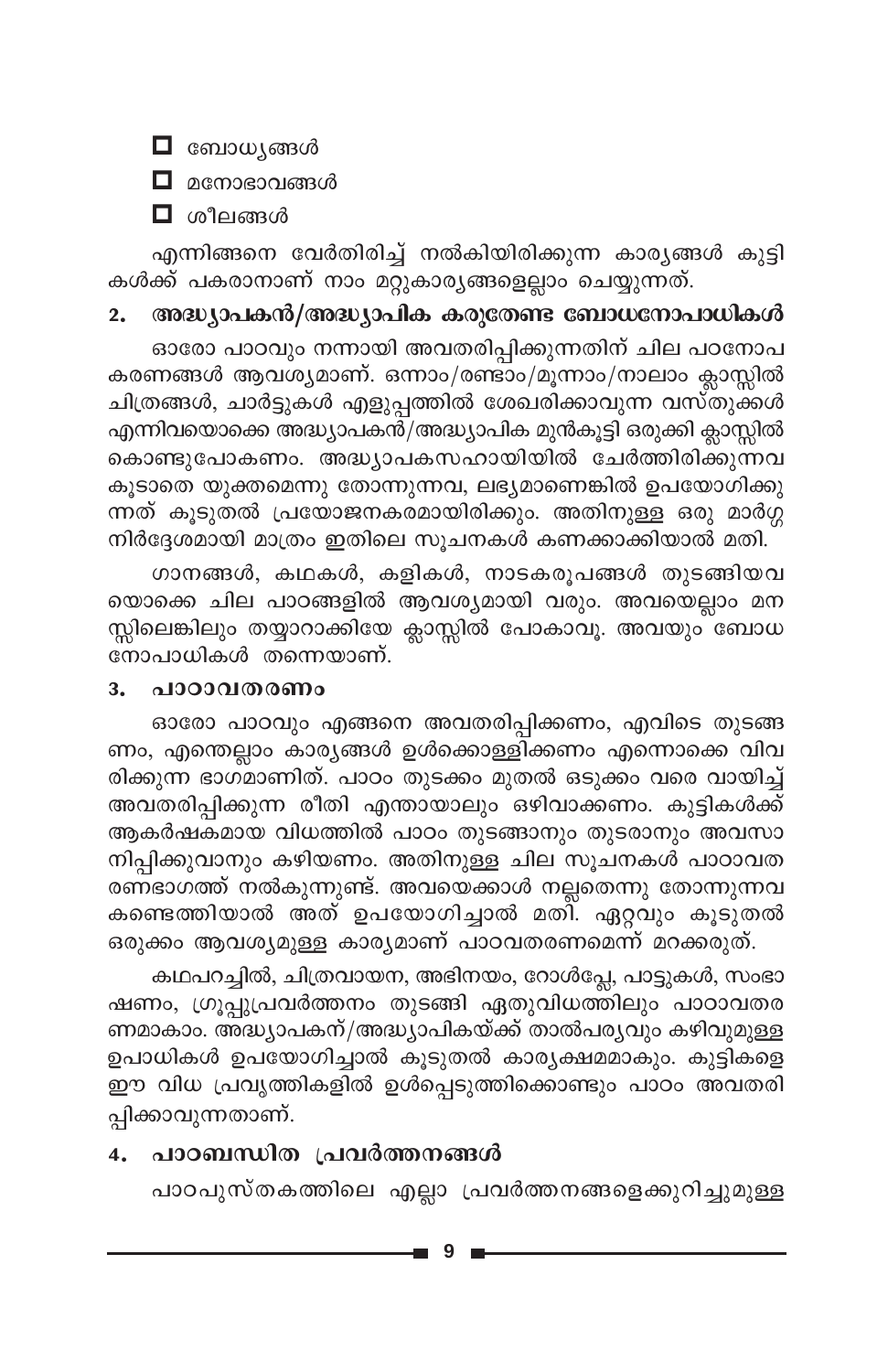നിർദ്ദേശങ്ങൾ ചേർത്തിരിക്കുന്നു. ചോദ്യങ്ങൾക്കുള്ള ഉത്തരങ്ങളും നൽകിയിട്ടുണ്ട്. അത് കണ്ടെത്തി എഴുതാനും സ്വയമേവ എഴുതാനു മുള്ളത് കുട്ടികൾ തനിച്ച് എഴുതട്ടെ. അവർക്ക് സഹായം നൽകിയാൽ മതി. അദ്ധ്യാപക സഹായിയിലെ വാക്കുകളോ, വാകൃങ്ങളോ തന്നെ കുട്ടികൾ എഴുതിക്കാണണമെന്ന് നിർബന്ധം പാടില്ല. ആവശ്യമുള്ളി ടത്ത് കുട്ടികളെ സഹായിക്കാൻ അദ്ധ്യാപകർക്ക് നൽ്കിയിട്ടുള്ള സൂച നകൾ മാത്രമായി അവയെ കണ്ടാൽ മതി. കുട്ടികൾക്ക് പൂർത്തിയാ ക്കാൻ പറ്റാത്തവ അദ്ധ്യാപകസഹായി നോക്കി, അദ്ധ്യാപകന്/അദ്ധ്യാ പികയ്ക്ക് പറഞ്ഞുകൊടുക്കാൻ കഴിയുമല്ലോ. ഓരോ പാഠത്തിലെയും മുഴുവൻ പ്രവർത്തനങ്ങളും നിർബന്ധമായും ചെയ്തിരിക്കണം.

#### അനുബന്ധിത പ്രവർത്തനങ്ങൾ 5.

പാഠങ്ങളിൽ ഇല്ലാത്തതും അവയോടു കൂട്ടിച്ചേർക്കാവുന്നതുമായ പ്രവർത്തനങ്ങളാണിവ. ഇവയോരോന്നും അദ്ധ്യാപകന്റെ/അദ്ധ്യാപിക യുടെ ഇഷ്ടാനുസരണം സ്ഥീകരിക്കാവുന്നതാണ്. സന്ദർഭത്തിന് ഇണങ്ങും വിധം കഴിവുള്ളിടത്തോളം അനുബന്ധിത പ്രവർത്തനങ്ങൾ നൽകുന്ന താണ് നല്ലത്. അദ്ധ്യാപക സഹായിയിൽ ചേർക്കാത്ത പ്രവർത്തനങ്ങൾ കിട്ടുമെങ്കിൽ അവയും ക്ലാസ്സിൽ ഉപയോഗിക്കാം. കൂടുതൽ ചോദ്യങ്ങൾ പാഠഭാഗത്തുനിന്നും തയ്യാറാക്കി ചേർത്തിട്ടുണ്ട്. അവയുടെ ഉത്തരങ്ങൾ കണ്ടെത്തി കുട്ടികൾക്ക് നൽകുന്നത് നല്ലതാണ്. അനുബന്ധിത പ്രവർത്ത നങ്ങളെല്ലാം തന്നെ അദ്ധ്യാപകന്റെ/അദ്ധ്യാപികയുടെ മനോഭാവത്തിന നുസൃതമായി ചെയ്യേണ്ടതാണെന്ന് ഓർമ്മിക്കുക.

### ഓരോ പാഠത്തിലും ഓർമ്മിക്കേണ്ട കാര്യങ്ങൾ

ഓരോ പാഠവും രണ്ട് ദിവസം (2 ഞായറാഴ്ചകൾ) കൊണ്ട് പഠി  $1.$ പ്പിച്ചുതീർക്കണം എന്നാണ് വിഭാവനം ചെയ്തിരിക്കുന്നത്. അതിനാൽ ഓരോ പാഠത്തിലെയും കാര്യങ്ങൾ രണ്ടായി വിഭജിച്ച് ഒരുങ്ങുന്നതാണ് സൗകര്യം. കഴിയുമെങ്കിൽ പാഠൃവസ്തുക്കളും (Content) പ്രവർത്ത നങ്ങളും രണ്ടു ദിവസങ്ങളിലും ഉൾപ്പെടുന്ന വിധത്തിൽ ക്രമീകരിക്കു ന്നതാണ് നല്ലത്.

പ്രവർത്തനങ്ങൾ എല്ലാം തന്നെ കുട്ടികൾ ചെയ്യേണ്ടത് ക്ലാസ്സിൽ  $2.$ വച്ചാണ്. അതിനുള്ള സമയം രണ്ടുദിവസങ്ങളിലായി ലഭിക്കും.

ഓരോന്നും ചെയ്യാനുള്ള നിർദ്ദേശങ്ങൾ വ്യക്തമായും കൃത്യ 3. മായും നൽകണം. വീട്ടിൽ വച്ച് മാതാപിതാക്കളുടെ സഹായത്തോടെ ചെയ്യേണ്ടവ ഉണ്ടെങ്കിൽ അത് രണ്ടാം ദിവസം ചെയ്തുകൊണ്ടുവര ത്തക്കവിധം ഒന്നാംദിവസം തന്നെ കുട്ടികളോടു പറഞ്ഞുവിടണം. മൂന്നാംക്ലാസ്സിലെ എല്ലാ പാഠത്തിലും ഓരോ പ്രാർത്ഥന (നമുക്ക് പ്രാർത്ഥ്ക്ക്ാം) ചേർത്തിട്ടുണ്ട്. അവ ക്ലാസ്സിൽ വച്ച് ആവർത്തിച്ച് ചൊല്ലിക്കൊടുക്കണം. കൈകൾ കൂപ്പാനും ഭക്തിയോടെ പ്രാർത്ഥി ക്കാനും പഠിപ്പിക്കണം.

- 10 -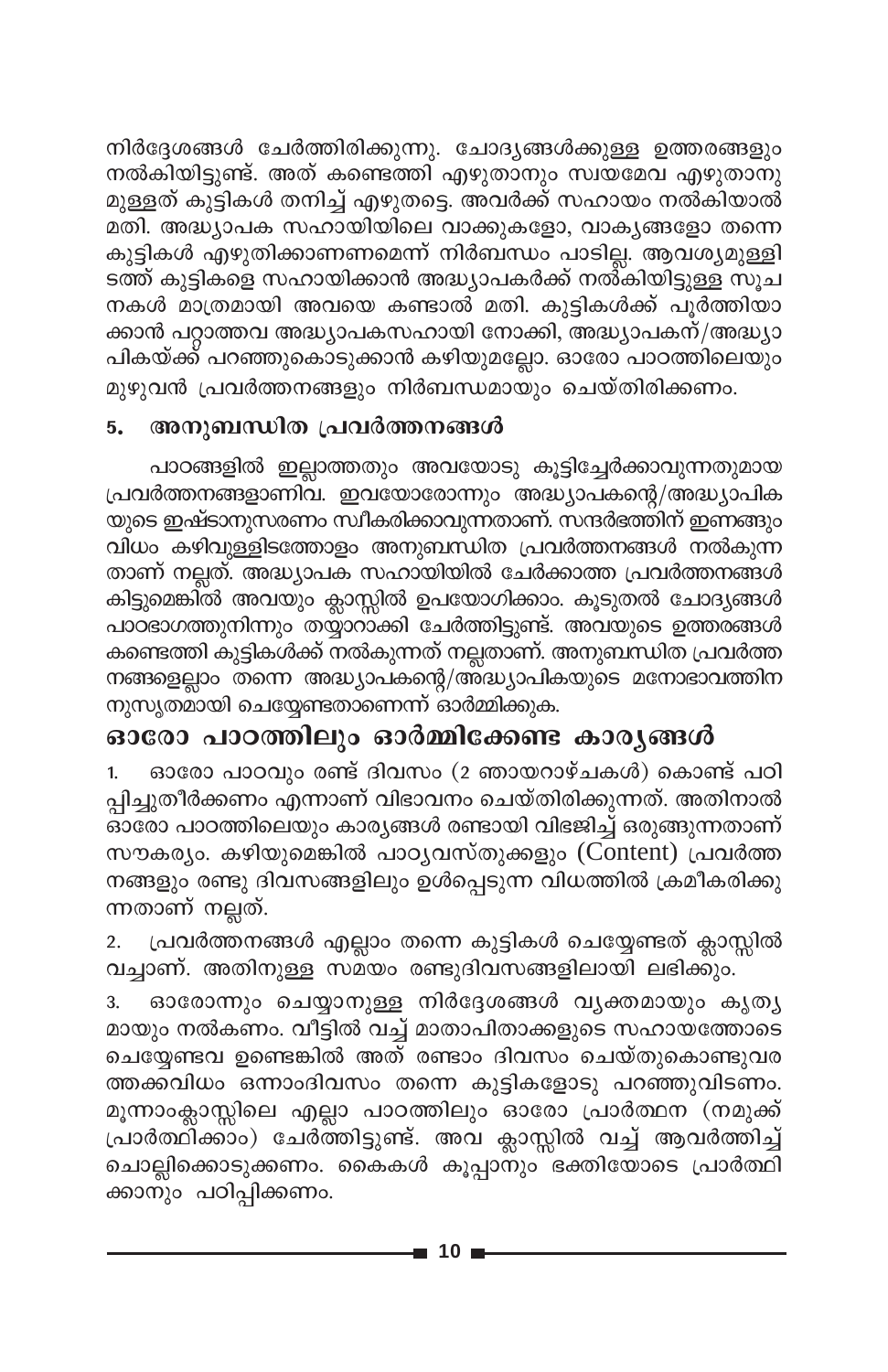ഓരോ പാഠത്തിലും ഒന്നോ രണ്ടോ പാട്ട് (നമുക്കു പാടാം) കൊടു 4. ത്തിട്ടുണ്ട്. അവ ഈണത്തിൽ പാടാൻ കുട്ടികൾക്ക് അവസരം നൽക ണം. ഒറ്റയ്ക്കും സംഘമായും പല ഗ്രൂപ്പുകളായി തിരിഞ്ഞും കുട്ടി കൾ ആവർത്തിച്ച് പാടട്ടെ. അനുയോജ്യമായ മറ്റുപാട്ടുകളും നൽകാം. പ്രാർത്ഥനയും പാട്ടും പാഠഭാഗവുമായി ബന്ധമുള്ളതാണെന്ന് ശ്രദ്ധി ക്കുമല്ലോ.

മനഃപാഠമാക്കാൻ കൊടുത്തിട്ടുള്ളവ കഴിവതും ക്ലാസ്സിൽ വച്ചു 5. തന്നെ ചെയ്യിക്കുക. ഒന്നോ രണ്ടോ തവണ വായിച്ചുകൊടുക്കാം. ഒറ്റയ്ക്കും ഗ്രൂപ്പായും വായിച്ചു പഠിക്കാൻ നിർദ്ദേശിക്കാം. മനഃപാഠ മാക്കി ചൊല്ലിക്കേൾപ്പിക്കുന്നവർക്ക് ചെറിയ സമ്മാനങ്ങളോ കൈയ്യ ടിയോ മറ്റെന്തെങ്കിലും അംഗീകാരമോ നൽകാം. ആദ്യമാദ്യം പഠിച്ചു കേൾപ്പിക്കാൻ പ്രചോദനം നൽകുന്നത് നല്ലതാണ്.

എന്റെ തീരുമാനം എന്നപേരിൽ കൊടുത്തിരിക്കുന്നവ കുട്ടിയിൽ 6. രൂപപ്പെടേണ്ട മനോഭാവങ്ങളോ ശീലങ്ങളോ ആണ്. ഓരോ പാഠത്തി ലെയും എന്റെ തീരുമാനം കുട്ടികൾക്ക് വിശദമാക്കിക്കൊടുക്കണം. അത് അവരുടെ തീരുമാനമാക്കി മാറ്റണം. പിറ്റേ ആഴ്ചയിൽ തീരു മാനം എത്രത്തോളം നടപ്പിലാക്കി എന്ന് അമ്പേഷിക്കണം.

ബൈബിൾ വായന, എന്റെ ബൈബിൾ വാക്യം എന്ന പ്രവർത്തനം 7. കുട്ടികളുടെ ബൈബിൾ പഠനവും പാരായണവും വളർത്താനുള്ളതാ ണ്. ബൈബിൾ വായിച്ച്, ഇഷ്ടപെട്ട വാക്യം എഴുതിക്കൊണ്ടുവരാ നുള്ള നിർദേശം ഒന്നാം ദിവസം നൽകണം. രണ്ടാംദിവസം അതു പരിശോധിക്കുകയും വേണം. ഒന്നാം പാഠം പഠിപ്പിക്കുമ്പോൾ അദ്ധ്യാ പകൻ/അദ്ധ്യാപിക സമ്പൂർണ്ണ ബൈബിൾ ക്ലാസ്സിൽ കൊണ്ടുപോയി ഉൽപത്തി 1:26–31 ഭാഗം വായിച്ചു കേൾപ്പിക്കണം. അതിൽ നിന്ന് ഇഷ്ട പ്പെട്ട ഒരു വാക്യം ഓരോ കുട്ടിയോടും ചോദിച്ച് അത് എഴുതാൻ ആവശ്യപ്പെടണം. ഇതുപോലെ മറ്റുപാഠങ്ങളിൽ മാതാപിതാക്കളുടെ സഹായത്തോടെ കുട്ടികൾ വായിച്ച് എഴുതണം.

മിക്ക പാഠങ്ങളിലും കഥപറയാൻ അവസരങ്ങളുണ്ട്. പരമാവധി 8. സന്ദർഭങ്ങളിൽ കഥപറയാൻ ശ്രമിക്കണം. ഇടയ്ക്ക് കഥ പറയാൻ കുട്ടി കൾക്കും അവസരം നൽകണം. താൽപര്യം ഉണർത്തി, ആകാംക്ഷ വളർത്തി, ആശയങ്ങൾ സ്ഥീകരിക്കാൻ തക്കവിധം കഥ അവതരിപ്പി ക്കണം. അതിനു താഴെ പറയുന്ന കാര്യങ്ങൾ ശ്രദ്ധിക്കണം.

- $\Box$  വിശദാംശങ്ങൾ വിട്ടുകളയാതെ പറയണം
- $\Box$  വ്യക്തികളെയും സംഭവങ്ങളെയും വർണ്ണിക്കണം.
- $\Box$  കുട്ടികൾക്കിണങ്ങുന്ന പദങ്ങളും ഭാഷാ്ശൈലിയും ഉപയോ ഗിക്കണം.
- $\Box$  കഥയ്ക്കിടയിൽ ചെറിയ ചോദ്യങ്ങൾ ചോദിക്കണം.
- $\Box$  കുട്ടികളുടെ സഹായത്തോടെ കഥ പൂർത്തിയാക്കാൻ കഴി ഞ്ഞാൽ നന്ന്.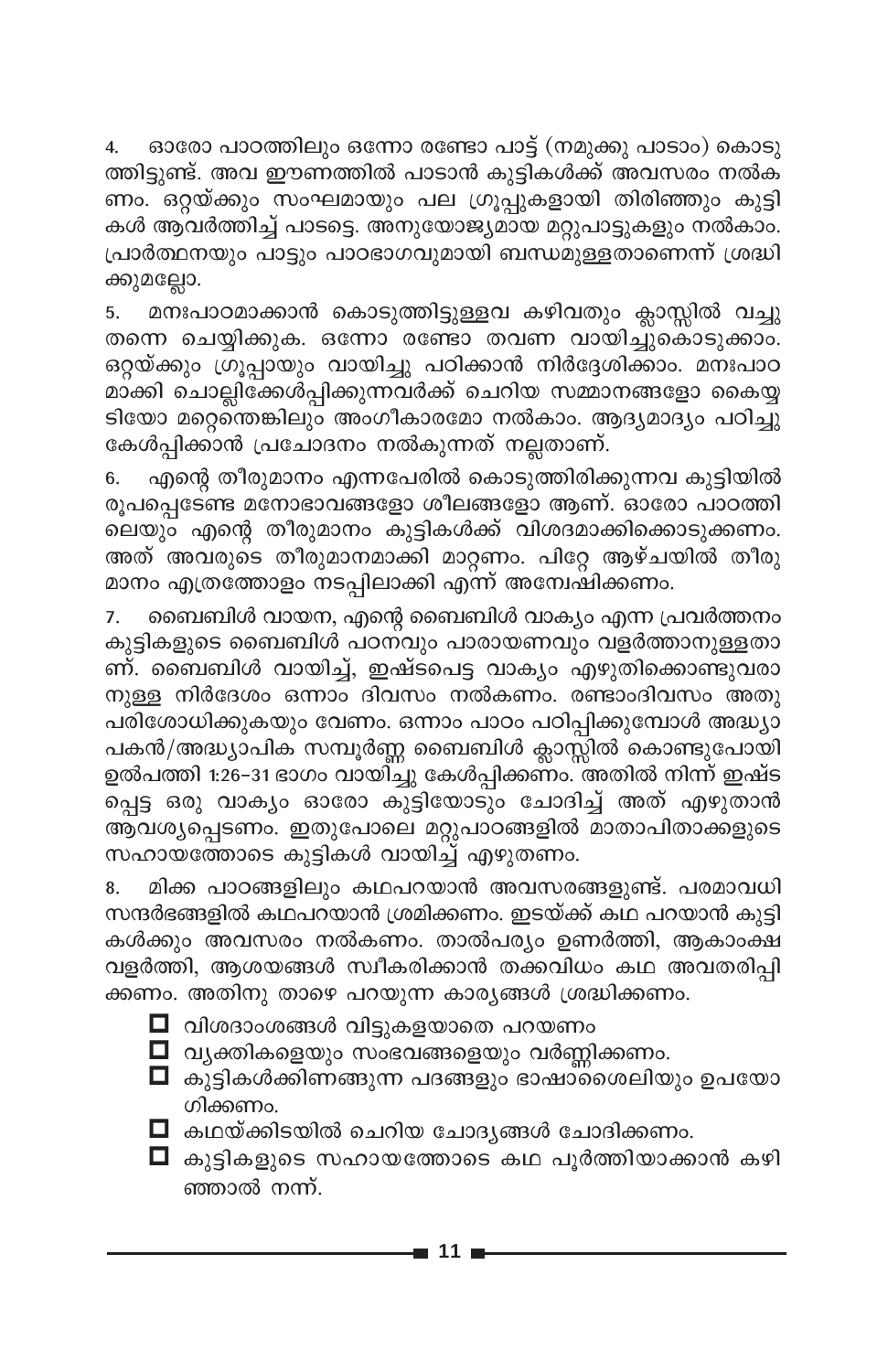എന്തെങ്കിലുമൊരു കഥ പറഞ്ഞ് അവസാനിപ്പിക്കാതെ വിശ്വാ О. കഥകൾ കണ്ടെത്തി അവതരിപ്പിക്കുക.

കളികൾ സംഘടിപ്പിക്കാനുള്ള നിരവധി സന്ദർഭങ്ങൾ പാഠപുസ്ത 9. കത്തിലുണ്ട്. അവയൊന്നും പാഴാക്കരുത്. കൂടുതൽ കളികൾ കണ്ടെത്തി കുട്ടികൾക്കു നൽകുകയും വേണം. മതബോധനക്ലാസ്സിൽ കളികൾ നൽകുമ്പോൾ ചില കാര്യങ്ങൾ ശ്രദ്ധിക്കണം.

- $\blacktriangleright$  ക്ലാസ്സിന്റെ അന്തരീക്ഷത്തിനുചേർന്ന കളികൾ തെരഞ്ഞെടുക്കണം.
- $\blacklozenge$  നിർദ്ദേശങ്ങൾ കൃത്യമായും വ്യക്തമായും നൽകണം.
- $\blacklozenge$  നിയമങ്ങൾ പാലിക്കാൻ നിഷ്കർഷിക്കണം.
- $\blacklozenge$  വിജയപരാജയങ്ങൾക്കപ്പുറം കളിക്കുക എന്ന പ്രക്രിയയിൽ ഊന്നൽ നൽകണം.
- $\blacklozenge$  എല്ലാ കുട്ടികളുടെയും പങ്കാളിത്തം ഉറപ്പാക്കണം.
- $\blacklozenge$  കളിയിൽകൂടി ഉദ്ദേശിക്കുന്ന ലക്ഷ്യം കൈവരിക്കുന്നുണ്ടോ യെന്ന് നിരീക്ഷിക്കണം.
- $\blacklozenge$  കുട്ടികളുടെ മനോഭാവങ്ങളെയും ശീലങ്ങളെയും വിലയിരു ത്താനും തിരുത്താനുമുള്ള അവസരങ്ങളായും കളികളെ ഉപ യോഗപ്പെടുത്തണം.

#### ഓർമ്മിക്കാൻ മൂന്നുകാര്യങ്ങൾ കൂടി

1. ഈ അദ്ധ്യാപനസഹായി പൂർണ്ണമായി ശ്രദ്ധാപൂർവ്വം വായി ക്കണം. ഓരോ പാഠവിശകലനവും വായിച്ചു മനസ്സിലാക്കണം. ഒന്നും രണ്ടും ക്ലാസ്സുകളിലെ പാഠപുസ്തകങ്ങളും അദ്ധ്യാപകസഹായിയിലെ പാഠവിശ്കലനങ്ങളും വായിക്കുന്നത് അദ്ധ്യാപനത്തെ കൂടുതൽ സമഗ്ര മാക്കാൻ സഹായിക്കും.

2. ഓരോ പാഠവും പഠിപ്പിക്കുന്നതിനുമുമ്പായി അതാത് പാഠവിശ കലനത്തിന്റെ സഹായത്തോടെ നല്ല ഒരുക്കം നടത്തണം. പാഠാസൂത്രണം നന്നായാൽ ക്ലാസ്സെടുക്കാൻ ഏറെ എളുപ്പമാകും. എന്തെല്ലാം കാര്യങ്ങൾ, ഏതു വിധത്തിൽ കുട്ടികൾക്കു നൽകണം. എന്തെല്ലാം പ്രവൃത്തികൾ അവരെക്കൊണ്ടുചെയ്യിക്കണം എന്നെല്ലാം മുൻകൂട്ടി് തീരുമാനിക്കുന്ന താണ് ആസൂത്രണം.

3. പാഠാസൂത്രണത്തിൽ തീരുമാനിച്ച് കാര്യങ്ങൾ ഒരു നോട്ടുബു ക്കിൽ എഴുതിവച്ചാൽ എളുപ്പമായി. അതുനോക്കി ക്ലാസ്സ് നയിക്കാം. ഓരോ അദ്ധ്യാപകനും അദ്ധ്യാപികയ്ക്കും സൗകര്യമെന്നു് തോന്നുന്ന വിധ ത്തിൽ എഴുതിയാൽ മതി. പാഠക്കുറിപ്പുകൾ എഴുതിശീലിക്കുന്നത് കൂടു തൽ നന്നായി ഒരുങ്ങാൻ ഇടവരുത്തും. പലയിടത്തുനിന്നായി ലഭിക്കുന്ന അധിക വിവരങ്ങളും പ്രവർത്തനങ്ങളും ഈ ബുക്കിൽ എഴുതാനും കഴിയും.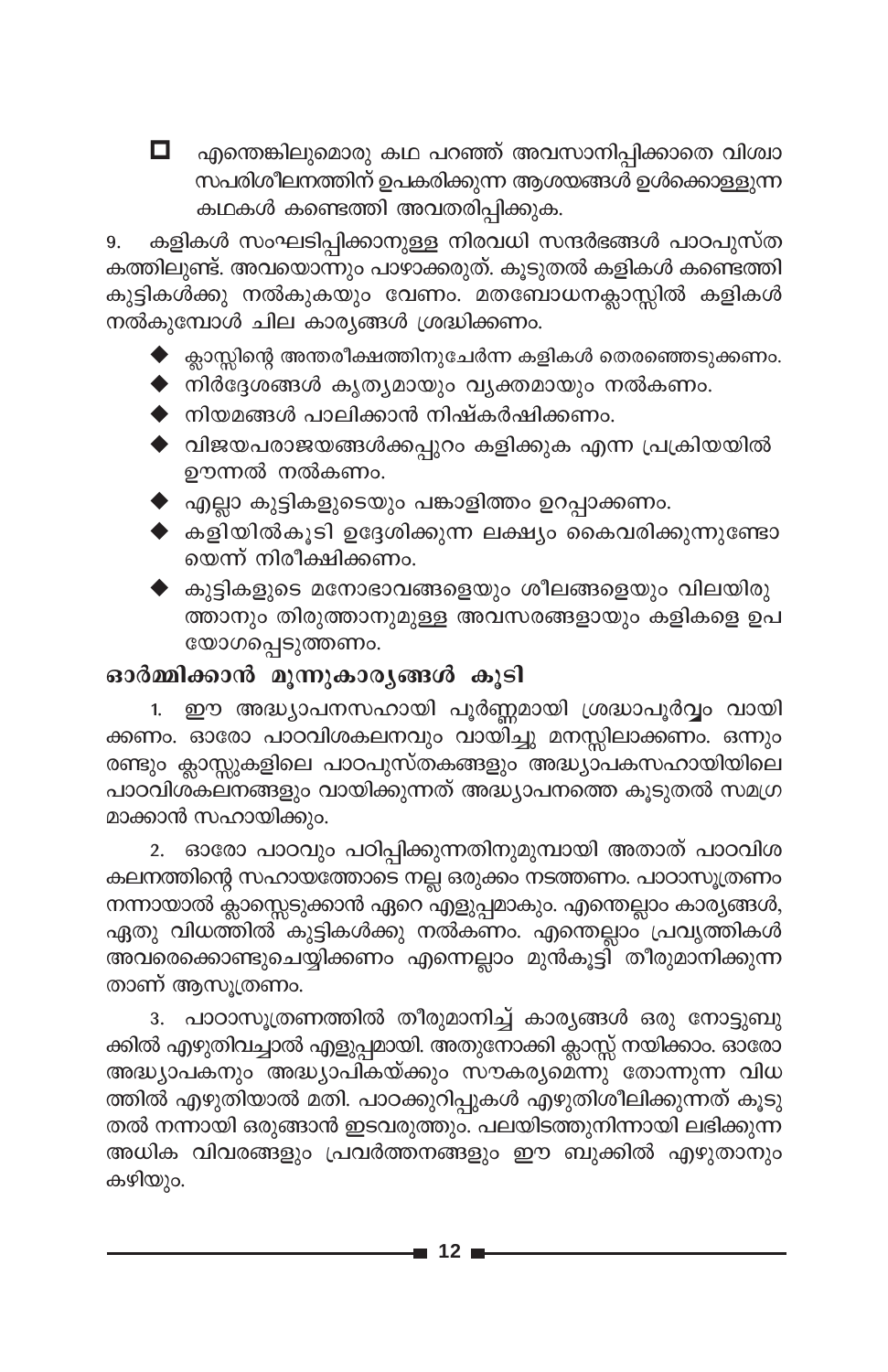# പാഠം $1$ ജീവൻ നൽകുന്ന ദൈവം

### I. കൂട്ടികൾ സ്വന്തമാക്കേണ്ടത്

#### ബോധ്യങ്ങൾ

- ജീവനുള്ളവയ്ക്ക് പ്രത്യേകതകളുണ്ട്.  $1<sup>1</sup>$
- നമുക്ക് ജീവൻ നൽകിയത് ദൈവമാണ്.  $2.$
- ദൈവത്തോടൊത്ത് ജീവിക്കുകയാണ് മനുഷ്യന്റെ സന്തോഷം.  $3.$

#### മനോഭാവങ്ങൾ

- ജീവജാലങ്ങളോട് ആദരവും സ്നേഹവും പ്രകടിപ്പിക്കണം.  $1.$
- ദൈവത്തോട് നാം നന്ദിയുള്ളവരായിരിക്കണം.  $2.$
- ദൈവത്തോടൊത്തുള്ള ജീവിതമാണ് യഥാർത്ഥ സന്തോഷം.  $3.$

#### ശീലങ്ങൾ:

- 1. മറ്റുള്ളവർക്ക് നന്മകൾ ചെയ്യും.
- 2. എപ്പോഴും സന്തോഷത്തോടെ പെരുമാറും.
- 3. ജീവനുള്ളവയെ വേദനിപ്പിക്കാതിരിക്കും.

## $\,$ II. അദ്ധ്യാപകൻ / അദ്ധ്യാപിക കരുതേണ്ട ബോധ നോപാധികൾ

സമ്പൂർണ്ണ ബൈബിൾ, മനുഷ്യരും ജീവജാലങ്ങളും വിവിധ പ്രവൃ ത്തികൾ ചെയ്യുന്നതിന്റെ ചിത്രങ്ങൾ ഒരു കടലാസുപൂവും ഒരു യഥാർത്ഥ പുവും.

### III. പാഠാവതരണം

കുട്ടികൾക്ക് / മനുഷ്യർക്ക് / നമുക്ക് എന്തൊക്കെ കഴിവുകളുണ്ട്? ഓടാൻ, ചാടാൻ, ചിരിക്കാൻ, കരയാൻ, എഴുതാൻ, അഭിനയിക്കാൻ, പാട്ടുപാടാൻ, കൈകൊട്ടാൻ, കുരിശുവരയ്ക്കാൻ, കൈകൂപ്പാൻ... അങ്ങനെ നൂറുകണക്കിന് കാര്യങ്ങൾ. കുട്ടികൾ അവയിൽ ചിലതെല്ലാം പറയുകയും പ്രവർത്തിക്കുകയും ചെയ്യട്ടെ.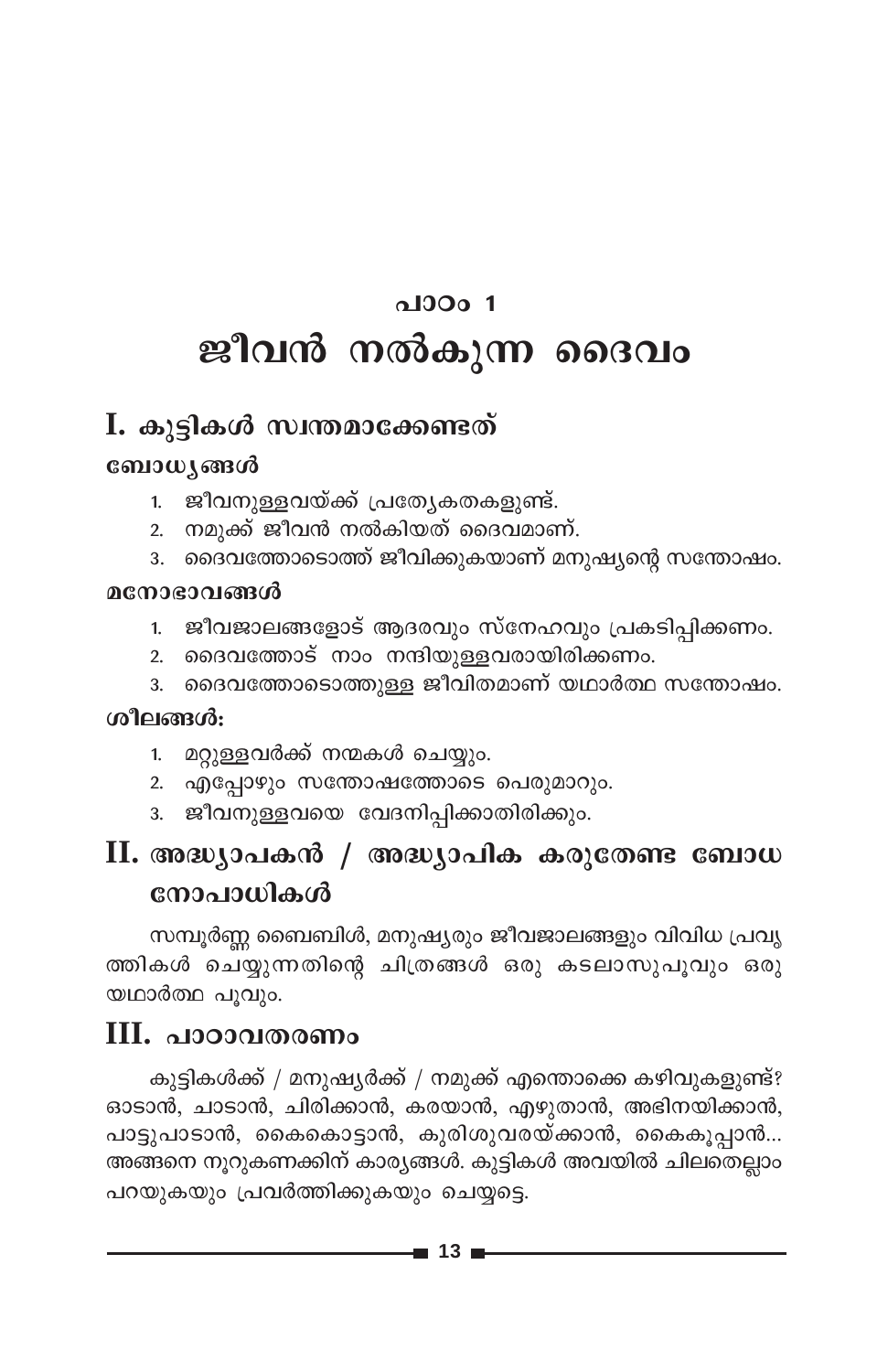മൃഗങ്ങൾക്ക് / ജീവികൾക്ക് / പക്ഷികൾക്ക് എന്തൊക്കെ കഴിവു കളുണ്ട്? ഓടാൻ, നീന്താൻ, പറക്കാൻ, കുരയ്ക്കാൻ, ചിലയ്ക്കാൻ... സസ്യങ്ങൾക്കോഃ വളർന്നു വലുതാവാൻ, പുഷ്പിക്കാൻ, ഇലപൊഴി ക്കാൻ....

ജീവനുള്ളതുകൊണ്ടാണ് ഇതെല്ലാം സാധിക്കുന്നത്. എങ്കിൽ ജീവ നുള്ളവയുടെ പ്രത്യേകതകൾ എന്തൊക്കെ?

ചർച്ചയുടെ തുടർച്ചയായി പാഠത്തിലേയ്ക്കു പ്രവേശിക്കാം. വിവിധ പ്രവൃത്തികളുടെ ചിത്രങ്ങൾ കാണിച്ച്, അവയെക്കുറിച്ച് പറയാൻ അനു വദിച്ചാൽ കൂടുതൽ ആകർഷകമാകും. ജീവനുള്ളവയും ഇല്ലാത്തവയും തമ്മിലുള്ള താരതമൃവും ആകാം.

## IV. പാഠബന്ധിത പ്രവർത്തനങ്ങൾ

#### ഉത്തരം കണ്ടെത്താം

ജീവനുള്ളവ ചലിക്കുന്നു, ഭക്ഷിക്കുന്നു, വളരുന്നു, പെരുകു  $1.$ ന്നു. അവയ്ക്ക് ജനനവും മരണവുമുണ്ട്.

2. സ്നേഹത്തിൽ വളരാനും ലോകത്തിൽ നന്മകൾ ചെയ്ത് ജീവിക്കാനും അങ്ങനെ സ്വർഗ്ഗം പ്രാപിക്കാനുമാണ് ദൈവം നമുക്ക് ജീവൻ തന്നിരിക്കുന്നത്.

3. ദൈവത്തോടുകൂടെ കഴിയുന്നതാണ് മനുഷ്യന്റെ ഏറ്റവും വലിയ സന്തോഷം.

### നമുക്കു പ്രാർത്ഥിക്കാം

കൈകൾ കൂപ്പി, ഭക്തിപൂർവ്വം പ്രാർത്ഥന ചൊല്ലാൻ ക്ലാസ്സിൽ അവസരം നൽകണം.

### നമുക്ക് പാടാം

ഒരു ചോദ്യോത്തരപ്പാട്ടാണിത്. രണ്ടുഗ്രൂപ്പായി തിരിഞ്ഞ് പാടാൻ അവസരം നൽകിയാൽ കൂടുതൽ ആകർഷ്ക്മാകും. ജീവൻ, രൂപം, സ്നേഹം എന്നിവയുടെ സ്ഥാനത്ത് വേറെ വാക്കുകൾ ചേർത്ത് വരി കളുണ്ടാക്കിപ്പാടുന്നതും നന്ന്.

### എഴുതാം എഴുതാം

- a) അമ്മയുടെ കൂടെ യാത്ര ചെയ്യുമ്പോൾ. ചോദിക്കുന്ന സാധ നങ്ങൾ പലതും വാങ്ങിത്തരും.
- $b)$  അപ്പച്ചന്റെ കൂടെ ചുറ്റും കാണുന്നതിനെക്കുറിച്ചെല്ലാം പറഞ്ഞു തരും. പുതിയ കാഴ്ചകൾ കാണിച്ചുതരും.
- $\mathbf c)$  അങ്കിളിന്റെ കൂടെ ഇഷ്ടമുള്ള സ്ഥലത്തൊക്കെ കൊണ്ടുപോ കും.

ഈ വിധത്തിൽ കുട്ടികൾ സ്വതന്ത്രമായി പറയട്ടെ, എഴുതട്ടെ. എന്തുകൊണ്ട് എന്ന് തിരക്കണം. കുട്ടികളുടെ മനോഭാവങ്ങളെ വില യിരുത്താനും ആവശ്യമെങ്കിൽ തിരുത്താനും ഇവിടെ അവസരം കിട്ടും.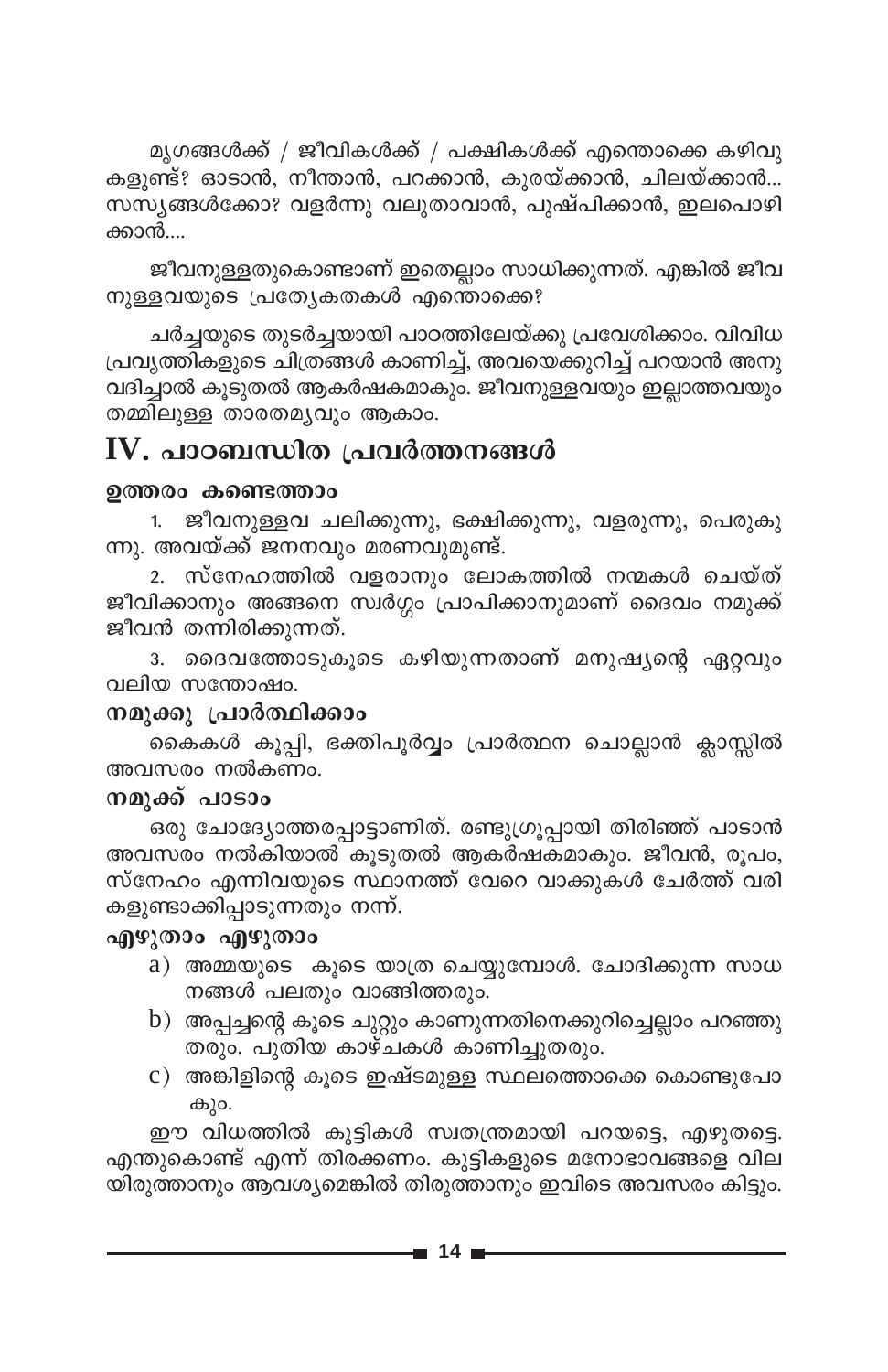#### കടാകഥ

ഉത്തരം : ജീവൻ

#### കഴിഞ്ഞ ആഴ്ച ഞാൻ ചെയ്ത നന്മകൾ

കൂട്ടുകാരന് എഴുതാൻ പെൻസിൽ കൊടുത്തു. ഒരു വല്യപ്പന് വഴി പറഞ്ഞു കൊടുത്തു. പാത്രം കഴുകുവാൻ അമ്മയെ സഹായിച്ചു.

ഈ മാതൃകയിൽ കുട്ടികൾ എഴുതട്ടെ. എഴുതിയ കാര്യങ്ങൾ ചെയ്തവയാണെന്ന് ഉറപ്പു വരുത്തണം. എഴുതാതെ വരുന്നവരെ, അടുത്ത ക്ലാസ്സിലേയ്ക്ക് എഴുതാനും അതിനുമുമ്പ് നന്മകൾ ചെയ്യാനും പ്രോത്സാഹിപ്പിക്കണം.

### V. അനുബന്ധിത പ്രവർത്തനങ്ങൾ

#### പേരിന്റെ പേരിൽ  $1.$

കുട്ടികളോട് അവർക്ക് പേരിട്ടത് ആരെന്ന് അന്വേഷിക്കാം. ഓമന പ്പേരുകളും ചോദിച്ചറിയാം. പേരിന്റെ അർത്ഥം ചോദിക്കാം. അറിയാ ത്തവർ അടുത്ത ക്ലാസ്സിൽ അറിഞ്ഞുകൊണ്ടു വരട്ടെ. മറ്റുള്ളവരെ കളി പ്പേരിട്ടു വിളിക്കുന്നത് തെറ്റാണെന്ന് ബോധ്യപ്പെടുത്താം.

#### സന്തോഷപൂർവ്വം  $2.$

'എപ്പോഴും സന്തോഷത്തോടെയിരിക്കുവിൻ' (1 തെസ. 5:16) എന്ന ബൈബിൾഭാഗം കുട്ടികളെ വായിച്ചു കേൾപ്പിക്കുക. സന്തോഷ സൂചകമായ പാട്ടുകളോ കളികളോ നൽകുന്നതും ഉചിതമാണ്.

#### ഏദൻ തോട്ടത്തിലെ സംഭാഷണം  $3.$

ദൈവം ഏദൻതോട്ടത്തിൽ വൈകുന്നേരങ്ങളിൽ ഉലാത്താൻ വരും. ആദവും ഹവ്വായും കൂടെ നടക്കും. അവർ എന്തൊക്കെയാവും അപ്പോൾ സംസാരിക്കുന്നത്? ദൈവവുമായി അവർ നടത്തുന്ന സംഭാ ഷണം സങ്കൽപ്പിച്ചു പറയാൻ കുട്ടികൾക്ക് അവസരം നൽകാം.

#### കൂടുതൽ ചോദ്യങ്ങൾ

- 1. ദൈവം ആദ്യം സൃഷ്ടിച്ചത് എന്തൊക്കെ?
- 2. എപ്പോഴാണ് മനുഷ്യൻ ജീവനുള്ളവനായിത്തീർന്നത്?
- 3. എവിടെയാണ് ആദത്തെയും ഹവ്വയെയും ദൈവം പാർപ്പിച്ചത്?
- 4. എല്ലാ ജീവജാലങ്ങൾക്കും പേരിട്ടത് ആരാണ്?
- 5. ദൈവത്തോടുകൂടെ ജീവിക്കുമ്പോൾ നമുക്ക് എന്തെല്ലാം ഉണ്ടാകും?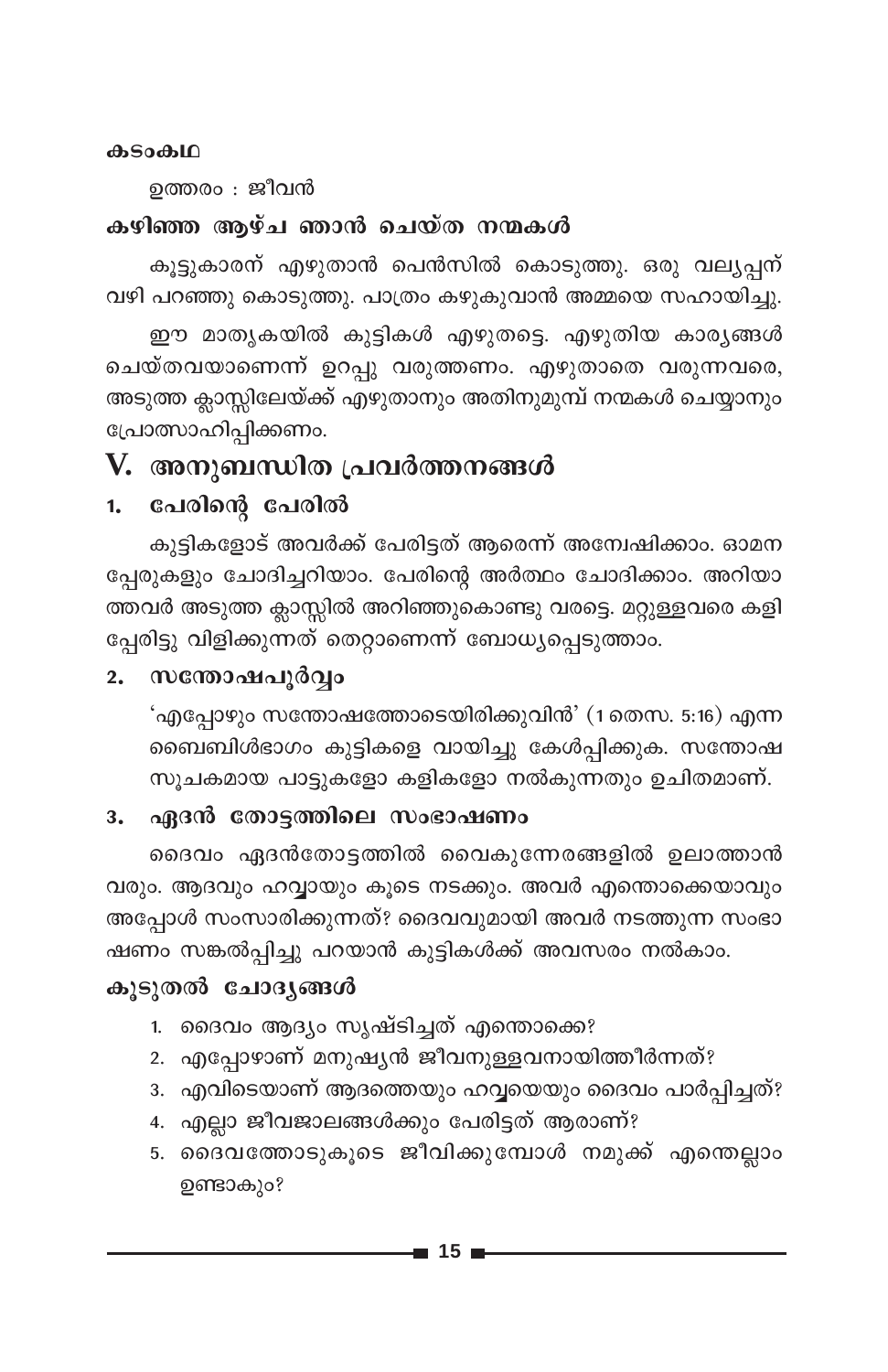### പാഠം 2

# ദൈവിക ജീവൻ നഷ്ടപ്പെടുത്തുന്ന മനുഷൃൻ

### I. കൂട്ടികൾ സ്വന്തമാക്കേണ്ടത്

#### ബോധ്യങ്ങൾ

- 1. ദൈവകല്പന നിരസിക്കുന്നത് പാപമാണ്.
- 2. പാപം ചെയ്യുന്നവൻ ദൈവത്തിൽ നിന്ന് അകലുന്നു.
- 3. നമ്മെ ദൈവത്തിൽ നിന്ന് അകറ്റുന്നവനാണ് സാത്താൻ.

#### മനോഭാവങ്ങൾ

- 1. നാം പാപത്തിൽ നിന്ന് അകന്നുനിൽക്കണം.
- 2. ദൈവത്തെ അനുസരിക്കണം.
- 3. സാത്താന്റെ പ്രേരണകളിൽപ്പെടാതിരിക്കാൻ സൂക്ഷിക്കണം.

#### ശീലങ്ങൾ:

- 1. മാതാപിതാക്കന്മാരെ അനുസരിക്കും.
- 2. ദിവസവും പ്രാർത്ഥിക്കും.
- 3. നുണ പറയാതിരിക്കും.

### $\mathbf H$ . ബോധനോപാധികൾ

സമ്പൂർണ്ണ ബൈബിൾ, ആദിപാപത്തിന്റെ ചിത്രച്ചാർട്ട്, റോൾപ്ലേ, പ്രാർത്ഥിക്കുന്നവരുടെ ചിത്രങ്ങൾ.

### III. പാഠാവതരണം

പാഠഭാഗം ഒരു റോൾപ്ലേ ആയി അവതരിപ്പിക്കാം.

ആദത്തെയും ഹവ്വായെയും ദൈവം ഏദൻതോട്ടത്തിലാക്കുന്നു. അറിവിന്റെ വൃക്ഷത്തിലെ പഴം തിന്നരുതെന്ന് കല്പിക്കുന്നു. ദൈവം പോകുന്നു. ആദം മാറിനിൽക്കുന്നു. സാത്താൻ ഹവ്വായുടെ അടുത്ത് വന്ന് പഴം തിന്നാൻ പറയുന്നു. പഴം പറിച്ചു കൊടുക്കുന്നു. ഹവ്വാ പഴം വാങ്ങി കഴിക്കുന്നു. ആദത്തിനും കൊടുക്കുന്നു. അല്പം കഴിഞ്ഞ് ദൈവം വന്ന് വിളിക്കുന്നു. അവർ ഒളിച്ചു നിൽക്കുന്നു...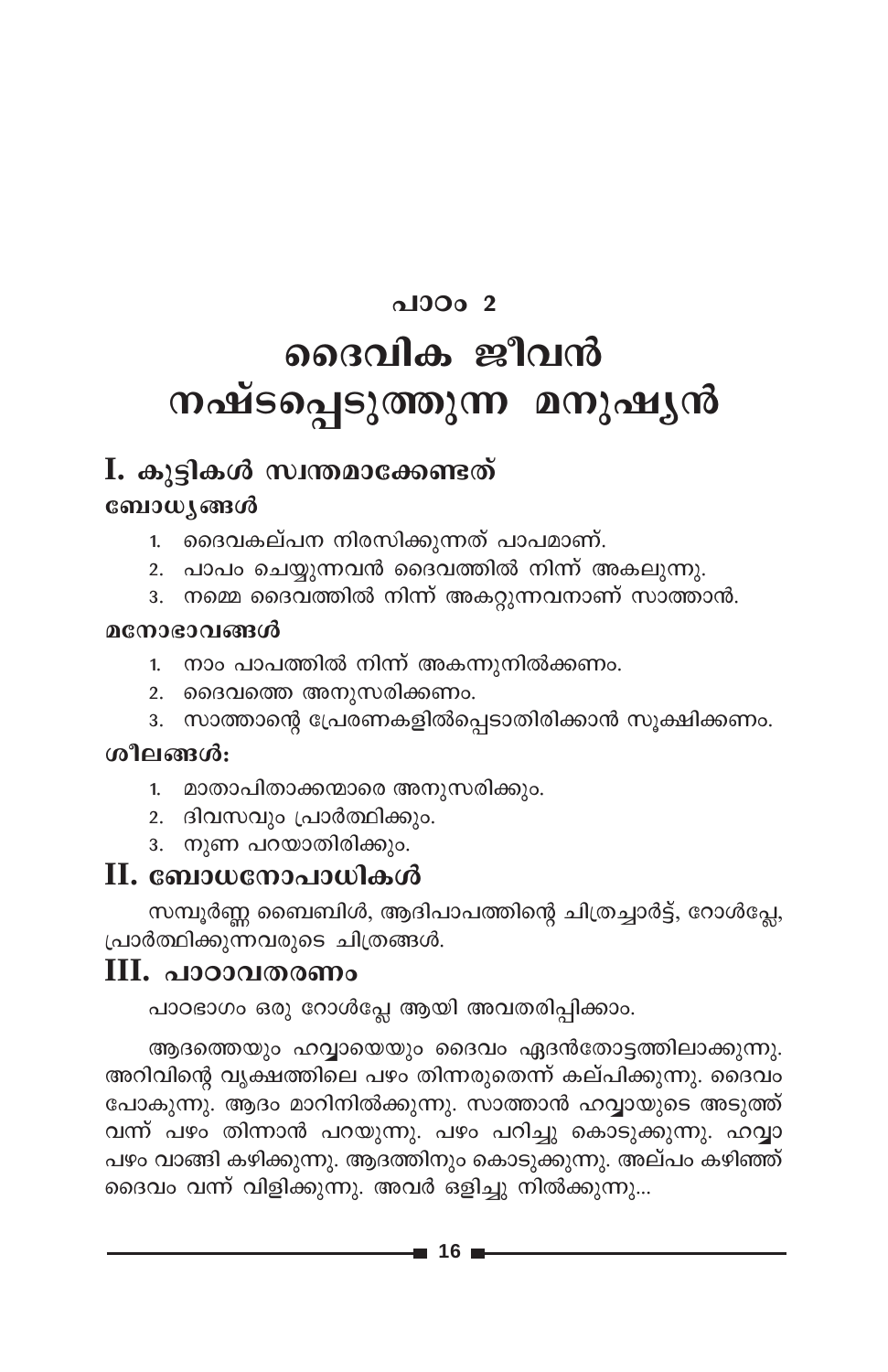സംഭാഷണം പറഞ്ഞുകൊടുത്ത് കുട്ടികളെക്കൊണ്ട് ഇത് അഭിന യിപ്പിക്കാം. അവതരണഭംഗി കാര്യമാക്കേണ്ടതില്ല. ആശയം പകരാൻ കഴിഞ്ഞാൽ മതി. തുടർന്ന് പാഠത്തിലേക്ക് പ്രവേശിക്കാം.

ആദിപാപത്തിന്റെ ചിത്രങ്ങളുള്ള ചാർട്ട് ഉണ്ടെങ്കിൽ അതുപയോ ഗിച്ച് പാഠം അവതരിപ്പിക്കാം. ചിത്രവായനയിലൂടെ ആശയം കൈമാ  $O$ 

## $\mathbf W$ . പാഠബന്ധിത പ്രവർത്തനങ്ങൾ

#### ഉത്തരം കണ്ടെത്താം

- 1. ഏദൻ തോട്ടത്തിലെ നന്മതിന്മകളെക്കുറിച്ചുള്ള അറിവിന്റെ വ്യക്ഷത്തിൽ നിന്ന് ഭക്ഷിക്കരുതെന്നാണ് ദൈവം കല്പിച്ചത്.
- 2. ദൈവത്തിന്റെ വചനം നിരസിക്കാൻ ആദിമാതാപിതാക്കളെ പ്രേരിപ്പിച്ചത് സാത്താനാണ്.
- 3. ഭയവും നാണവും തോന്നി ദൈവത്തിനു മുമ്പിൽ വരാൻ മടി യായതുകൊണ്ടാണ് ആദവും ഹവ്വയും മരങ്ങൾക്കിടയിൽ ഒളിച്ചു നിന്നത്.

#### എഴുതാം

ഭയം, ദുഃഖം

തരം തിരിക്കാം

| സ്ഥീകരിക്കേണ്ടത് | ഉപേക്ഷിക്കേണ്ടത് |
|------------------|------------------|
| ദൈവം             | സാത്താൻ          |
| മാതാപിതാക്കൾ     | ചീത്ത സിനിമകൾ    |
| ഗുരുജനങ്ങൾ       | ചീത്ത വാക്കുകൾ   |
| നല്ല കൂട്ടുകാർ   | ചീത്ത പടങ്ങൾ     |
| നല്ല പുസ്തകങ്ങൾ  | കളവു പറയുക       |
| $\sim$           |                  |

### എന്റെ തീരുമാനം

എടുത്ത തീരുമാനങ്ങൾ നടപ്പിലാക്കുന്നുണ്ടോയെന്ന് ഇടയ്ക്കിടെ അന്വേഷിക്കണം. അതിനായി പ്രോത്സാഹിപ്പിക്കണം.

### V. അനുബന്ധിത പ്രവർത്തനങ്ങൾ

### 1. കഥ കേൾക്കാം

അനുസരണക്കേടിന്റെ ഫലം ആപത്താണെന്ന് സൂചിപ്പിക്കുന്ന കഥകൾ നിരവധിയുണ്ടല്ലോ. അവയിൽ ഏതെങ്കിലും ഒന്നു കുട്ടിക ളോടു പറയുന്നത് നല്ലതാണ്. ഗുണപാഠം കണ്ടെത്താൻ അവർക്ക് അവസരം നൽകണം.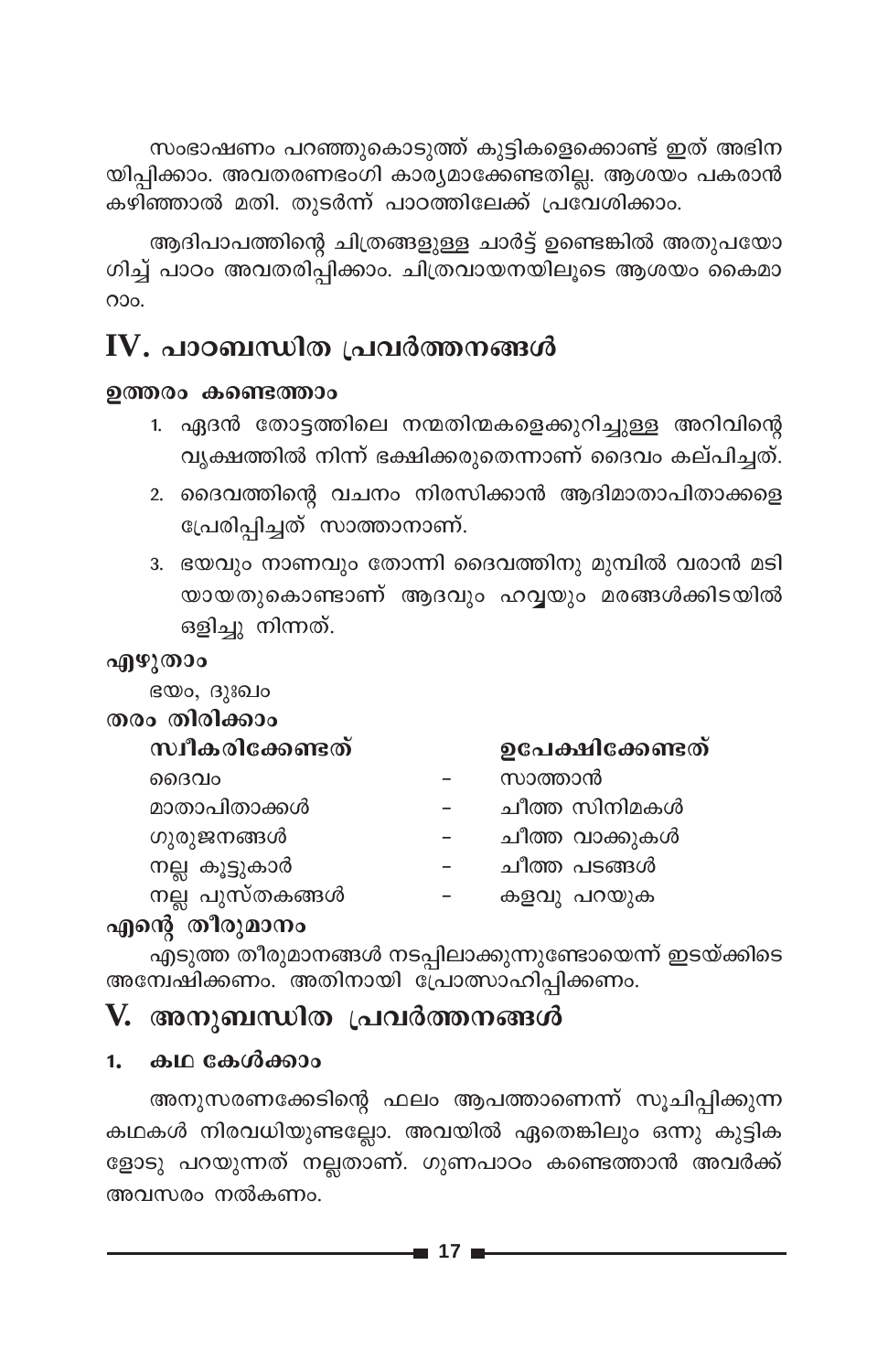#### സന്തോഷമോ സങ്കടമോ?  $2.$

ഇതൊരു കളിയാണ്. ചില പ്രസ്താവനകൾ പറയുന്നു. അപ്പോൾ കുട്ടികൾ 'സന്തോഷം' എന്നു സൂചിപ്പിക്കാൻ കൈ ഉയർത്തു ന്നു. 'സങ്കടം' എന്നാണെങ്കിൽ കൈ കൊട്ടുന്നു. തെറ്റിക്കുന്നവർ കളിയിൽ നിന്ന് പുറത്താകുന്നു.

| ഉദാ : ഞാൻ പ്രാർത്ഥിച്ചു.     | സന്തോഷം |
|------------------------------|---------|
| അവൻ കൂട്ടുകാരനെ സഹായിച്ചു  - | സന്തോഷം |
| ഞാൻ വഴക്കു കൂടി              | സങ്കടം  |
| അവൾ കുരിശു വരച്ചു            | സന്തോഷം |
| അവൻ നുണ പറഞ്ഞു               | സങ്കടം  |

ഇതേ പ്രസ്താവനകൾ കുട്ടികളെക്കൊണ്ട് പറയിച്ചും കളി നടത്താം.

#### 3. ചിത്രം കാണാം, ചിത്രം ശേഖരിക്കാം

പല ആളുകൾ പ്രാർത്ഥിക്കുന്നതിന്റെ ചിത്രങ്ങൾ കുട്ടികളെ കാണിച്ച് അതേക്കുറിച്ച് സംസാരിക്കണം.

ഉദാ : മാർപാപ്പ, മദർതെരേസ, ഒരു വല്യമ്മ, ഒരു കുടുംബം മുഴു വൻ, രണ്ടു കുട്ടികൾ, ഒരു പിഞ്ചുകുഞ്ഞ്..)

പത്രങ്ങളിൽ നിന്നോ മറ്റോ പ്രാർത്ഥിക്കുന്നവരുടെ ചിത്രങ്ങൾ ശേഖരിച്ച്, അതിനുള്ള നോട്ടുബുക്കിൽ ഒട്ടിക്കുന്നത് നല്ലതാണ്.

#### കൂടുതൽ ചോദ്യങ്ങൾ 4.

- 1. ദൈവം ഏദൻ തോട്ടം മനുഷ്യനെ ഏല്പിച്ചത് എന്തിനാണ്?
- 2. ദൈവകല്പന നിരസിക്കുമ്പോൾ നാം എന്തു ചെയ്യുന്നു?
- 3. ദൈവം നമുക്ക് എന്തെല്ലാം നൽകി?
- 4. നാം ഭയപ്പെടേണ്ടത് എന്തിനെയാണ്?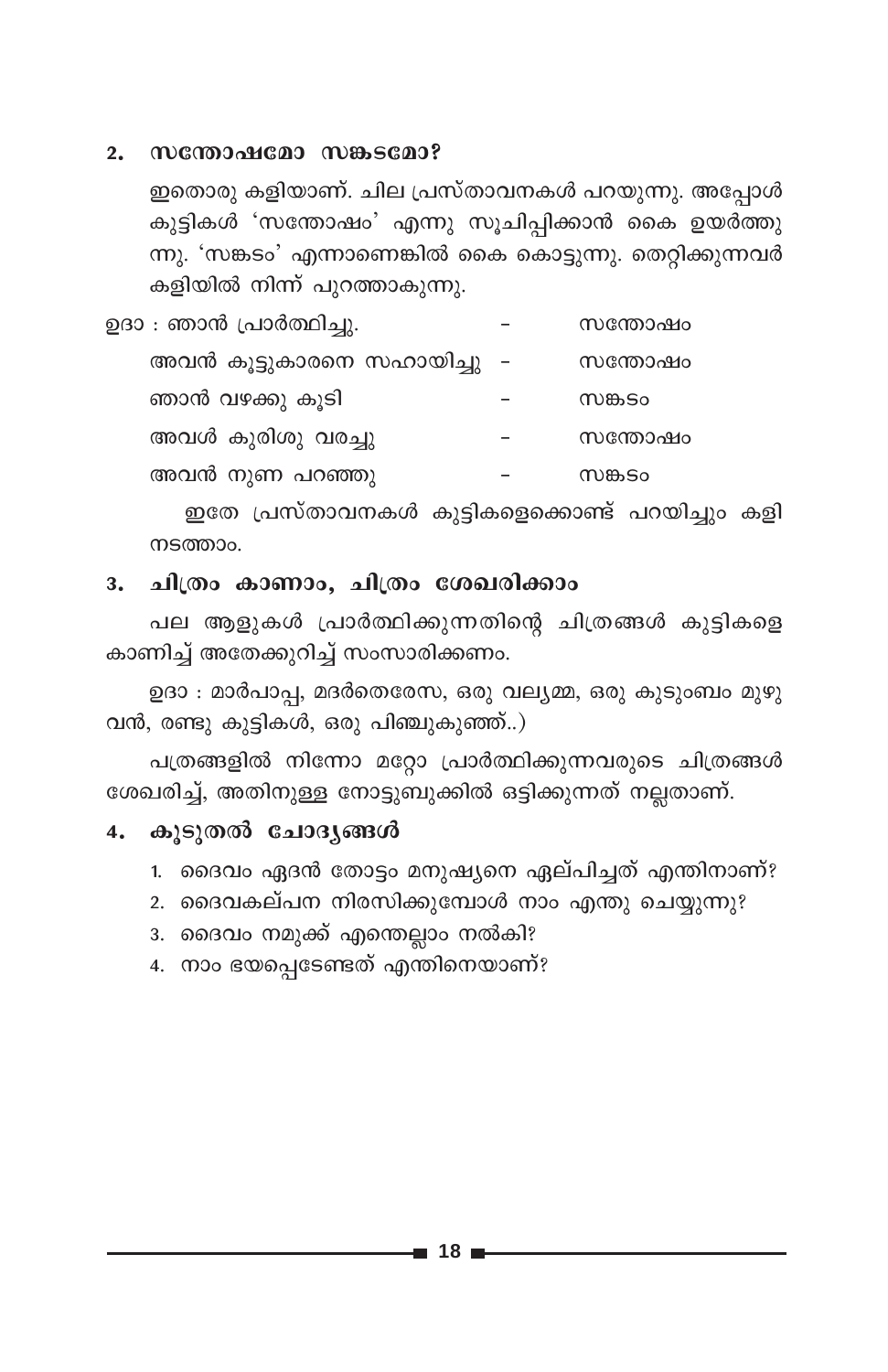### $0.10003$

## പാപം ബന്ധങ്ങളെ തകർക്കുന്നു

### I. കൂട്ടികൾ സ്വന്തമാക്കേണ്ടത്

#### ബോധ്യങ്ങൾ

- പാപം ബന്ധങ്ങളെ ശിഥിലമാക്കുന്നു.  $1<sup>1</sup>$
- ദൈവത്തെ വേദനിപ്പിക്കുന്നത് വലിയ തെറ്റാണ്.  $2.$
- ദൈവത്തിൽ നിന്ന് അകലുന്നവൻ മനുഷ്യനിൽ നിന്ന് അകലും.  $\overline{3}$ .

#### മനോഭാവങ്ങൾ

- എല്ലാവരേയും എന്റെ സഹോദരങ്ങളായി കണക്കാക്കണം.  $1<sup>1</sup>$
- സഹോദരങ്ങളെ വേദനിപ്പിക്കാതെ ജീവിക്കണം. 2.
- ഞാൻ എന്റെ സഹോദരന്റെ കാവൽക്കാരനായി വർത്തിക്കണം.  $3.$

#### ശീലങ്ങൾ:

- മറ്റുള്ളവരുടെ ഉയർച്ചയിൽ ഞാൻ സന്തോഷിക്കും.  $1.$
- സഹോദരങ്ങളെ ഞാൻ സഹായിക്കും.  $2.$
- ഒരു കാരണത്താലും സഹോദരങ്ങളെ ഞാൻ വെറുക്കുകയില്ല. 3.

### $\Pi$ . ബോധനോപാധികൾ

സമ്പൂർണ്ണ ബൈബിൾ, ഗുരുവിന്റെയും രണ്ടു ശിഷ്യന്മാരുടെയു കഥ, ആബേലിന്റെ ബലി, കായേൻ ആബേലിനെ കൊല്ലുന്നത് തുട ങ്ങിയ ചിത്രങ്ങൾ.

### $III.$  പാഠാവതരണം

#### ഒരു കഥ പറഞ്ഞു തുടങ്ങാം.

ഗുരുവിന് രണ്ട് ശിഷ്യന്മാർ, ഒന്നാമന് രണ്ടാമനോട് അസുയ തോന്നി. ഇതറിഞ്ഞ ഗുരു ഒരു പരീക്ഷണം നടത്തി. രണ്ടുപേർക്കും ഓരോ നാണയം കൊടുത്തിട്ട് പറഞ്ഞു. ഇതുകൊണ്ട് കിട്ടാവുന്ന സാധ നങ്ങൾ വാങ്ങി നിങ്ങളുടെ മുറി നിറയ്ക്കുക. ഗുരു വൈകിട്ട് മുറി കാണാനെത്തി. ഒന്നാമന്റെ മുറി ചപ്പുചവറുകൾ കൊണ്ട് നിറച്ചിരുന്നു.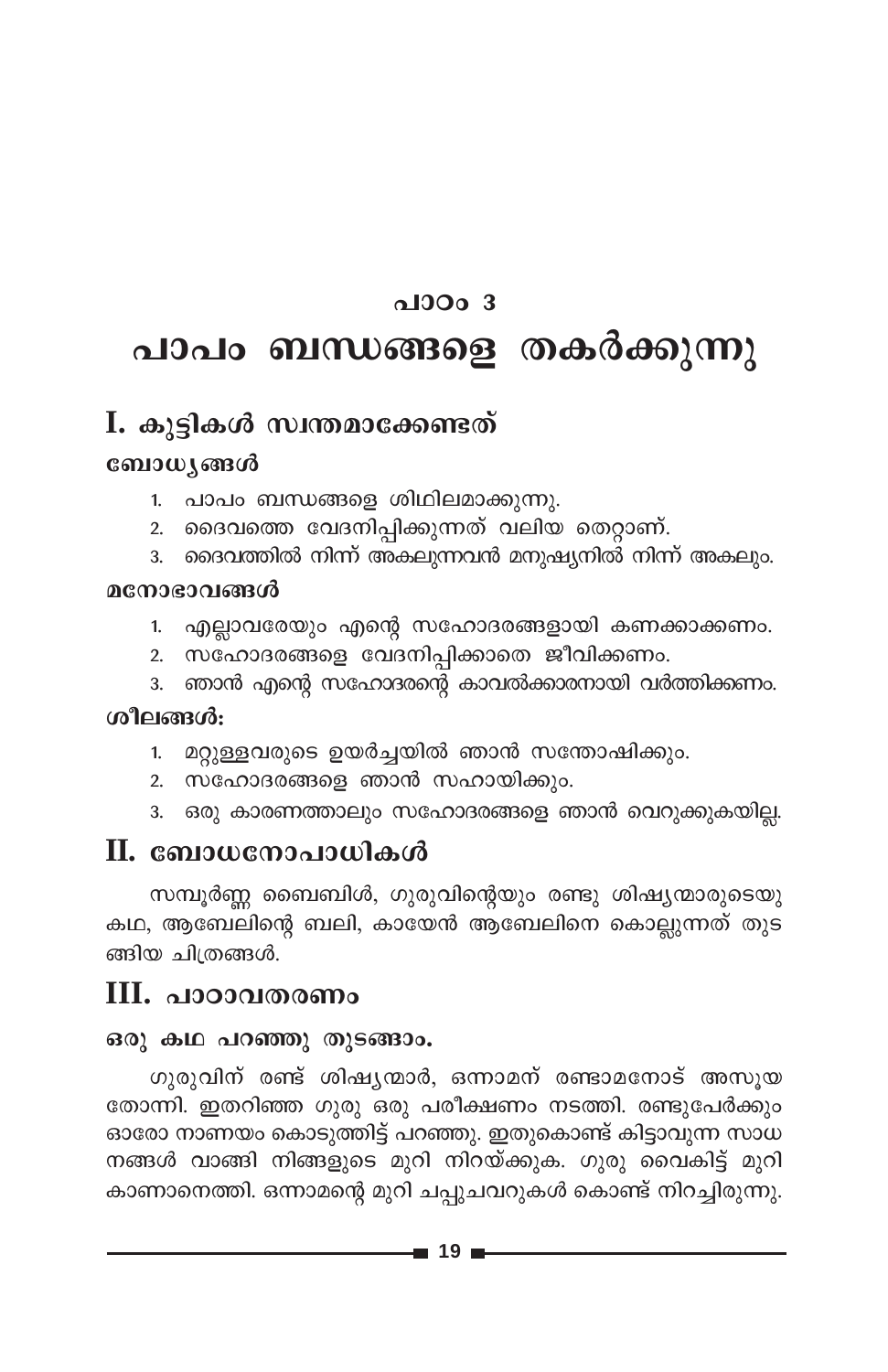രണ്ടാമൻ ചന്ദനത്തിരിയും മെഴുകുതിരിയും കത്തിച്ച്, സുഗന്ധത്താലും പ്രകാശത്താലും മുറി നിറച്ചു. മനസ്സിലുള്ളത് പ്രവൃത്തിയിൽ തെളിഞ്ഞു കണ്ടു.

ഈ കഥ വിശദമായും ആകർഷകമായും അവതരിപ്പിക്കണം. ഒന്നാ മനും രണ്ടാമനും - കായേനും ആബേലുമായാലോ? അവർ എന്താണ് ചെയ്തത്? ഇനി പാഠത്തിലേയ്ക്ക് കുട്ടികളെ നയിക്കാം.

## $\mathbf W$ . പാഠബന്ധിത പ്രവർത്തനങ്ങൾ

#### ഉത്തരം കണ്ടെത്താം

- 1. ആബേൽ തന്റെ ആട്ടിൻകുട്ടികളിൽ നല്ലതിനെ നൽകിയതു കൊണ്ടാണ് ദൈവം അതു സ്ഥീകരിച്ചത്.
- 2. കായേൻ ദൈവത്തെ ധിക്കരിച്ചു. ആബേലിനെ വെറുത്തു.
- 3. എനിക്കറിഞ്ഞുകൂടാ, എന്റെ സഹോദരന്റെ കാവൽക്കാര നാണോ ഞാൻ? എന്നാണ് കായേൻ കൊടുത്ത മറുപടി.

### പദപ്പെട്ടി

പദപ്പെട്ടിയിലെ പദങ്ങളെടുത്ത് പൂരിപ്പിച്ചുപറയാൻ അവസരം കൊടുത്തിട്ടേ എഴുതാൻ അനുവദിക്കാവൂ.

കായേൻ

കാഴ്ച

അബേൽ

ദൈവം

### കളിക്കാം കളിക്കാം

ഈ കളിയിലെ നിർദ്ദേശങ്ങൾ മലയാളത്തിലോ ഇംഗ്ലീഷിലോ നൽകാം. നിർദ്ദേശങ്ങൾ തെറ്റിക്കുന്നവർ കളിയിൽ നിന്ന് പുറത്താ കും.

ദൈവം പറയുന്നു ഏഴുന്നേൽക്കുക, ഞാൻ പറയുന്നു ഇരിക്കുക, ടീച്ചർ പറയുന്നു എഴുന്നേൽക്കുക, ലീഡർ പറയുന്നു കൈകൊട്ടുക. 'ദൈവം പറയുന്നു' എന്നു ചേർത്തിട്ടുള്ള നിർദ്ദേശം അനുസ രിച്ചേ കുട്ടികൾ ചലിക്കാവൂ. ഇതാണ് നിയമം. വേഗത കൂട്ടിയും കുറച്ചും നിർദ്ദേശങ്ങൾ പലതരത്തിൽ മാറ്റിപ്പറഞ്ഞും കളി ആകർഷകമാക്കാം.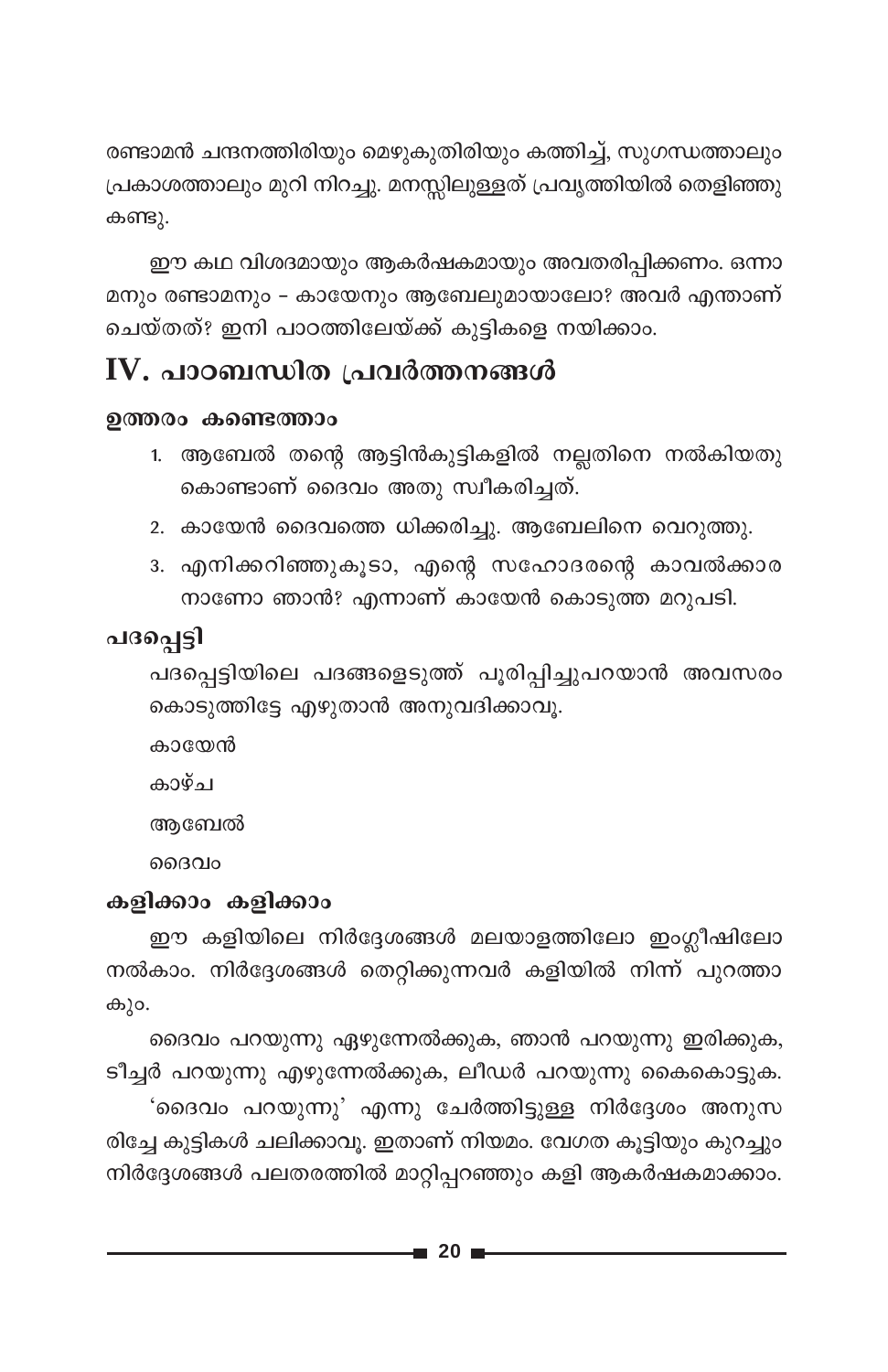### എന്റെ തീരുമാനം

എങ്ങനെയൊക്കെ സ്നേഹിക്കാനും സഹായിക്കാനും കഴിയു മെന്ന് ക്ലാസ്സിൽ ചർച്ച ചെയ്യണം. അതിൽ നിന്ന് ഈ തീരുമാനം രൂപ പ്പെടുത്തി കുട്ടികൾക്കു നൽകണം. അതു പ്രായോഗികമാക്കാൻ പ്രേരി പ്പിക്കണം.

### V. അനുബന്ധിത പ്രവർത്തനങ്ങൾ

#### പറയാം പറയാം  $1.$

നമ്മൾ ആരുടെയൊക്കെ കാവൽക്കാരനാണ്? പറഞ്ഞു നോക്കൂ. അപ്പച്ചൻ, അമ്മ, സഹോദരങ്ങൾ, കൂട്ടുകാർ, അയൽക്കാർ... നമ്മുടെ കാവൽക്കാർ ആരൊക്കെയാണ്?

അതും പറഞ്ഞു നോക്കൂ.

### 2. കാഴ്ച നൽകുമ്പോൾ

നാം എന്തൊക്കെയാണ് ദൈവത്തിന് കാഴ്ചയർപ്പിക്കുന്നത്? പണം നേർച്ചയിടാറുണ്ട്, ചില വസ്തുക്കൾ പള്ളിയിൽ സമർപ്പിക്കാറുണ്ട്. എന്തൊക്കെയാണ് ആ വസ്തുക്കൾ?

കുട്ടികൾ അവരുടെ അറിവും അനുഭവവും പങ്കുവയ്ക്കട്ടെ. കാഴ്ച നൽകുമ്പോൾ ഉണ്ടായിരിക്കേണ്ട മനോഭാവം വിശദീകരിക്കണം.

#### 3. കൂടുതൽ ചോദ്യങ്ങൾ

- 1. പാപത്തിന്റെ ഫലമായി ആദിമാതാപിതാക്കൾക്ക് നഷ്ടമായത് എന്തൊക്കെ?
- 2. ആദത്തിനും ഹവ്വായ്ക്കും ജനിച്ച പുത്രന്മാർ ആരെല്ലാം?
- 3. ആബേലിനെ കൊന്ന കായേൻ താമസിച്ചത് എവിടെയാണ്?
- 4. നാം എപ്പോഴൊക്കെയാണ് ദൈവത്തെ വേദനിപ്പിക്കുന്നത്?
- 5. മനുഷ്യന്റെ ഏറ്റവും വലിയ തെറ്റ് എന്താണ്?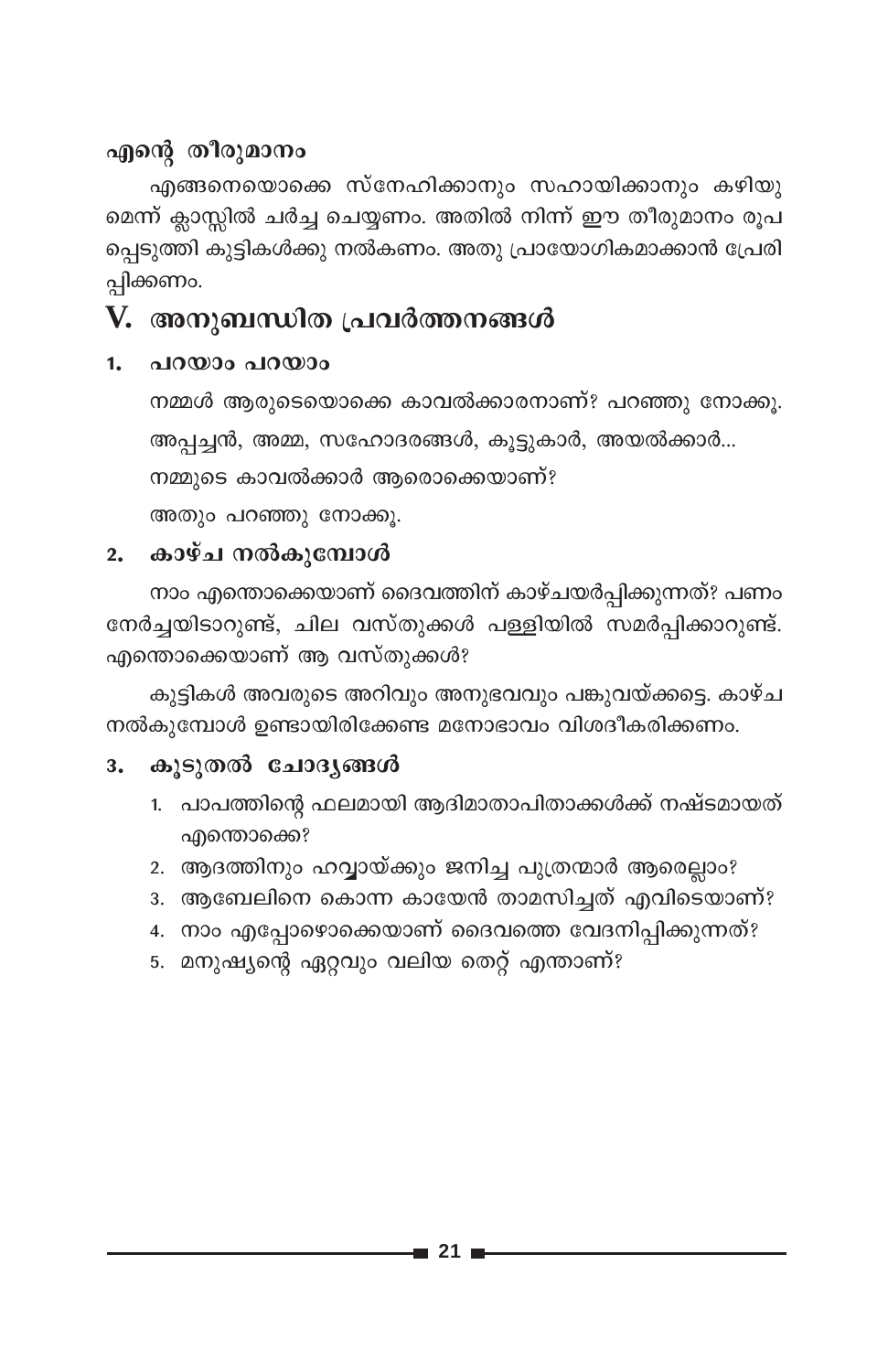# $0.10004$ പാപത്തിന്റെ ഫലം നാശം

## I. കുട്ടികൾ സ്വന്തമാക്കേണ്ടത് ബോധ്യങ്ങൾ

- പാപം ചെയ്ത മനുഷ്യനെ ദൈവം ശിക്ഷിച്ചു.  $1.$
- 2. നല്ലവനായ നോഹയെ ദൈവം സംരക്ഷിച്ചു.
- 3. അഹങ്കാരികളെ ദൈവം ചിതറിക്കുന്നു.

#### മനോഭാവങ്ങൾ

- 1. പാപം ചെയ്ത് നാം നാശത്തിൽ പതിക്കരുത്.
- 2. ദൈവത്തിന് പ്രീതികരമായ ജീവിതം നയിക്കണം.
- 3. അഹങ്കാരം അകറ്റി എളിമയിൽ വളരണം.

### ശീലങ്ങൾ:

- 1. എല്ലാവരോടും വിനയത്തോടെ പെരുമാറും.
- 2. നല്ല പ്രവൃത്തികളിലൂടെ മറ്റുള്ളവർക്ക് മാതൃക കാണിക്കും.
- 3. അഹങ്കാരം അകറ്റി എളിമയിൽ വളരാനായി ഇടയ്ക്കിടെ പ്രാർത്ഥിക്കണം.

## II. ബോധനോപാധികൾ

സമ്പൂർണ്ണ ബൈബിൾ, ജലപ്രളയത്തിന്റെ വിവിധ ചിത്രങ്ങൾ, ബാബേൽ ഗോപുരത്തിന്റെ ചിത്രം, മഴവില്ലിന്റെ ചിത്രവും പാട്ടും.

### III. പാഠാവതരണം

വളരെ പ്രസിദ്ധമായ ജലപ്രളയകഥയാണിതിലെ ഉള്ളടക്കം. ആ കഥ വർണ്ണിച്ചുകൊണ്ട് പാഠം തുടങ്ങാം. അക്കാലത്തെ ജനങ്ങളുടെ പാപാവസ്ഥ. ദൈവത്തിന്റെ കോപം, ശിക്ഷിക്കാൻ ഇടയായ സാഹ ചര്യം എന്നിവ വിവരിക്കാം. ദൈവപ്രീതിയിൽ ജീവിച്ച നോഹയെ വ്യക്തമായി അവതരിപ്പിക്കണം. നോഹയെ രക്ഷിക്കുവാനുള്ള ദൈവ ത്തിന്റെ തീരുമാനം, പെട്ടക നിർമ്മാണം എന്നിവയെല്ലാം ഊന്നിപ്പറയ ണം. പാപത്തിന് ശിക്ഷയുണ്ട് എന്ന ആശയം കുട്ടികൾക്ക് നൽകണം.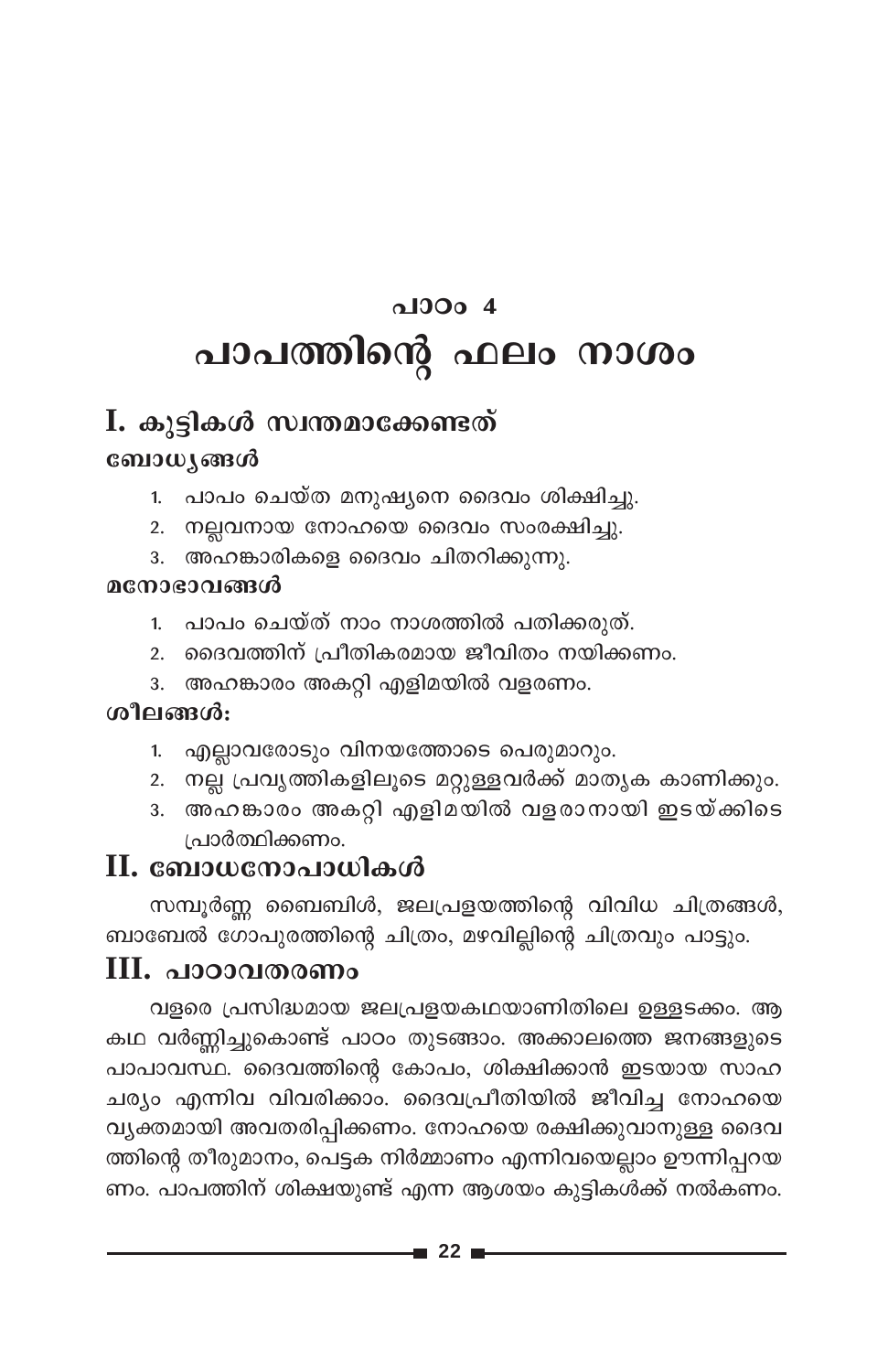## IV. പാഠബന്ധിത പ്രവർത്തനങ്ങൾ

#### ഉത്തരം കണ്ടെത്താം

- 1. നല്ലവനായ നോഹ ദൈവത്തിന് പ്രീതികരമായി ജീവിച്ചതു കൊണ്ടാണ് ദൈവം നോഹയിൽ സംപ്രീതനായത്.
- 2. ഭൂമിയിൽ പാപം പെരുകിവന്നു. മനുഷ്യന്റെ ദുഷ്ടത വർദ്ധി .<br>ക്കുകയും ഹൃദയത്തിലെ ചിന്തയും ഭാവനയും ദുഷിക്കുകയും ചെയ്തു. അതുകൊണ്ടാണ് ദൈവം ജലപ്രളയം കൊണ്ട് ഭൂമിയെ ശിക്ഷിചത്.
- 3. ഗോപുരം നിർമ്മിക്കാൻ ശ്രമിച്ചവരുടെ ഭാഷ അവർക്ക് മനസ്സി ലാക്കാൻ പറ്റാത്തവിധം ഭിന്നിപ്പിച്ചാണ് ദൈവം അവരെ ചിത റിച്ചത്.

### പദസഞ്ചിയിൽ നിന്ന് കണ്ടെത്തി എഴുതുക.

- $1<sup>1</sup>$ നോഹ
- 2. നാല്പത്
- 3. മഴവില്ല്
- 4. ബാബേൽ
- 5. ഉൽപത്തി

### ക്രമത്തിൽ എഴുതുക

ദൈവം ആകാശവും ഭൂമിയും സൃഷ്ടിച്ചു. ദൈവം മനുഷ്യനെ സൃഷ്ടിച്ചു. ആദവും ഹവ്വയും ദൈവത്തെ ധിക്കരിച്ചു. കായേൻ ആബേലിനെ കൊന്നു. ഭുമിയിൽ ജലപ്രളയം ഉണ്ടായി. ബാബേൽ ഗോപുരം നിർമ്മിക്കാൻ തുടങ്ങി.

## V. അനുബന്ധിത പ്രവർത്തനങ്ങൾ

#### പെട്ടകത്തിലെ കഥകൾ  $1.$

നോഹയുടെ പെട്ടകത്തിൽ ഭൂമിയിലെ സകല ജീവജാലങ്ങളും ഓരോ ജോഡി വീതം കയറിയല്ലോ. നാൽപതുദിവസം തുടർച്ചയായി മഴപെയ്തു. പിന്നീട് നൂറ്റമ്പതു ദിവസം വെള്ളപ്പൊക്കം നീണ്ടുനിന്നു. പിന്നെയാണ് വെള്ളമിറങ്ങാൻ തുടങ്ങിയത്. വെള്ളമിറങ്ങിയോ എന്ന റിയാൻ നോഹ കാക്കയെയും പ്രാവിനെയും പറത്തിവിട്ട കഥ കുട്ടി കൾക്ക് ഇഷ്ടപ്പെടും. ഉൽപത്തി 8:1-19 വാകൃങ്ങൾ ക്ലാസ്സിൽ വായി ക്കുകയോ വിവരിക്കുകയോ ചെയ്യുന്നത് നല്ലതാണ്.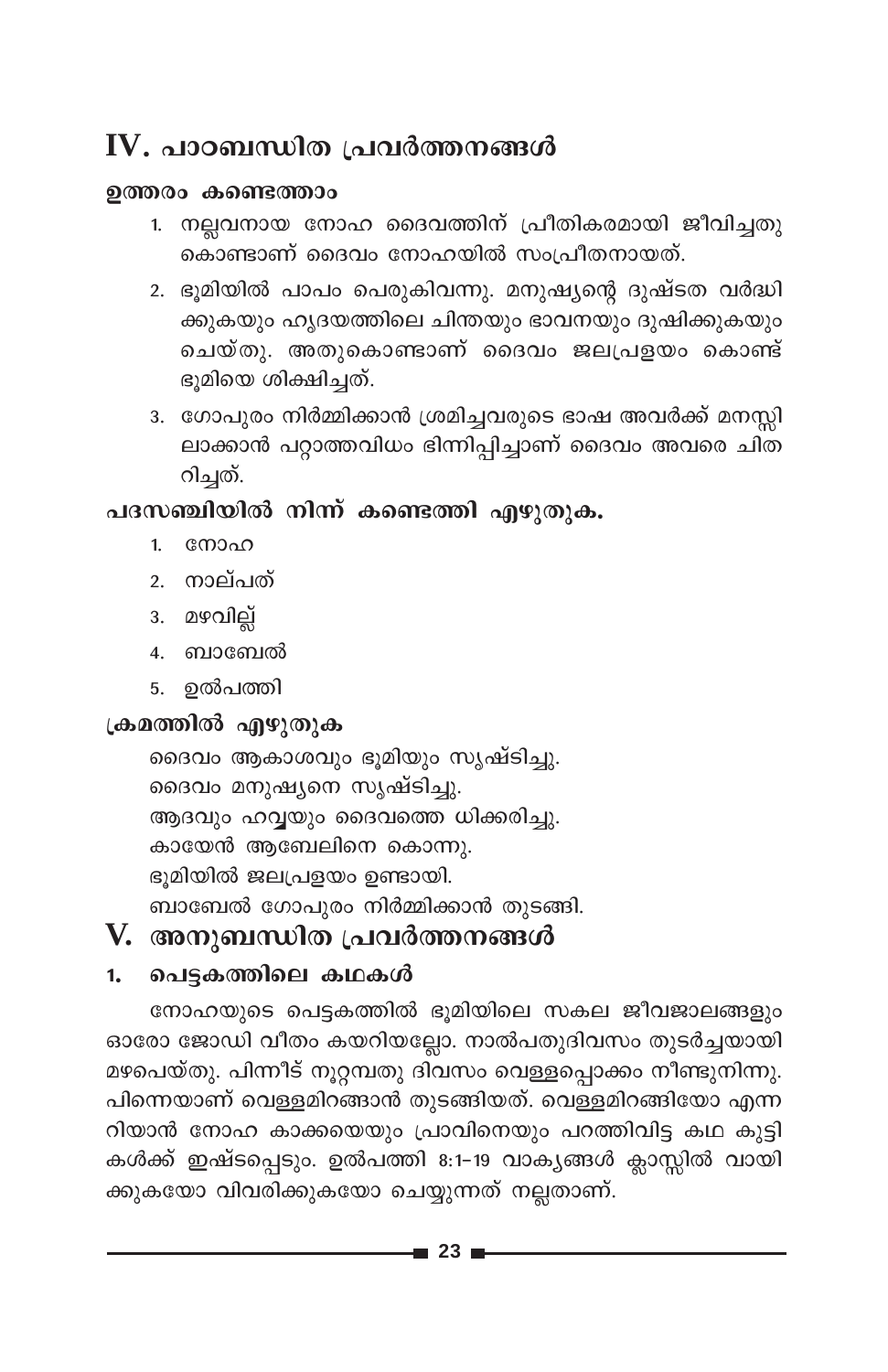പെട്ടകത്തിലെ മൃഗങ്ങളുമായി ബന്ധപ്പെട്ട രസകരങ്ങളായ പല കഥകളുമുണ്ട്. കൊച്ചുകുട്ടികൾക്ക് ഇണങ്ങുന്ന കഥകൾ കിട്ടുമെങ്കിൽ ക്ലാസ്സിൽ അവതരിപ്പിക്കാം.

#### ബാബേൽ ഗോപുരം  $2.$

പാഠത്തിൽ ബാബേൽ ഗോപുരകഥ സൂചിപ്പിച്ചിട്ടേയുള്ളു. അത് വിശദീകരിക്കാൻ ഉൽപത്തി 11:1-9 ഉപയോഗിക്കാം.

#### ഭാഷ അറിയാമോ? 3.

ഇതൊരു കളിയാണ്. ചെറിയ നിർദ്ദേശങ്ങൾ കുട്ടികൾക്ക് നൽകു ന്നു. ഉദാ : എഴുന്നേറ്റു നിൽക്കുക, കൈകൂപ്പുക, കണ്ണടയ്ക്കുക, ചെവി പൊത്തുക... കുട്ടികൾ നിർദ്ദേശം പാലിക്കുന്നു. തുടർന്ന് അറിയാത്ത ഭാഷയിൽ (ഇല്ലാത്ത കൃത്രിമഭാഷയിൽ) നിർദ്ദേശം നൽകുന്നു. കുട്ടി കൾക്ക് അനുസരിക്കാൻ കഴിയുന്നില്ല – ഈ കളിയുടെ ആശയം വ്യക്ത മാക്കിക്കൊടുക്കുമല്ലോ? ബാബേലിൽ സംഭവിച്ചതിതാണ്.

#### ജോഡികളെ കണ്ടെത്താം  $\overline{4}$ .

കുട്ടികൾക്കിഷ്ടപ്പെടുന്ന ഒരു കളിയാണിത്. കാക്ക, പൂച്ച, പട്ടി, ആട് തുടങ്ങിയ വിവിധ ജീവജാലങ്ങളുടെ പേരെഴുതിയ (രണ്ടുവീ തം) സ്ലിപ്പുകൾ കുട്ടികൾക്ക് ഓരോന്ന് നൽകുന്നു. കാക്ക എന്നു കിട്ടിയ കുട്ടി 'കാകാ' എന്നു കരഞ്ഞ് ജോഡിയെ കണ്ടെത്തണം. കാക്ക എന്നു കിട്ടിയ മറ്റേ കുട്ടി ആദ്യത്തെക്കുട്ടിയോടു ചേരണം. അവർ ഒരുമിച്ചു പെട്ടകത്തിൽ കയറണം. ഒരിടത്ത് പെട്ടകമെന്നു സൂചിപ്പിക്കാൻ വലി യൊരു വൃത്തം വരച്ചാൽ മതി. എല്ലാ കുട്ടികളും ജോഡികളെ കണ്ടെത്തി പെട്ടകത്തിൽ പ്രവേശിക്കട്ടെ.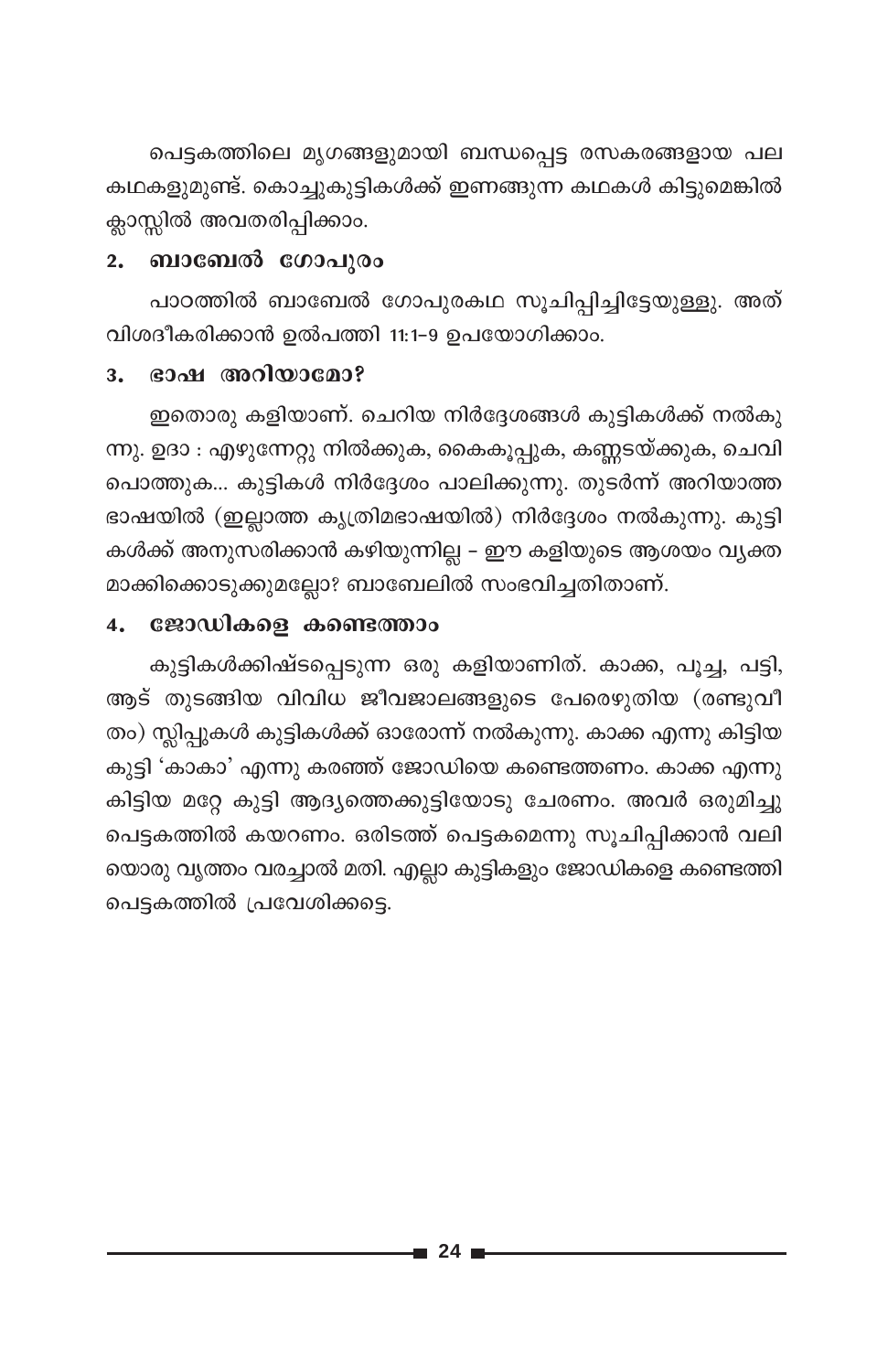### $0.1000.5$

# രക്ഷയ്ക്കു വഴിയൊരുക്കുന്ന ദൈവം

## I. കുട്ടികൾ സ്വന്തമാക്കേണ്ടത്

### ബോധ്യങ്ങൾ

- 1. പാപികളെയും സ്നേഹിക്കുന്നവനാണ് ദൈവം.
- 2. പാപികളെ രക്ഷിക്കാൻ ദൈവം തന്നെ വഴിയൊരുക്കും.
- 3. ഇസ്രായേൽ എന്നാൽ ദൈവത്തിന്റെ ജനം എന്നാണർത്ഥം.

#### മനോഭാവങ്ങൾ

- നമ്മുടെ ജീവിതത്തിൽ തെറ്റുകൾ വന്നാലും നാം ദൈവ  $1<sup>1</sup>$ ത്തിന്റെ മക്കൾ തന്നെയാണ്.
- 2. ദൈവം ഒരിക്കലും നമ്മെ കൈവിടുകയില്ല.
- 3. ദൈവത്തിന്റെ പദ്ധതികളോട് നാം സഹകരിക്കണം.

### ശീലങ്ങൾ:

- 1. തെറ്റുചെയ്താൽ ദൈവത്തോട് മാപ്പുചോദിക്കും.
- 2. ആരെയെങ്കിലും വേദനിപ്പിച്ചാൽ അവരോട് മാപ്പു ചോദിക്കും.
- 3. ആരെങ്കിലും എന്നോട് തെറ്റുചെയ്താൽ അവരോട് ക്ഷമി ക്കും.

### $\mathbf H$ . ബോധനോപാധികൾ

സമ്പൂർണ്ണ ബൈബിൾ, 'ഇസ്രായേൽ' എന്നു തുടങ്ങുന്ന ഭക്തി ഗാനങ്ങൾ അബ്രാഹം മുതൽ മോശവരെയുള്ളവരുടെ ചിത്രങ്ങൾ.

### III. പാഠാവതരണം

വീട്ടിൽ വച്ച് തെറ്റു ചെയ്താൽ മാതാപിതാക്കൾ എന്തുചെയ്യും? സ്കൂളിൽ വച്ചാണെങ്കിൽ അധ്യാപകർ എന്തുചെയ്യും? ശിക്ഷിക്കും. അതു കഴിഞ്ഞാൽ വെറുക്കുമോ? ഉപേക്ഷിക്കുമോ?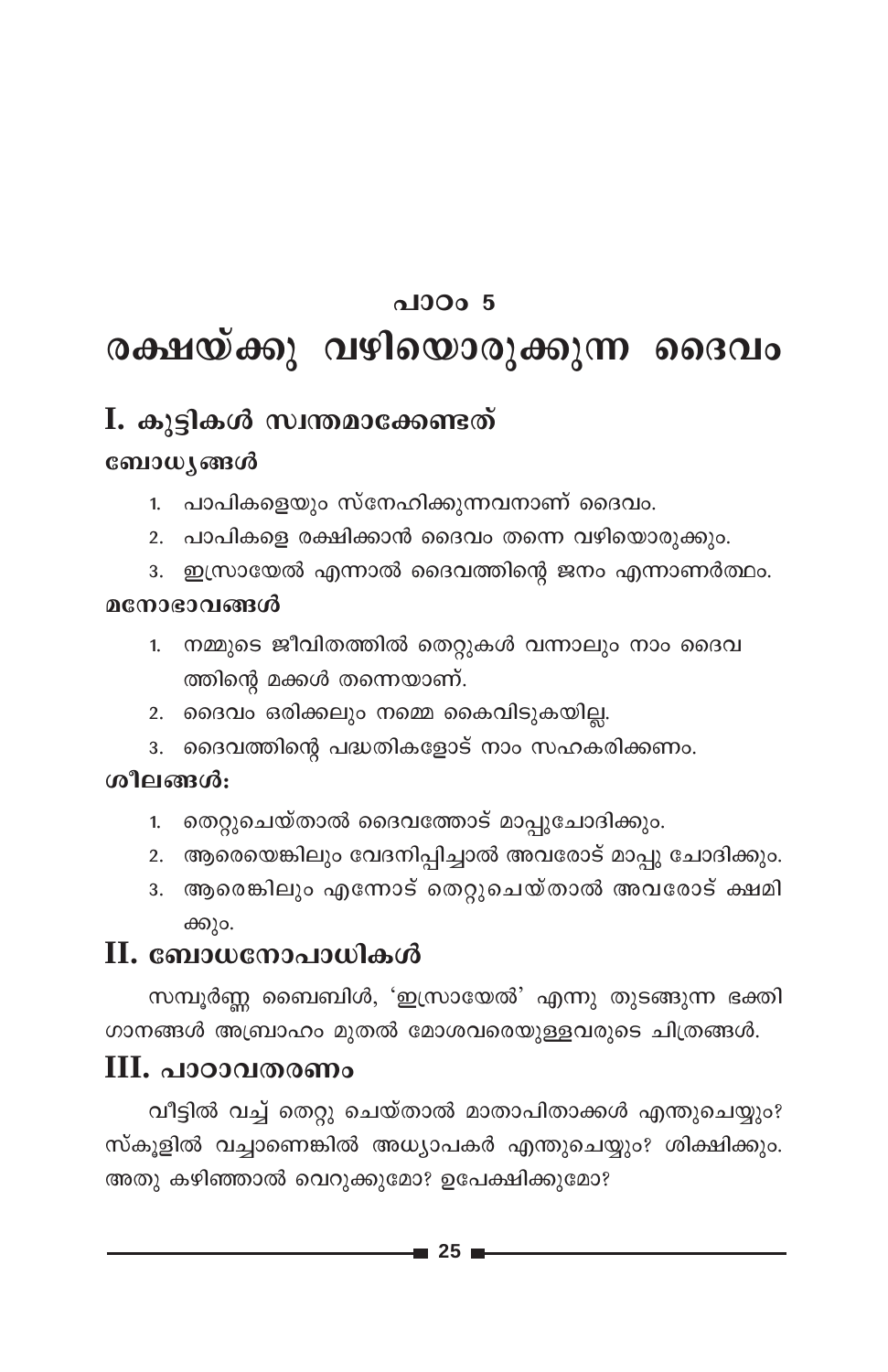കുട്ടികൾ ഉത്തരം പറയട്ടെ. അവ ക്രോഡീകരിച്ച് ക്ഷമിക്കുന്ന സ്നേഹത്തിലേയ്ക്ക് നയിക്കണം. തുടർന്ന് പാഠം അവതരിപ്പിക്കാം. പാഠാവതരണത്തിന്റെ വിവിധ സന്ദർഭങ്ങളിൽ അബ്രാഹം മുതലുള്ള വരുടെ ചിത്രങ്ങൾ കാണിക്കാം.

## IV. പാഠബന്ധിത പ്രവർത്തനങ്ങൾ

#### ഉത്തരം കണ്ടെത്താം

- 1. ദൈവം പറഞ്ഞതനുസരിച്ച് അബ്രാഹം കാനാൻ ദേശത്താണ് താമസമാക്കിയത്.
- 2. അബ്രാഹത്തിന്റെ പുത്രന്റെ പേര് ഇസഹാക്ക് എന്നാണ്.
- 3. ഇസ്രായേൽ എന്ന വാക്കിന്റെ അർത്ഥം ദൈവത്തിന്റെ സ്വന്തം ജനം എന്നാണ്.

#### കടങ്കഥ

ഉത്തരം കണ്ടെത്താൻ കുട്ടികളെ പ്രോത്സാഹിപ്പിക്കണം. ബൈബിൾ ഭാഗം വായിച്ചു കേൾപ്പിക്കണം.

ഉത്തരം : അബ്രാഹം

#### കണ്ടെത്താം കളിക്കാം

- 1. അബ്രാഹം
- 2. ഈശോ
- 3. ഹാരാൻ
- 4. പന്ത്രണ്ട്

#### മുദ്രാവാക്യം ഏറ്റു ചൊല്ലാം

പാഠപുസ്തകത്തിലുള്ള മുദ്രാവാക്യം ഉറക്കെ ഏറ്റുവിളിക്കാൻ അവ സരം കൊടുക്കണം. പിന്നീട് അതുപോലുള്ളവ നിർമ്മിക്കാൻ ആവ ശ്യപ്പെടണം. പ്രാസഭംഗിയുള്ള വാക്കുകൾ അടുക്കിവച്ച്, ആശയവും ശരിയായാൽ മുദ്രാവാക്യമായി. കുട്ടികൾ നിർമ്മിക്കുന്ന മുദ്രാവാക്യ ങ്ങളിൽ ചെറിയ തിരുത്തലുകൾ ആവശ്യമെങ്കിൽ ചെയ്യാം.

മാതൃക:

1. ദൈവം നമ്മുടെ താതൻ,

സ്വർഗ്ഗം നമ്മുടെ വീട്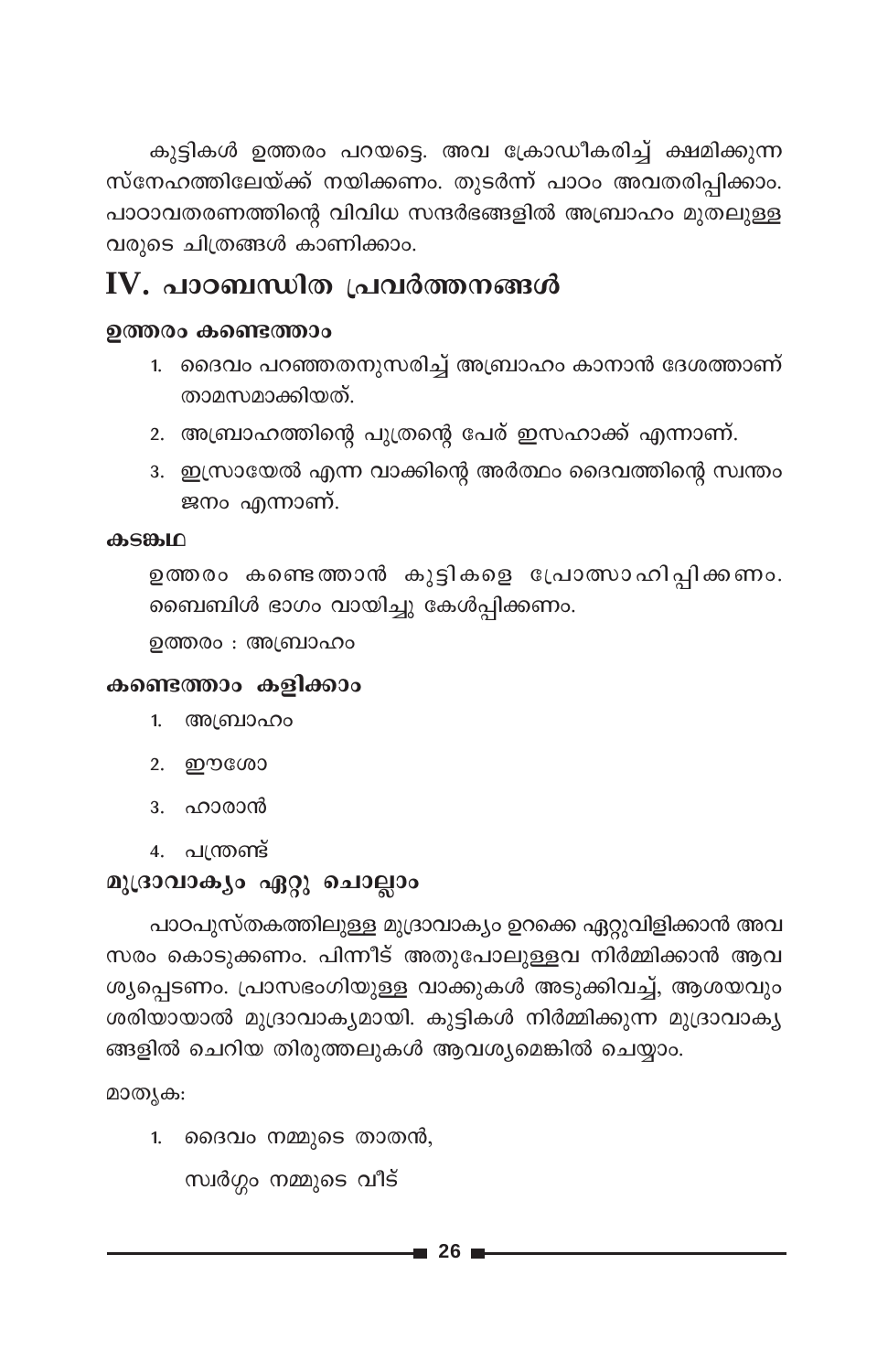- 2. നമ്മൾ ദൈവമക്കൾ, യേശുവിന്റെ കൂട്ടുകാർ
- 3. സ്വർഗ്ഗം നമ്മുടെ ലക്ഷ്യം, യേശു നമ്മുടെ നേതാവ്

### V. അനുബന്ധിത പ്രവർത്തനങ്ങൾ

#### 1. കഥകൾ കഥകൾ

അബ്രാഹം-ഇസഹാക്ക്-യാക്കോബ്-ജോസഫ് എന്നിങ്ങനെ നീളുന്ന പരമ്പരയിൽ രസകരങ്ങളായ അനേകം കഥകളും കഥാസ ന്ദർഭങ്ങളുമുണ്ട്. ഏസാവിന്റെ പായസക്കൊതി, അനുഗ്രഹം വാങ്ങുന്ന യാക്കോബ്, ജോസഫിന്റെ സ്വപ്നങ്ങൾ.... ഇതെല്ലാം കുട്ടികൾക്ക് വർണ്ണിച്ചുകൊടുക്കുന്നത് ഉപകാരപ്രദമായിരിക്കും. ഉചിതമായ ചിത്ര ങ്ങളും കാണിക്കണം.

#### ഗാനവേദി  $2<sub>1</sub>$

ഇസ്രായേൽ എന്ന വാക്കു ചേർത്തുള്ള ഭക്തിഗാനങ്ങൾ കുട്ടി കൾ കേട്ടിട്ടുണ്ടാവും. അവ ഏതൊക്കെയെന്ന് അന്വേഷിക്കാം. ഗ്രൂപ്പായി തിരിച്ച് അത്തരം പാട്ടുകൾ പാടിക്കാം.

ഉദാ:– 1. ഇസ്രായേലിൻ നാഥനായി വാഴുമേക....

2. ഇസ്രായേലിൻ നായകാ...

#### 3. കൂടുതൽ ചോദ്യങ്ങൾ

- 1. അബ്രാഹം ആദ്യം താമസിച്ചിരുന്ന സ്ഥലമേത്?
- 2. അബ്രാഹത്തിന്റെ ഭാര്യയുടെ പേരെന്ത്?
- 3. ആരെയാണ് ഇസ്രായേൽക്കാർ എന്നു വിളിക്കുന്നത്?
- 4. യാക്കോബിന് എത്ര പുത്രന്മാർ ഉണ്ടായിരുന്നു?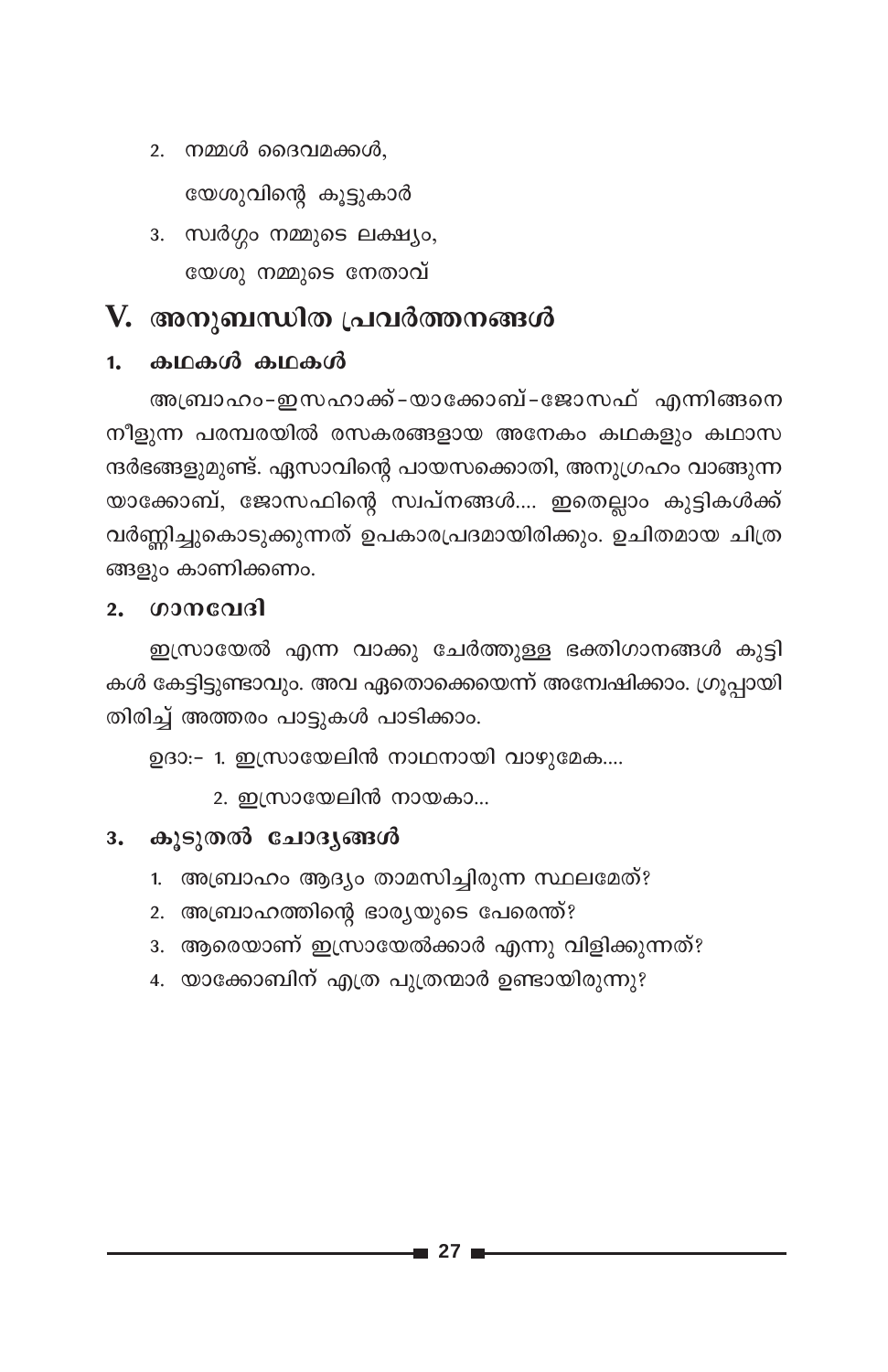### $\triangle$ 100 $\angle$ 6

# രക്ഷയിലേക്കു നയിക്കുന്ന ദൈവം

## I. കുട്ടികൾ സ്വന്തമാക്കേണ്ടത്

### ബോധ്യങ്ങൾ

- 1. ദൈവം തന്റെ ജനമായ ഇസ്രായേലിനെ അപകടങ്ങളിൽ നിന്ന് കാത്തു രക്ഷിച്ചു.
- 2. ദൈവം അവരെ കാനാൻ ദേശത്തേയ്ക്ക് നയിച്ചു.
- 3. ദൈവം നമ്മെ സ്വർഗ്ഗത്തിലേയ്ക്ക് നയിക്കുന്നു.

#### മനോഭാവങ്ങൾ

- അപകടങ്ങൾ ഉണ്ടാകുമ്പോൾ ദൈവത്തിൽ പ്രത്യാശ വയ്ക്കണം.  $1.$
- 2. ദൈവം കൂടെയുള്ളതിനാൽ നാം ഒട്ടും ഭയപ്പെടേണ്ടതില്ല.
- 3. സ്വർഗ്ഗരാജ്യത്തെ ലക്ഷ്യമാക്കി നാം ജീവിക്കണം.

### ശീലങ്ങൾ:

- 1. വേദനകൾ ഉണ്ടാകുമ്പോൾ ദൈവത്തെ വിളിച്ചപേക്ഷിക്കും.
- 2. വേദനിക്കുന്ന സഹോദരങ്ങൾക്കായി പ്രാർത്ഥിക്കും; പ്രവർത്തിക്കും.
- 3. ആപത്തുകളിൽ നിന്ന് രക്ഷിക്കുന്ന ദൈവത്തോട് നന്ദിപറയും.

### II. ബോധനോപാധികൾ

സമ്പൂർണ്ണ ബൈബിൾ, പാഠഭാഗവുമായി ബന്ധമുള്ള ചിത്രങ്ങൾ, ബൈബിൾ കഥകൾ.

### III. പാഠാവതരണം

വളരെ മനോഹരമായി കഥ പറയാൻ കഴിയുന്ന പാഠമാണിത്. ഇസ്രായേൽക്കാരെ ഈജിപ്തുകാർ പീഡിപ്പിക്കുന്ന രംഗങ്ങൾ അവ തരിപ്പിക്കാം. അടിമകളായിത്തീർന്ന ഒരു സമൂഹത്തിന്റ കഥയാണ് പറ യേണ്ടത്. ഒടുവിൽ ദൈവം മോശയിലൂടെ അവരുടെ മോചനത്തിന് വഴിതുറക്കുന്നു. ദൈവം ചെയ്യുന്ന അത്ഭുതകൃതൃങ്ങൾ മനോഹരമായി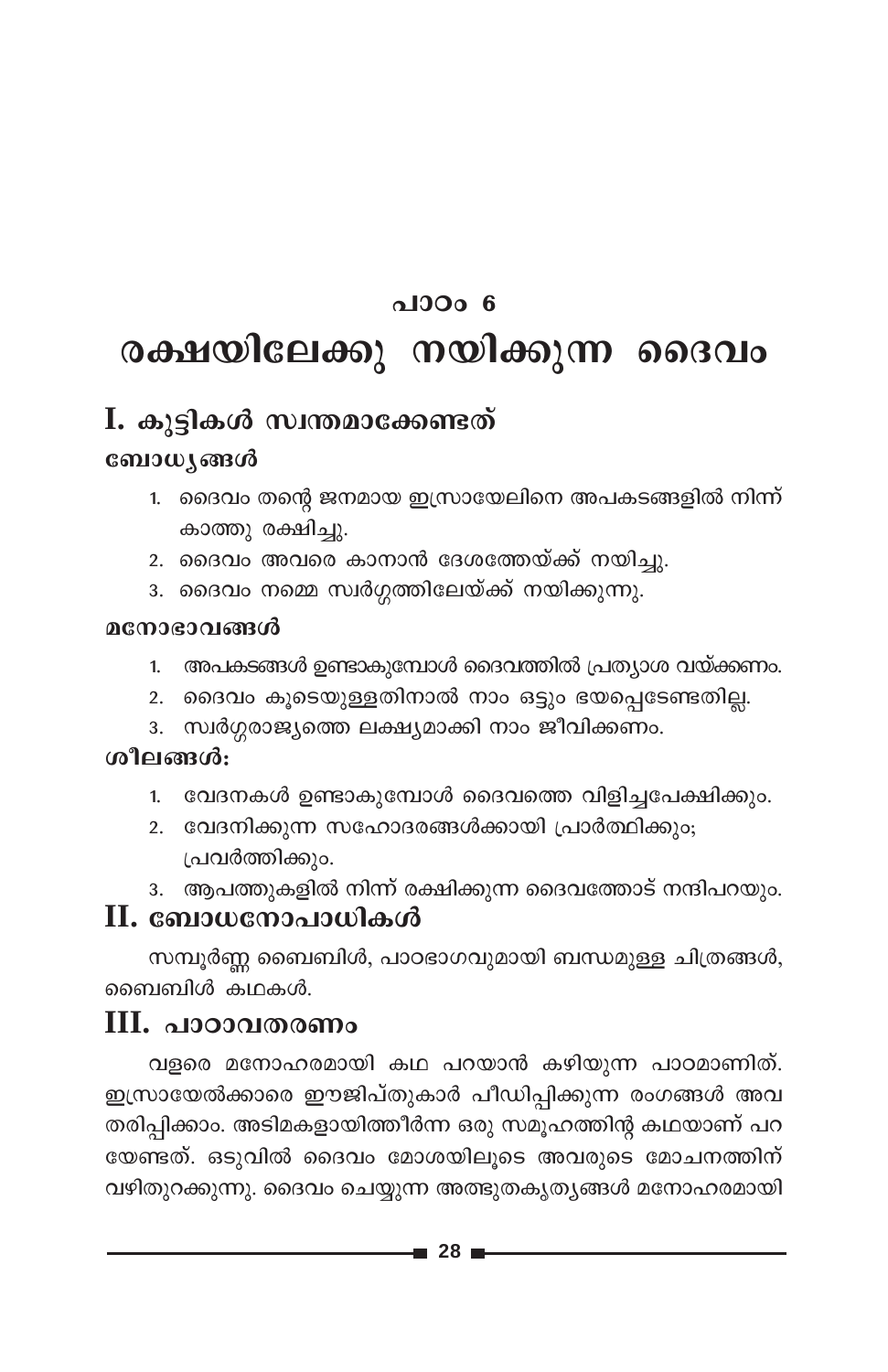വർണ്ണിച്ചു കേൾപ്പിക്കുകയും അതേക്കുറിച്ചുള്ള ചിത്രങ്ങൾ കാണിക്കു കൾ ആഹ്ലാദത്തോടെ കേട്ടിരിക്കും. എല്ലാ അപകടങ്ങളിൽ നിന്നും കാത്തുരക്ഷിക്കുന്ന നല്ല ദൈവത്തിന്റെ ചിത്രം ഈ പാഠത്തിലൂടെ കുട്ടികൾക്കു മുന്നിൽ അവതരിപ്പിക്കണം.

## IV. പാഠബന്ധിത പ്രവർത്തനങ്ങൾ

#### ഉത്തരം കണ്ടെത്താം

- 1. ഇസ്രായേൽക്കാരെ ഈജിപ്തിൽ നിന്ന് മോചിപ്പിക്കുന്നതി നാണ് ദൈവം മോശയെ തെരഞ്ഞെടുത്തത്.
- 2. മോശ വഴി ദൈവം വലിയ അത്ഭുതങ്ങൾ പ്രവർത്തിച്ചു. പത്തു ബാധകൾ അയച്ച് ദൈവം ഈജിപ്തുകാരെ ശിക്ഷിച്ചു. മോശ യുടെ നേതൃത്വത്തിൽ ഇസ്രായേൽക്കാരെ അടിമത്തത്തിൽ നിന്ന് രക്ഷിച്ചു.
- 3. ദൈവം മോശയ്ക്ക് സഹായിയായി നൽകിയത് അഹറോനെ യാണ്.
- 4. ദൈവം ഇസ്രായേൽക്കാരെ നയിച്ചത് കാനാൻദേശത്തേക്കാണ്.

### പദപ്രശ്നം

```
ഉത്തരം കണ്ടെത്താൻ കുട്ടികളെ പ്രോത്സാഹിപ്പിക്കണം.
```
ഉത്തരം : കാനാൻദേശം

### ബൈബിൾ നോക്കി പൂരിപ്പിക്കുക

പൂരിപ്പിക്കേണ്ട വാക്കുകൾ: മോശ, മുഴുവൻ, കടലിനെ, വരണ്ട

### എന്റെ തീരുമാനം

പ്രയാസങ്ങളുണ്ടാകുമ്പോൾ ദൈവത്തെ വിളിച്ചപേക്ഷിക്കുവാ നുള്ള ഒരു പ്രാർത്ഥന കുട്ടികൾക്ക് ചൊല്ലിക്കൊടുക്കുകയോ എഴുതി ക്കൊടുക്കുകയോ ചെയ്യുന്നത് നല്ലതാണ്. കുട്ടികളുടെ ജീവിതത്തിൽ ഇത്തരം സന്ദർഭങ്ങൾ ചൂണ്ടിക്കാട്ടുകയും ചെയ്യാം.

## V. അനുബന്ധിത പ്രവർത്തനങ്ങൾ

#### തേനും പാലും 1.

തേനും പാലും ഒഴുകുന്ന കാനാൻദേശം എന്ന പ്രയോഗത്തിന്റെ ആശയം കുട്ടികൾക്ക് വിശദീകരിച്ചു കൊടുക്കണം. ക്ലേശങ്ങൾക്കു ശേഷം ഉണ്ടാകുന്ന സന്തോഷത്തിന്റെ അനുഭവം ചൂണ്ടിക്കാണിക്കാം.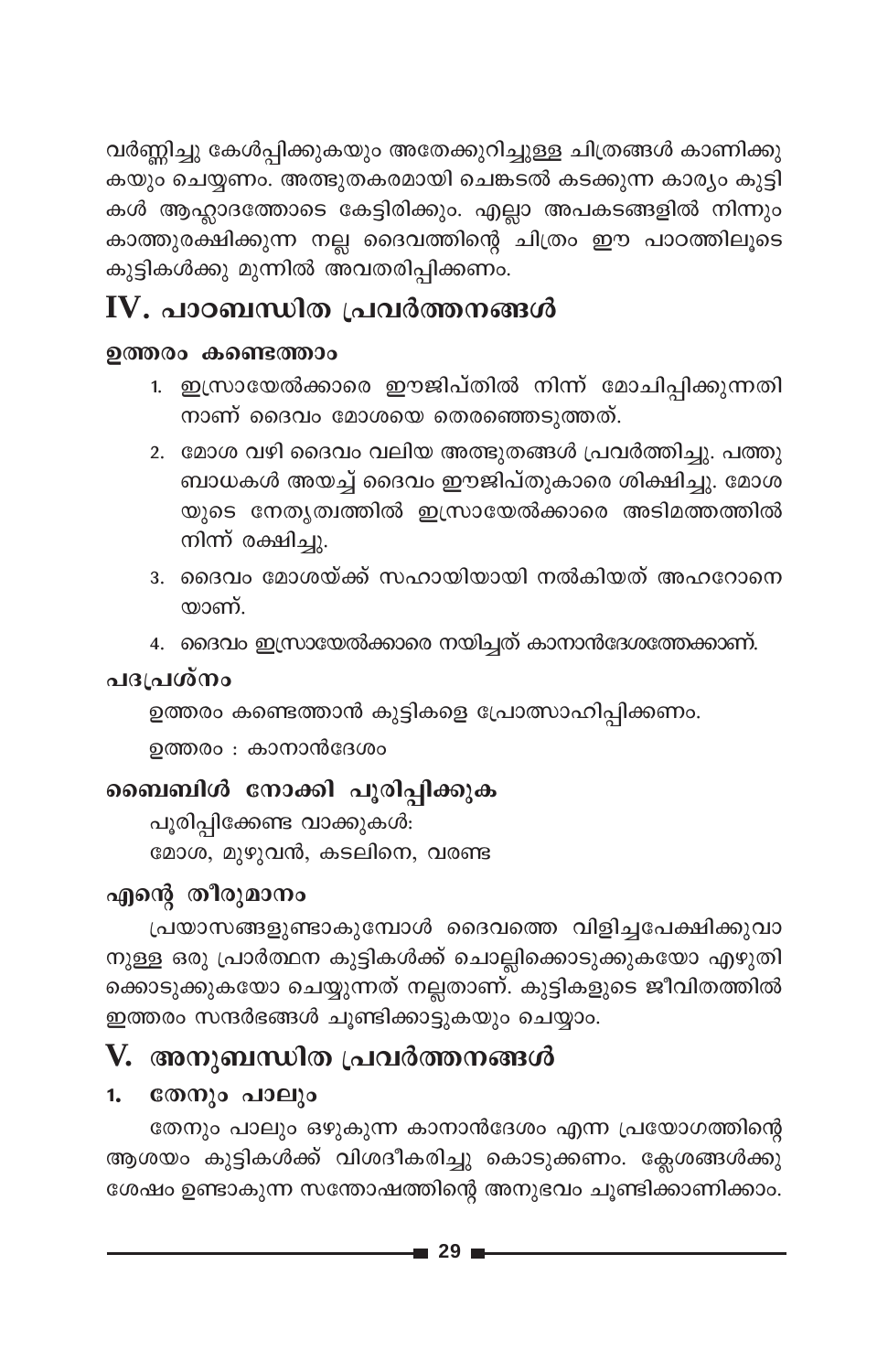#### 2. രക്ഷിക്കുന്ന ദൈവം

ദൈവം രക്ഷിച്ച എന്തെങ്കിലും അനുഭവം പങ്കുവയ്ക്കുന്നത് നല്ല താണ്. കുട്ടികളെക്കൊണ്ട് പറയിക്കുകയുമാവാം.

#### നന്ദി ചൊല്ലാം  $3.$

ദൈവം നൽകിയ അനുഗ്രഹങ്ങൾക്ക് നന്ദിപറഞ്ഞുകൊണ്ട് ചൊല്ലാൻ പറ്റിയ ഒരു പ്രാർത്ഥന പഠിപ്പിക്കുന്നത് ഉചിതമാണ്. ഏതൊരു ചെറിയ കാര്യത്തിനും നന്ദിചൊല്ലി പ്രാർത്ഥിക്കുന്നത് ഒരു ശീലമാക്കാൻ പ്രേരിപ്പിക്കണം.

### 4. കൂടുതൽ ചോദ്യങ്ങൾ

- 1. ഇസ്രായേൽക്കാരെ പീഡിപ്പിച്ച രാജാവിന്റെ പേരെന്ത്?
- 2. മുൾപ്പടർപ്പിൽ ദൈവം മോശയ്ക്ക് പ്രത്യക്ഷപ്പെട്ടത് എവിടെ?
- 3. മോശയുടെ സഹോദരന്റെ പേരെന്ത്?
- 4. ഇസ്രായേൽ അത്ഭുതകരമായി കടന്നുപോയ കടൽ ഏത്?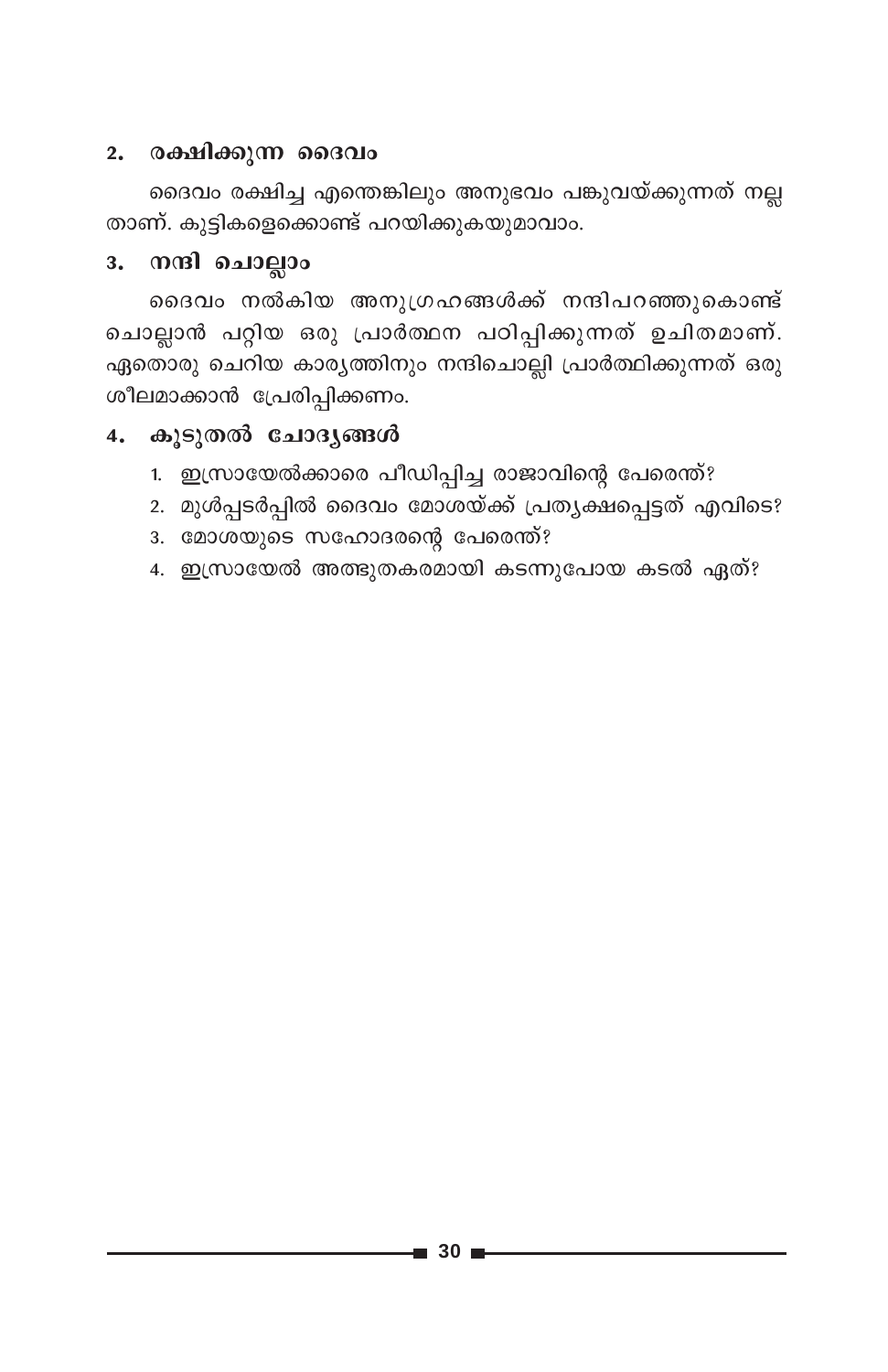# $0.0007$ കല്പനകൾ: ജീവന്റെ വഴികൾ

### I. കുട്ടികൾ സ്വന്തമാക്കേണ്ടത്

#### ബോധ്യങ്ങൾ

- 1. ദൈവം നമുക്ക് കല്പനകൾ നൽകിയിരിക്കുന്നു.
- 2. കല്പനകൾ പാലിച്ച് ജീവിച്ചാൽ നാം ദൈവത്തിന്റെ സ്വന്തം ജനമായിരിക്കും.
- 3. സ്വർഗ്ഗരാജ്യത്തെ ലക്ഷ്യമാക്കിയുള്ള യാത്രയിൽ ദൈവകല്പ നകൾ വഴികാട്ടികളാണ്.

#### മനോഭാവങ്ങൾ

- 1. ദൈവകല്പനകൾ നാം അനുസരിക്കണം.
- 2. ദൈവകല്പനകൾ പാലിച്ചുകൊണ്ട് നാം ദൈവത്തെ സ്നേഹി ക്കണം.
- 3. നിയമങ്ങൾ ലംഘിക്കാനല്ല പാലിക്കാനാണ് നാം ശ്രമിക്കേണ്ടത്.

#### ശീലങ്ങൾ:

- ദൈവകല്പനകൾ ഞാൻ ഹൃദിസ്ഥമാക്കും.  $1.$
- ദൈവകല്പനകളുടെ അർത്ഥം ഗ്രഹിക്കാൻ ഞാൻ ശ്രമിക്കും.  $2.$
- ദൈവകല്പനകൾ ഞാൻ പാലിക്കും.  $\mathbf{3}$

### $\Pi$ . ബോധനോപാധികൾ

സമ്പൂർണ്ണ ബൈബിൾ, കാർഡ്ബോർഡിലോ, ചാർട്ടിൽ എഴുതിയ 10 കല്പനകൾ, ചെറിയൊരു ഡപ്പിയും അതിൽ 1 മുതൽ 10 വരെ നമ്പറുകളെഴുതിയ സ്ലിപ്പുകളും.

### $\mathbf{III.}$  പാഠാവതരണം

കുട്ടികൾക്ക് പരിചയമുള്ള ചെറിയൊരു കളി നടത്താം. അതിലെ നിർദ്ദേശങ്ങൾ കൃത്യമായി നൽകണം. കളിക്കുശേഷം ഒരു ചെറിയ ചർച്ചയാകാം. കളിയിൽ നിർദ്ദേശങ്ങൾ ഇല്ലെങ്കിൽ എന്തുപറ്റും?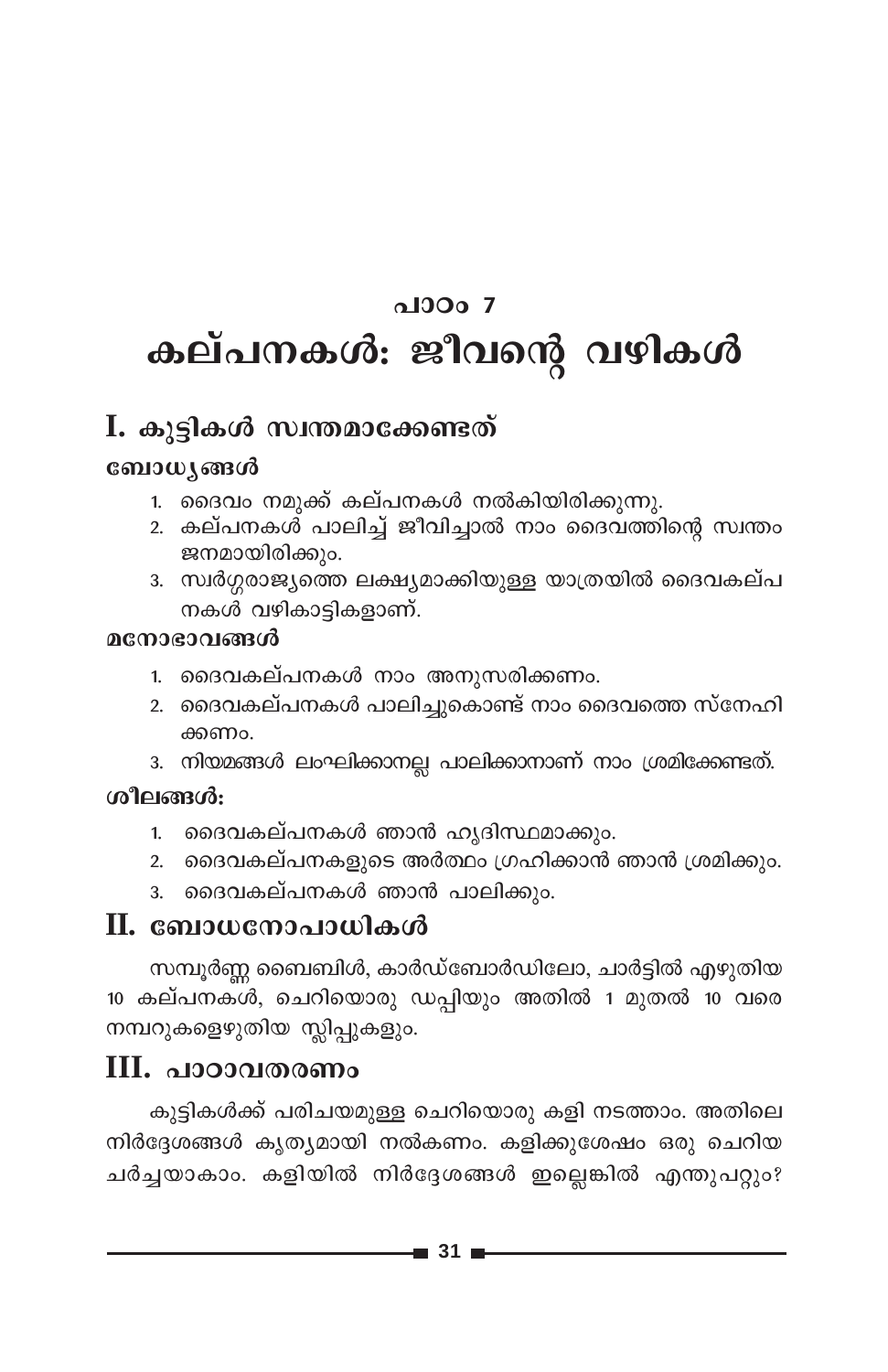നിർദ്ദേശം മനസ്സിലായില്ലെങ്കിൽ എന്തു പറ്റും? നന്നായി കളിക്കാൻ പറ്റില്ല. കളിയിൽ വിജയം നേടാൻ കഴിയില്ല.

മറ്റൊരു ഉദാഹരണം - നാം ഒരു സ്ഥലത്തേക്കു പോകുമ്പോൾ വഴി അറിയാൻ എന്തു ചെയ്യും? ആരോടെങ്കിലും ചോദിക്കും. വഴി യിൽ വച്ചിട്ടുള്ള ബോർഡുകൾ ശ്രദ്ധിക്കും. അങ്ങനെ നേർവഴിയിലൂടെ ലക്ഷ്യത്തിലെത്താം.

ഇതുപോലെ ദൈവം സ്വന്തം ജനത്തിന്, ശരിയായി ജീവിച്ച് ലക്ഷ്യ ത്തിലെത്താൻ ചില നിർദ്ദേശങ്ങൾ നൽകി. അതാണ് കല്പനകൾ.

ഇനി പാഠത്തിലേക്ക് കടക്കാം.

### $\mathbf W$ . പാഠബന്ധിത പ്രവർത്തനങ്ങൾ

#### ഉത്തരം കണ്ടെത്താം

- 1. ദൈവം പത്തുപ്രമാണങ്ങൾ മോശയ്ക്കു നൽകിയത് സീനാ യ്മലയിൽ വച്ചാണ്.
- 2. ദൈവത്തിന്റെ വാക്കുകൾ കേൾക്കുകയും അവിടുത്തെ ഉട മ്പടി പാലിക്കുകയും ചെയ്താൽ നാം ദൈവത്തിന് ഏറ്റവും പ്രിയപ്പെട്ട സ്വന്തം ജനമായിത്തീരും.
- 3. പത്തു കല്പനകൾ രണ്ടു കല്പനകളിലാണ് സംഗ്രഹിച്ചിരി ക്കുന്നത്. എല്ലാറ്റിനും ഉപരിയായി ദൈവത്തെ സ്നേഹിക്കണം. തന്നെപ്പോലെ തന്റെ അയൽക്കാരനെയും സ്നേഹിക്കണം.
- 4. ജീവനിലേയ്ക്കുള്ള വഴികൾ ദൈവകല്പനകളാണ്.

#### **കടങ്കഥ**

ഉത്തരം : പത്തു കല്പനകൾ

#### എന്റെ തീരുമാനം

ദൈവകല്പനകൾ പാലിക്കാനുള്ള തീരുമാനം കുട്ടികൾ എടു ക്കുന്നതിനുമുമ്പ്, അവയെക്കുറിച്ച് വിശദമാക്കിക്കൊടുക്കണം. കൊച്ചു കുട്ടികളെ സംബന്ധിച്ച് കൂടുതൽ പ്രസക്തമായ കല്പനകളെ വ്യാഖ്യാ നിക്കുകയും അവരുടേതായ സാഹചര്യങ്ങളിൽ വിശദമാക്കിക്കൊടു ക്കുകയും വേണം.

ഉദാ : മാതാപിതാക്കന്മാരെ ബഹുമാനിക്കണം – മാതാപിതാക്കൾ, അധ്യാപകർ, വൃദ്ധജനങ്ങൾ, മുതിർന്നവർ ഇവരോടെല്ലാം ബഹുമാ നപൂർവ്വം പെരുമാറണം.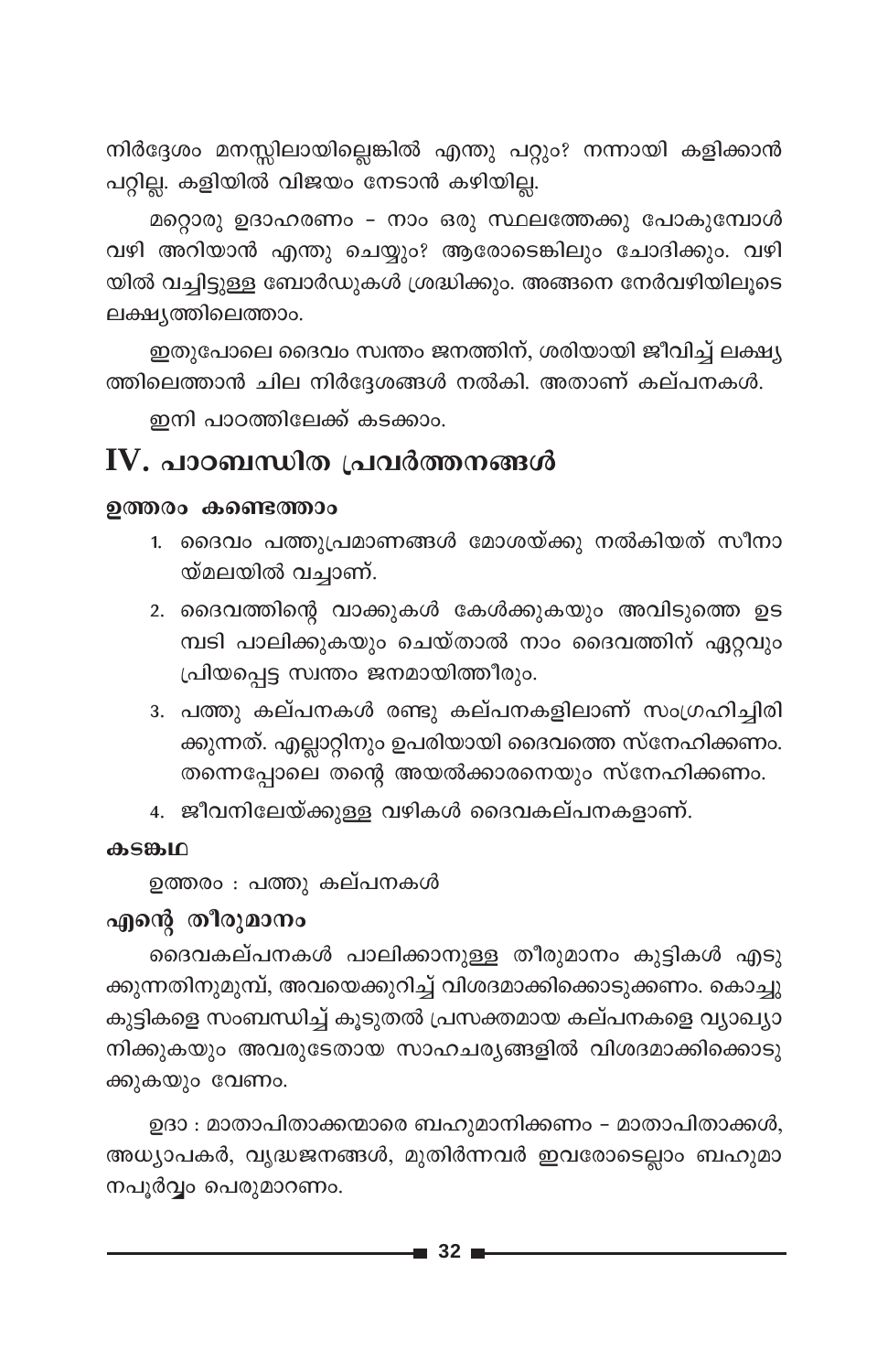മോഷ്ടിക്കരുത് - ആരുടെയും വസ്തുക്കൾ അനുവാദം കൂടാതെ എടുക്കരുത്. കളഞ്ഞുകിട്ടുന്ന വസ്തുക്കൾ സ്വന്തമാക്കരുത്. ധൂർത്ത ടിക്കരുത്, അതിനായി വാശിപിടിക്കരുത്.

## V. അനുബന്ധിത പ്രവർത്തനങ്ങൾ

#### നിയമങ്ങളെ അറിയുക  $1.$

സ്കൂളിൽ നിയമങ്ങളില്ലേ? എന്തൊക്കെയാണവ? അവ പാലിക്കു ന്നത് എന്തിനാണ്? അതുപോലെ നിയമങ്ങൾ ഉള്ളത് എവിടെയൊ ക്കെയാണ്? ചർച്ച ചെയ്യാം. മനുഷ്യ നിർമ്മിതങ്ങളാണ് അവയൊക്കെ. അവയും പാലിക്കേണ്ടത് ആവശ്യമാണ്.

ദൈവനിർമ്മിതമാണ് ദൈവകല്പനകൾ.

അവ പരിപാലിക്കേണ്ടത് അത്യാവശ്യമാണ്.

#### പഠിക്കാം, കളിക്കാം  $2.$

ഇതൊരു പരിശോധനാകളി (Test Game) യാണ്. ബോൾ പാസ്സിംഗ് മാതൃകയിൽ കുട്ടികളെ വൃത്താകൃതിയിൽ ഇരുത്തുക. 1 മുതൽ 10 വരെ നമ്പറുകളെഴുതിയ സ്ലിപ്പുകളിട്ട ഡപ്പി ബോളിനു പകരം കൈമാ റുന്നു. കയ്യടി കേൾക്കുമ്പോൾ ആരുടെ കയ്യിലാണോ ഡപ്പി ഇരിക്കു ...<br>ന്നത്, അയാൾ അതിൽ നിന്ന് ഒരു സ്ലിപ്പ് എടുത്ത് ആ നമ്പറിലുള്ള ദൈവകല്പന ഉറക്കെ പറയണം. കളി തുടരുന്നു. കുട്ടികൾ കല്പ നകൾ പഠിച്ചുകഴിഞ്ഞതിനു ശേഷം നടത്തേണ്ടതാണ് ഈ കളി.

### 3. കൂടുതൽ ചോദ്യങ്ങൾ

- 1. ദൈവം മോശയ്ക്ക് പത്തു കല്പനകൾ നൽകിയത് എന്തി ലാണ്?
- 2. ദൈവികജീവനിൽ വളരാൻ നാം എന്തുചെയ്യണം?
- 3. ദൈവകല്പനകൾ നമ്മെ എന്തൊക്കെ പഠിപ്പിക്കുന്നു?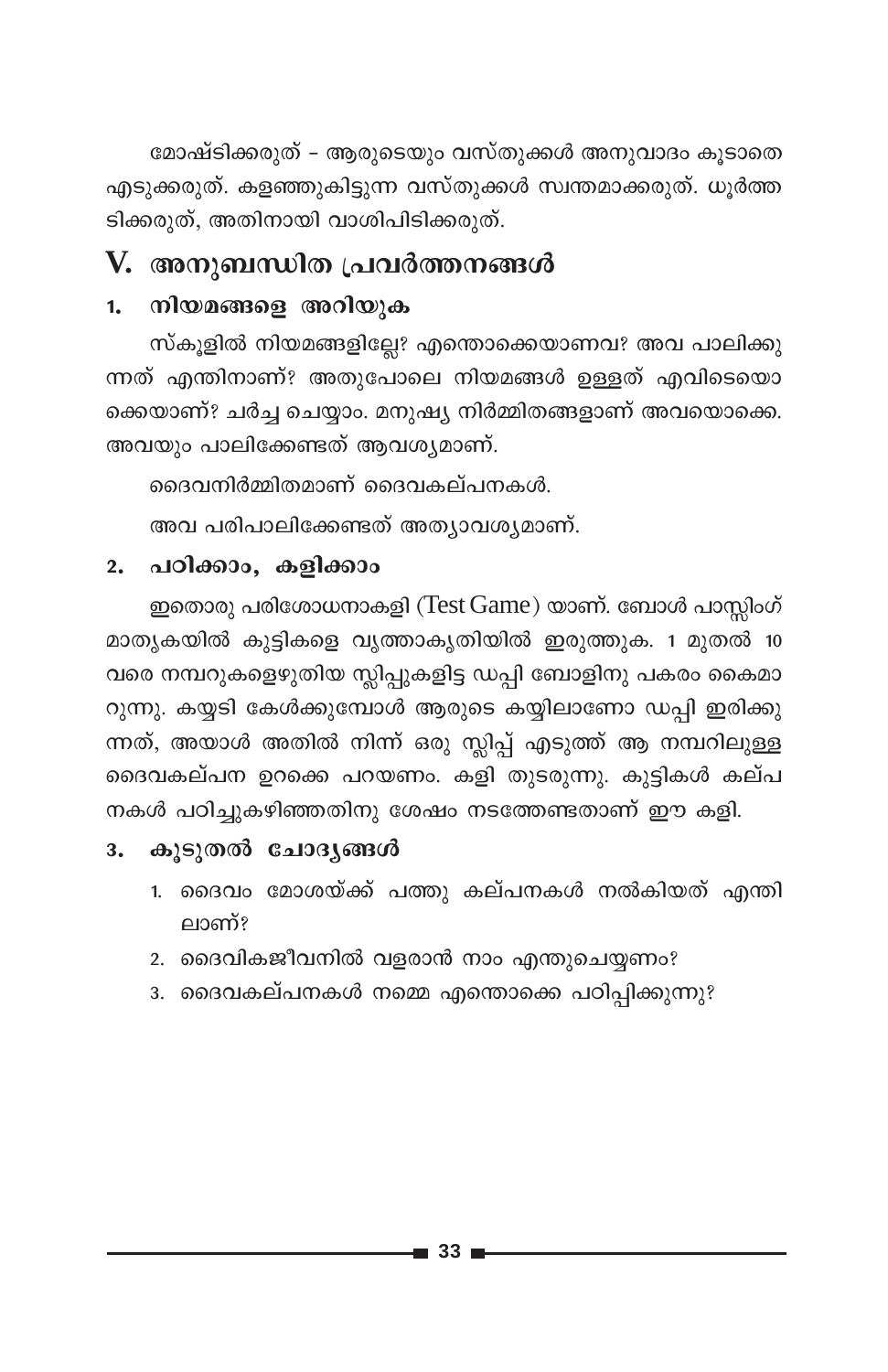### $0.10008$

# കല്പനകളുടെ ലംഘനം: പാപം

# I. കൂട്ടികൾ സ്വന്തമാക്കേണ്ടത്

#### ബോധ്യങ്ങൾ

- 1. പാപം ദൈവകല്പനകളുടെ ലംഘനമാണ്.
- 2. ദൈവകല്പനകൾ ലംഘിക്കുന്നതിനുള്ള പ്രേരണകളാണ് പ്രലോഭനങ്ങൾ.
- 3. പ്രാർത്ഥന വഴി പ്രലോഭനങ്ങളെ അതിജീവിക്കാം.

#### മനോഭാവങ്ങൾ

- 1. ദൈവമക്കളായ നമ്മൾ ദൈവകല്പനകളെ ആദരിക്കണം.
- 2. ദൈവത്തെയും മനുഷ്യരെയും സ്നേഹിക്കാൻ നാം എപ്പോഴും ശ്രദ്ധിക്കണം.
- 3. സാത്താന്റെ പ്രേരണകളെ എതിർത്തു തോല്പിക്കണം.

#### ശീലങ്ങൾ:

- 1. പാപത്തെ ഞാൻ എന്നും വെറുക്കും.
- 2. സഹോദരങ്ങളോട് സ്നേഹത്തോടെ പെരുമാറും.
- 3. തെറ്റുചെയ്യാനുള്ള പ്രേരണകളുണ്ടാവുമ്പോൾ ഞാൻ ഈശോ യോട് പ്രാർത്ഥിച്ച് ശക്തിനേടും.

### II. ബോധനോപാധികൾ

സമ്പൂർണ്ണ ബൈബിൾ, പലതരം ചിത്രങ്ങൾ.

### III. പാഠാവതരണം

ആദത്തെയും ഹവ്വായെയും പ്രലോഭിപ്പിച്ച സാത്താൻ വെറുതെ യിരുന്നില്ല. വൃക്ഷത്തിന്റെ ഫലം കഴിക്കരുതെന്ന് ദൈവം പറഞ്ഞു. കഴിക്കണമെന്ന് സാത്താൻ പറഞ്ഞു. കല്പനകൾ നൽകിയിട്ട് അത നുസരിക്കണമെന്ന് ദൈവം കല്പിച്ചു. ഇന്നും തെറ്റുകൾ ചെയ്യാൻ സാത്താൻ മനുഷ്യരെ പ്രേരിപ്പിച്ചുകൊണ്ടിരിക്കുകയാണ്.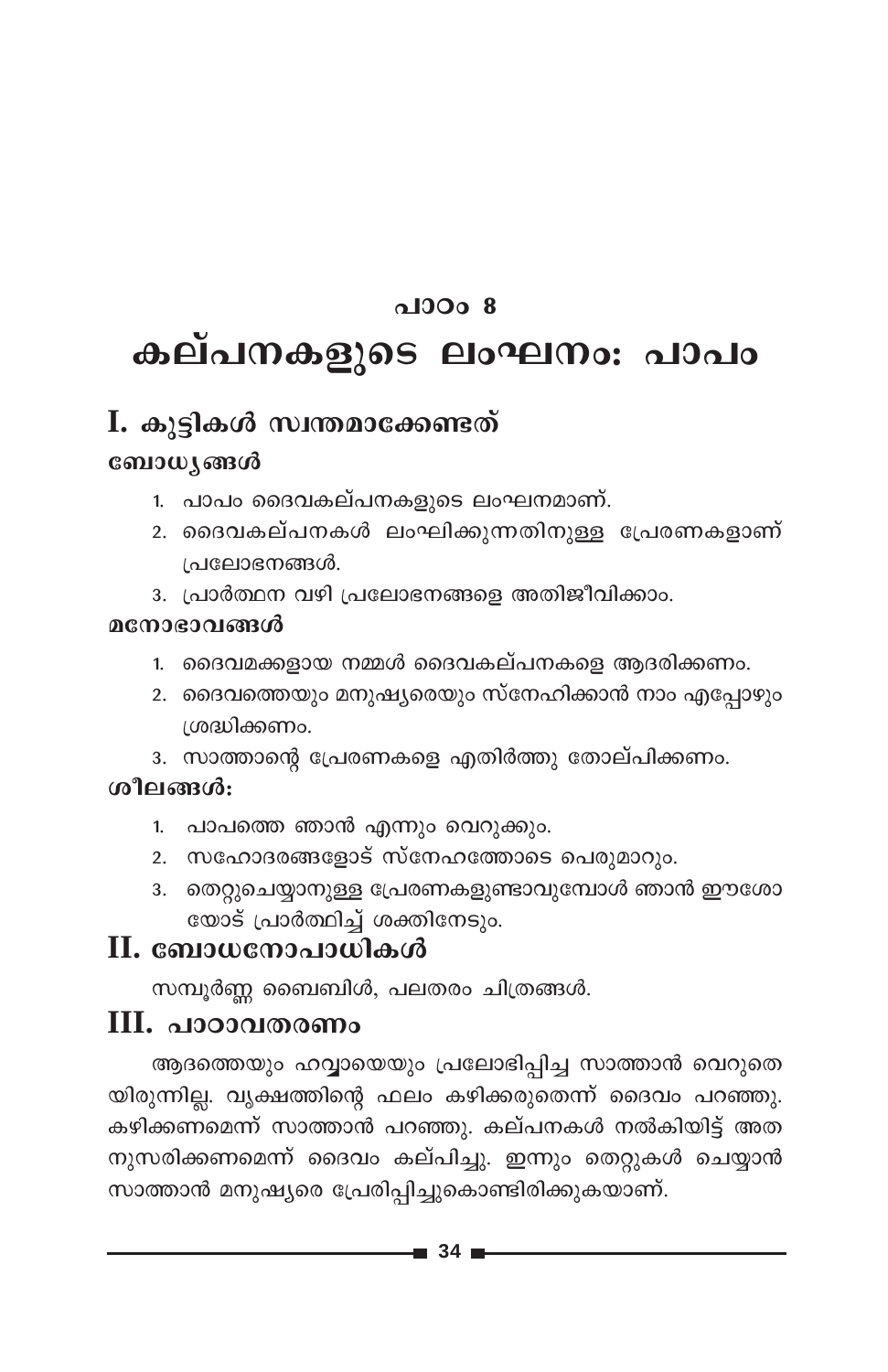ഈ ആശയം ആമുഖമായി കുട്ടികൾക്കിണങ്ങും വിധം അവതരി .<br>പിക്കാം. ദൈവകല്പനകൾ ലംഘിക്കുന്നത് സൂചിപ്പിക്കുന്ന ചിത്രങ്ങൾ ...<br>ഉണ്ടെങ്കിൽ അവ കാണിച്ച് വിശദീകരിക്കാം.

## IV. പാഠബന്ധിത പ്രവർത്തനങ്ങൾ

#### ഉത്തരം കണ്ടെത്താം

- 1. ദൈവകല്പനകളുടെ ലംഘനമാണ് പാപം.
- 2. ദൈവകല്പനകൾ ലംഘിക്കുവാൻ ഉണ്ടാകുന്ന പ്രേരണകളെ യാണ് പ്രലോഭനങ്ങൾ എന്നു പറയുന്നത്.
- 3. ദൈവത്തെ സ്നേഹിക്കുന്നവരാവാൻ നാം ദൈവത്തിന്റെ കല്പ നകൾ അനുസരിച്ച് ജീവിക്കണം.
- 4. പത്തുകല്പനകളെ രണ്ടായി സംഗ്രഹിക്കാം. എല്ലാറ്റിനും ഉപ രിയായി ദൈവത്തെ സ്നേഹിക്കുക, നിന്നെപ്പോലെ നിന്റെ അയൽക്കാരനേയും സ്നേഹിക്കുക.

### ദൈവകല്പനകൾ

പദസഞ്ചിയിൽ നിന്ന് ചേരുന്നവ എടുത്തെഴുതുന്നതിനുമുമ്പ്, അവ കുട്ടികളോട് പറയാൻ ആവശ്യപ്പെടണം.

| പാലിച്ചാൽ | ലംഘിച്ചാൽ |
|-----------|-----------|
| ജീവൻ      | വെറുപ്പ്  |
| സൗഭാഗ്യം  | സങ്കടം    |
| സംതൃപ്തി  | നിരാശ     |
| ഐശ്വര്യം  | നാശം      |
| അനുഗ്രഹം  |           |

### എന്റെ തീരുമാനം

നല്ല കുട്ടിയായി വളരാനുള്ള അനുഗ്രഹത്തിനായുള്ള ഒരു കൊച്ചു പ്രാർത്ഥന കുട്ടികളെ പഠിപ്പിക്കുന്നത് നല്ലതാണ്. അവരുടെ തീരു മാനം നടപ്പിലാക്കാൻ അതു സഹായിക്കും.

## V. അനുബന്ധിത പ്രവർത്തനങ്ങൾ

### 1. കാളക്കുട്ടിയുടെ കഥ

പുറപ്പാട് 32:1-6 ൽ കാളക്കുട്ടിയെ ആരാധിക്കുന്ന ഭാഗം വിവരിച്ചി ട്ടുണ്ട്. അത് കുട്ടികളെ വായിച്ചു കേൾപ്പിക്കാം. അവർ ചെയ്ത തെറ്റ് വ്യക്തമാക്കാം.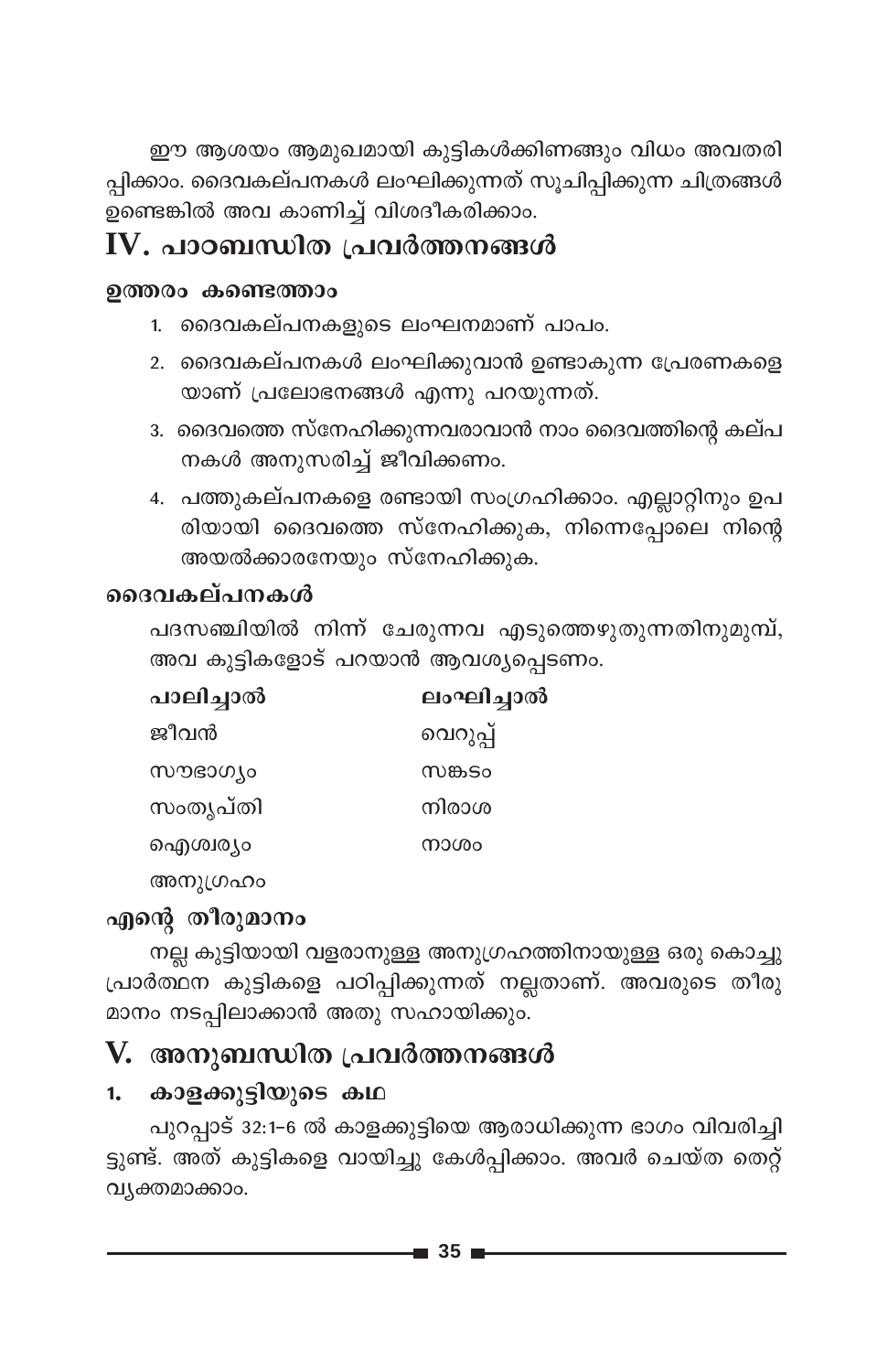#### 2. പ്രാർത്ഥനയുടെ ശക്തി

ലൂക്കാ 22:39-46 ക്ലാസ്സിൽ വായിച്ച് പ്രാർത്ഥനയുടെ ശക്തിയെക്കു റിച്ച് കുട്ടികൾക്ക് ബോധ്യം നൽകാം. സമാനമായ അനുഭവകഥകളു ണ്ടെങ്കിൽ പറയുന്നതും നല്ലതാണ്.

#### **3. പറയാം പറയാം**

കുട്ടികൾക്ക് ഉണ്ടാകുന്ന പ്രലോഭനങ്ങൾ എന്തൊക്കെയാവാം? സ്വതന്ത്രമായി പറയാൻ അനുവദിച്ചാൽ ഒത്തിരി കാര്യങ്ങൾ പറയും. അവയെ എങ്ങനെ തടയാമെന്നുകൂടി ചർച്ചചെയ്യാൻ മറക്കരുത്.

### 4. കൂടുതൽ ചോദ്യങ്ങൾ

- 1. കല്പനകൾ നമുക്കു കാണിച്ചു തരുന്നതെന്താണ്?
- 2. സ്വർഗ്ഗരാജ്യത്തെ ലക്ഷ്യം വച്ചുള്ള യാത്ര തുടരേണ്ട പാളങ്ങൾ ഏതൊക്കെ?
- 3. നമുക്ക് പ്രലോഭനങ്ങൾ നൽകുന്നത് ആരാണ്?
- 4. പ്രലോഭനങ്ങളെ അതിജീവിക്കാൻ എന്തുചെയ്യണം?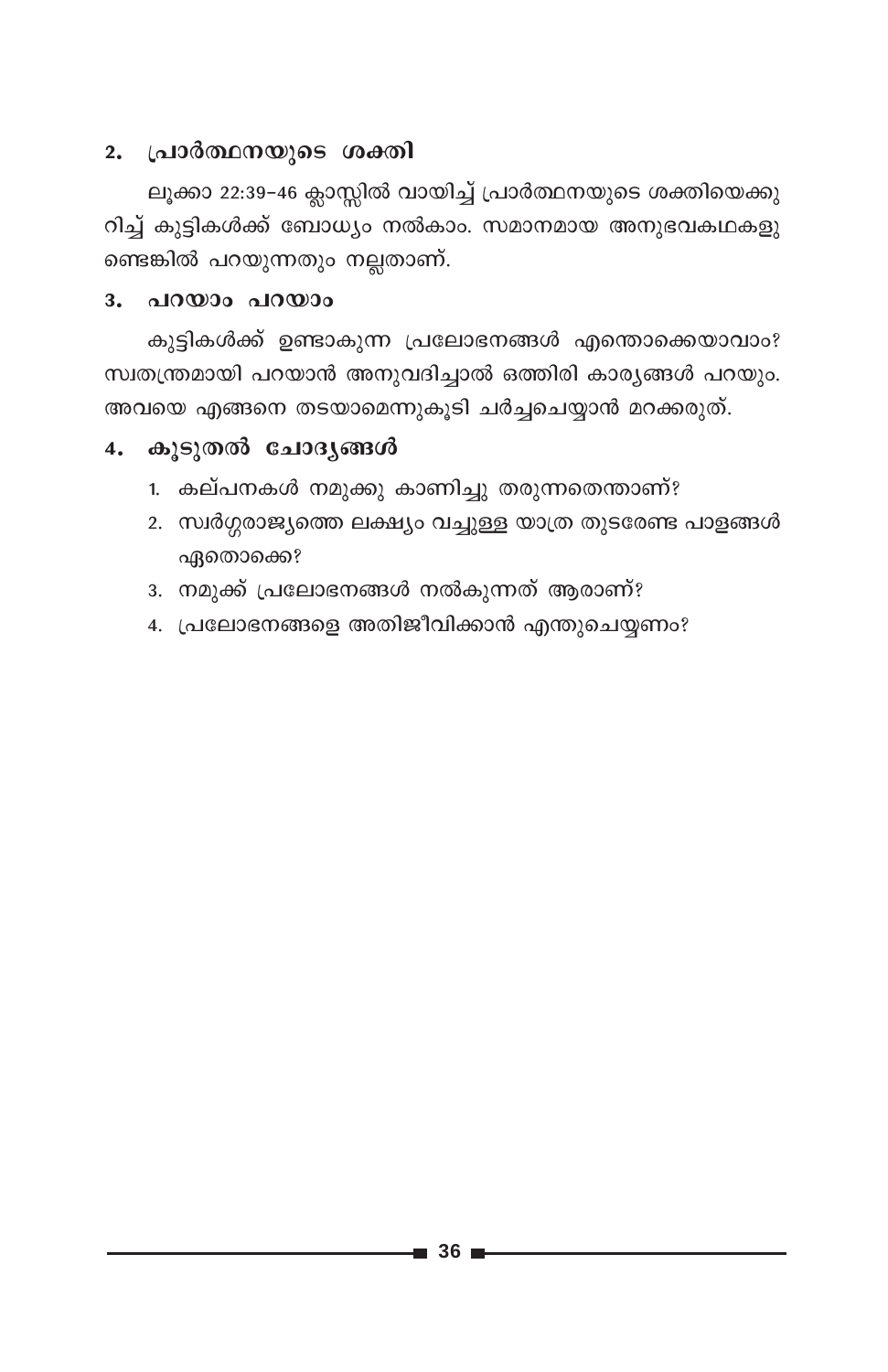# $0.1000.9$ കല്പനകൾ പാലിച്ച ഈശോ

## I. കുട്ടികൾ സ്വന്തമാക്കേണ്ടത്

### ബോധ്യങ്ങൾ

- 1. ഈശോ മാതാപിതാക്കൾക്ക് വിധേയനായി ജീവിച്ചു.
- 2. ഈശോ ദൈവത്തിനും മനുഷ്യർക്കും ഇഷ്ടപ്പെട്ടവനായി വളർന്നു.
- 3. സഭാമക്കൾ പാലിക്കേണ്ട നിയമങ്ങളാണ് തിരുസഭയുടെ കല്പ നകൾ

#### മനോഭാവങ്ങൾ

- 1. ഈശോയുടെ ജീവിതമാതൃക നാം സ്വന്തമാക്കണം.
- 2. നമ്മൾ എല്ലാവരുടെയും പ്രീതിയിൽ വളരാൻ ശ്രമിക്കണം.
- 3. തിരുസ്സഭയുടെ കല്പനകൾ നാം അനുസരിക്കണം.

### ശീലങ്ങൾ:

- 1. എല്ലായ്പോഴും അനുസരണം പാലിക്കും.
- 2. കടമകൾ നിറവേറ്റാൻ ഉത്സാഹിക്കും.
- 3. മറ്റുള്ളവർക്ക് ഇഷ്ടപ്പെടുന്ന വിധത്തിൽ പ്രവർത്തിക്കും.

## $\mathbf H$ . ബോധനോപാധികൾ

ബൈബിൾ പുതിയ നിയമം, ലൂക്കാ 2:52 വലുതായി എഴുതിയ ചാർട്ട്, ബാലനായ ഈശോയുടെ വിവിധ ചിത്രങ്ങൾ, ക്രിസ്തുഗാഥാ മഹാകാവ്യം, ആക്ഷൻ സോങ്ങ്സ്-പുസ്തകം.

## III. പാഠാവതരണം

മൂന്നാം ക്ലാസ്സിൽ ഈശോയെ ആദ്യമായി പരിചയപ്പെടുത്തുന്ന പാഠമാണിത്. ഈശോയാണ് നമ്മുടെ കേന്ദ്രം. അതിലേയ്ക്കുള്ള ആമു ഖമായിരുന്നു ഒരർത്ഥത്തിൽ ഇതുവരെയുള്ള പാഠങ്ങൾ.

ബാലനായ ഈശോ, കല്പനകൾ പാലിച്ച ഈശോ, എല്ലാവരു ടെയും പ്രീതിയിൽ വളർന്ന ഈശോ... ഈ ഈശോയെ മാതൃകയാക്കി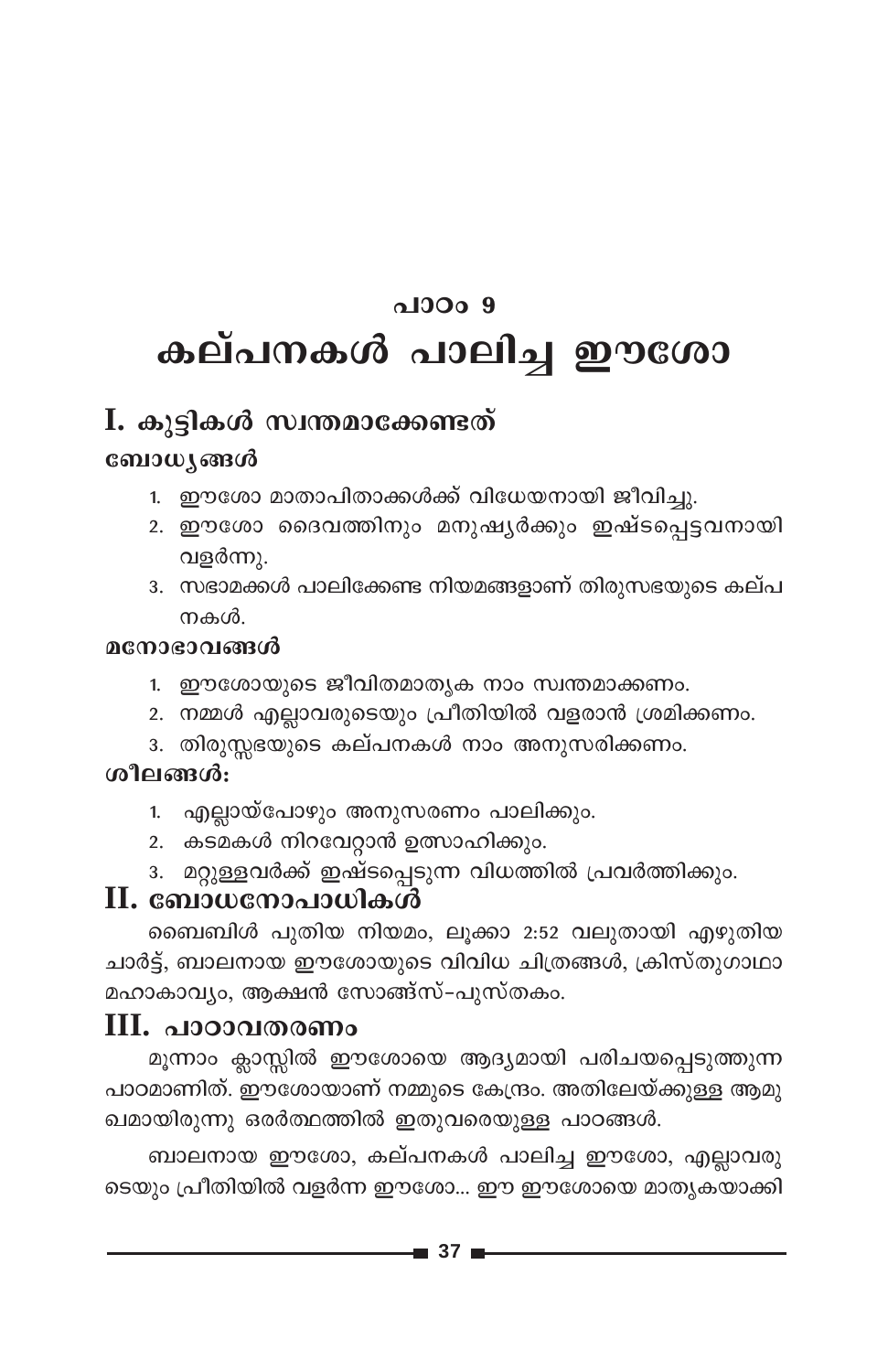വളരേണ്ടവരാണ് കുട്ടികൾ എന്ന ആശയമാണ് ഈ പാഠത്തിൽ നൽകേ ണ്ടത്. ബാലനായ ഈശോയുടെ വിവിധ ചിത്രങ്ങൾ കാണിക്കാം. പഴ യനിയമ കഥാപാത്രങ്ങളേക്കാൾ അടുപ്പം കുട്ടികൾക്ക് ഈശോയോ ടുണ്ട്.

നിങ്ങളുടെ പ്രായത്തിൽ ഈശോ എന്തെല്ലാം ചെയ്തുകാണും? എന്ന് കുട്ടികളോടു ചോദിച്ച് ചെറിയൊരു ചര്ച്ചയാകാം... തുടർന്ന് താഴെക്കാണുന്ന വരികൾ ഈണത്തിൽ ചൊല്ലിക്കേൾപ്പിക്കാം.

```
"അമ്മയോടോരോന്നു കൊഞ്ചിപ്പറയുകയും
അമ്മിഞ്ഞപ്പാലുണ്ടുറങ്ങുകയും
അമ്മതൻ കൈപിടിച്ചങ്ങിങ്ങു പോകയും
സാമ്മോദം പൂണ്ടും ചിരിക്കുകയും
കുഞ്ഞാടിൻ കാതിൽ പിടിച്ചു വലിക്കയും
കുഞ്ഞില തീറ്റയായ് നൽകുകയും
അമ്മയുമച്ഛനുമൊന്നിച്ചു പ്രാർത്ഥിക്കാ-
നുൺമയിൽ കുഞ്ഞുകൈ കൂപ്പുകയും
നീർച്ചോല തന്നിൽപ്പോയ് വെള്ളമെടുക്കാനും
പാഴ്ചേലയോരോന്നലക്കുവാനും
തീയെരിക്കുന്ന വിറകു പെറുക്കാനും
കായും കിഴങ്ങുമരിയുവാനും...
```

```
(ക്രിസ്തുഗാഥ - പ്രൊഫ. മാത്യു ഉലകംതറ)
```
ബാലനായ ഈശോയെപ്പോലെയാണ് ബാലകരായ തങ്ങളും വള രേണ്ടതെന്ന ചിന്ത കുട്ടികളിൽ ഉണർത്താൻ തക്കവിധത്തിലാവണം പാഠാവതരണം.

## IV. പാഠബന്ധിത പ്രവർത്തനങ്ങൾ

#### ഉത്തരം കണ്ടെത്താം

- 1. ഈശോ മാതാപിതാക്കൾക്ക് വിധേയനായിട്ട് ജീവിച്ചത്.
- 2. നസ്രത്തിലെ ഒരു കൊച്ചുവീട്ടിലാണ് ഈശോ വളർന്നു വന്നത്.
- 3. ദൈവകല്പനകളും തിരുസഭയുടെ കല്പനകളുമാണ് നാം പാലിക്കേണ്ടത്.
- 4. ദുക്റാന, മാതാവിന്റെ സ്വർഗാരോപണതിരുനാൾ, ക്രിസ്തു മസ് എന്നിവയാണ് കടപ്പെട്ട തിരുനാളുകൾ.

### മനഃപാഠമാക്കുക

തിരുസഭയുടെ കല്പനകൾ ആവർത്തിച്ചു ചൊല്ലിപഠിപ്പിക്കാൻ നിർദ്ദേശിക്കാം. അവ മനഃപാഠമാക്കി ചൊല്ലിക്കേശ്പ്പിക്കാനുള്ള ആകർഷകമായ അവസരങ്ങൾ സൃഷ്ടിക്കുന്നത് നല്ലതാണ്.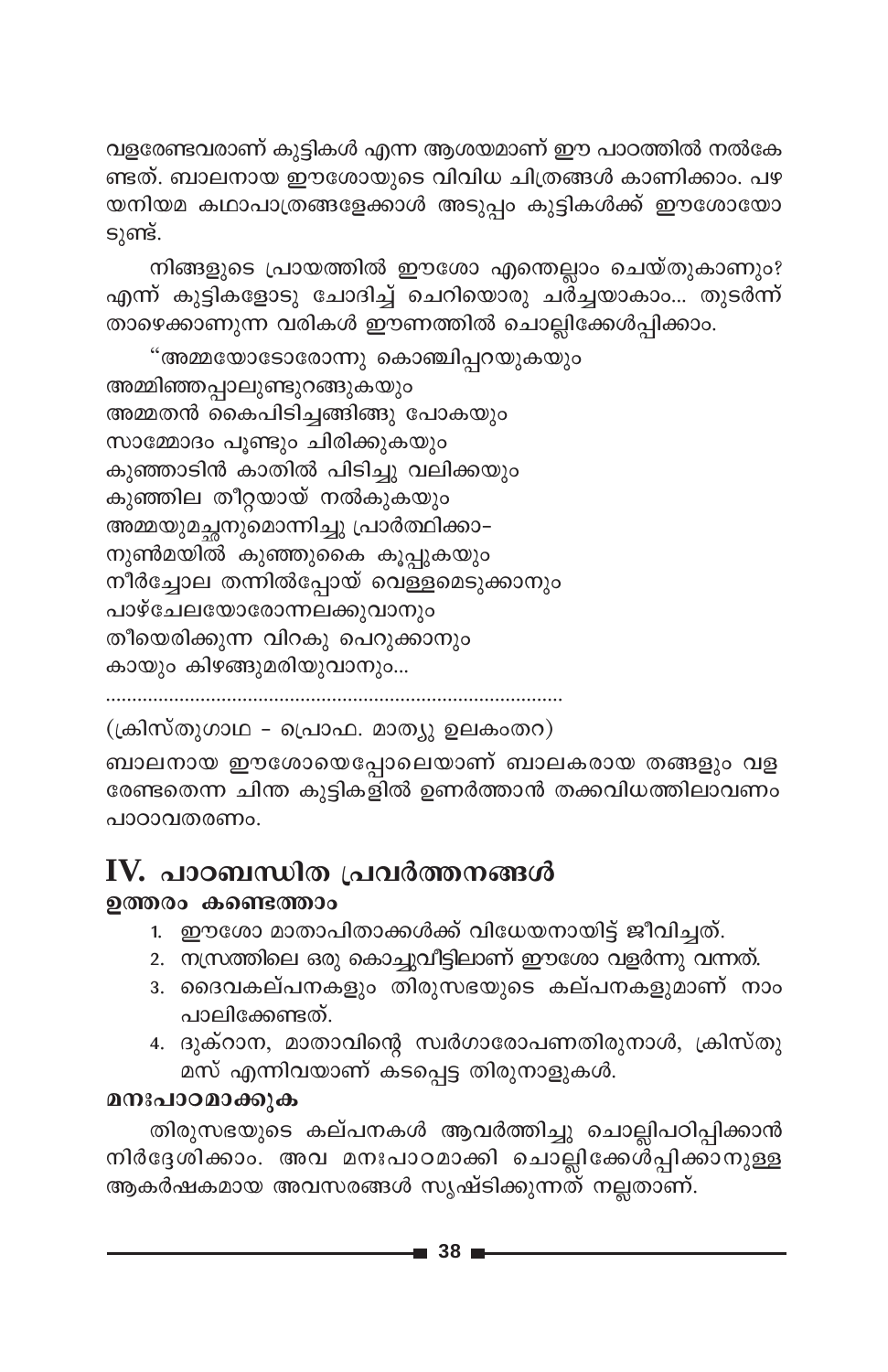#### ക്രമത്തിൽ എഴുതുക:

- പന്ത്രണ്ടു വയസ്സുള്ളപ്പോൾ തിരുനാളിനു പോയി.
- ഈശോയെ ദൈവാലയത്തിൽ കണ്ടെത്തി.
- ഈശോ ദൈവാലയത്തിൽ വച്ച് ചോദ്യങ്ങൾ ചോദിച്ചു.
- ഈശോയെക്കണ്ട് മാതാപിതാക്കൾ വിസ്മയിച്ചു.
- ഈശോ നസറത്തിൽ വന്ന് മാതാപിതാക്കൾക്ക് വിധേയനായി ജീവിച്ചു.

#### എഴുതാം എഴുതാം

നാം ചെയ്യാറുള്ള കാര്യങ്ങൾ

- 1. മാതാപിതാക്കളെ സഹായിക്കും.
- 2. പള്ളിയിൽ പോയി പ്രാർത്ഥിക്കും.
- 3. തിരുനാളിനു പോകും.
- 4. വേദപാഠം പഠിക്കും.

### എന്റെ തീരുമാനം

എടുത്ത തീരുമാനം നടപ്പിൽ വരുത്തുന്നുണ്ടോയെന്ന് പരിശോ ധിക്കണം.

## V. അനുബന്ധിത പ്രവർത്തനങ്ങൾ

#### എപ്പോഴും കാണാൻ 1.

തിരുസഭയുടെ കല്പനകൾ, കടപ്പെട്ട തിരുനാളുകൾ, ഉപവാസ ദിനങ്ങൾ തുടങ്ങിയവയൊക്കെ ചാർട്ടുപേപ്പറിലോ കാർഡ്ബോർ ഡിലോ എഴുതി ക്ലാസ്സിൽ പ്രദർശിപ്പിക്കുന്നത് എപ്പോഴും കാണാനും ഓർമ്മ പുതുക്കാനും സഹായിക്കും.

#### ആസ്വദിക്കാൻ  $2.$

ഈശോയുടെ ശൈശവം, ബാല്യം, കൗമാരം എന്നിവയെക്കുറി ച്ചുള്ള വർണ്ണനകൾ 'ക്രിസ്തുഗാഥ' യിൽ ഉണ്ട്. അവ കുട്ടികളെ ചൊല്ലി ക്കേൾപ്പിക്കുന്നത് ആസ്ഥാദനത്തിന് സഹായിക്കും.

#### കൂടുതൽ ചോദ്യങ്ങൾ  $3<sub>1</sub>$

- 1. നസ്രത്തിലെ കൊച്ചുവീട്ടിൽ ആരെല്ലാമാണ് താമസിച്ചിരുന്നത്?
- 2. യഹൂദ നിയമപ്രകാരം ഈശോ എന്തെല്ലാം ചെയ്തിരുന്നു?
- 3. ഈശോ എങ്ങനെയാണ് വളർന്നത്?
- 4. തിരുസഭയുടെ കല്പനകൾ എത്രയാണ്?

■ 39 I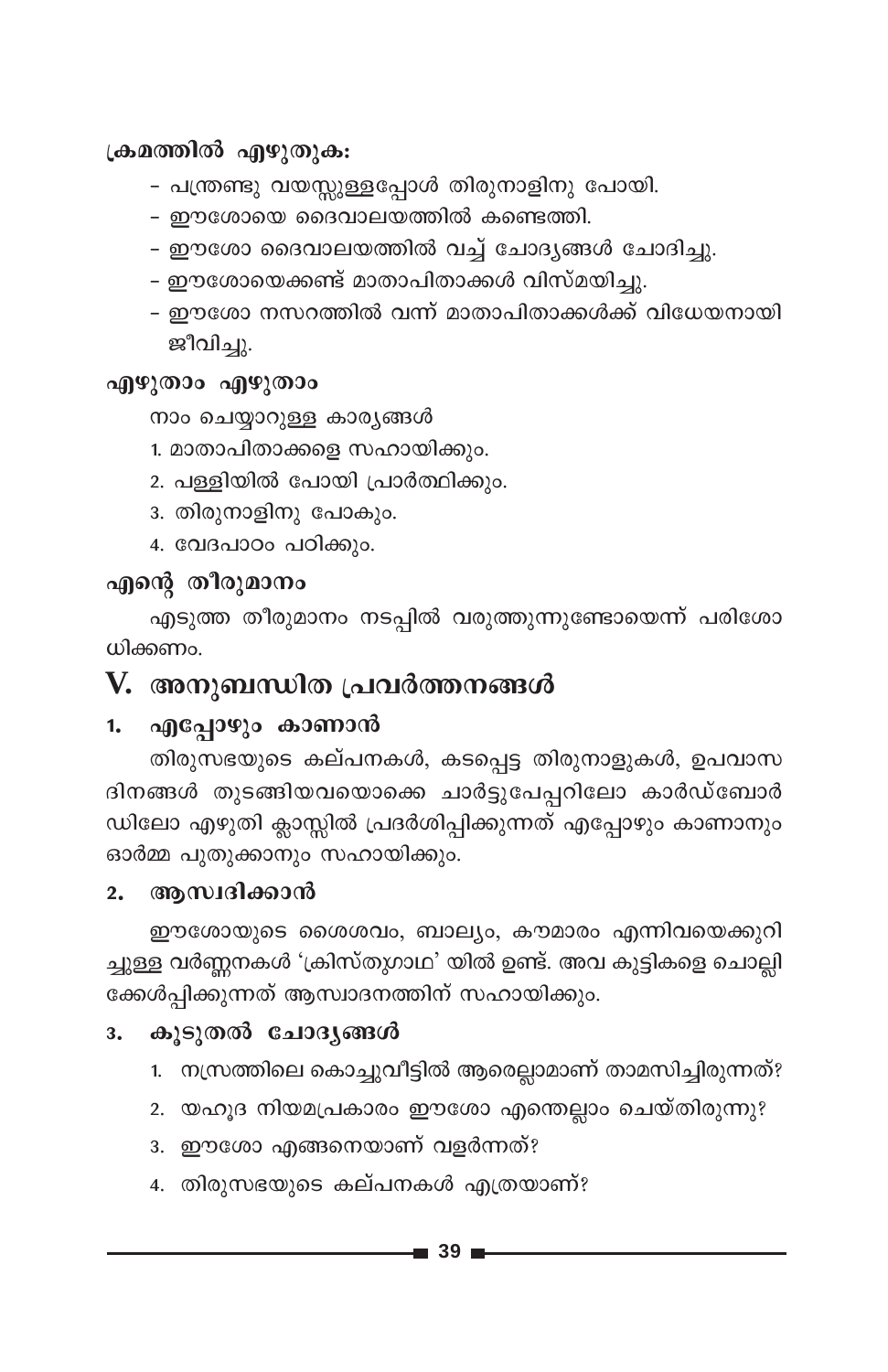# $0.13001$  10 ആത്മാവിനാൽ അഭിഷിക്തനായ ഈശോ

## I. കൂട്ടികൾ സ്വന്തമാക്കേണ്ടത്

### ബോധ്യങ്ങൾ

- 1. നാം ജനിക്കുന്നത് പാപാവസ്ഥയിലാണ്.
- 2. നമ്മെ ദൈവമക്കളാക്കി മാറ്റുന്ന കൂദാശയാണ് മാമ്മോദീസ.
- 3. മാമ്മോദീസ നമുക്ക് പാപമോചനവും ദൈവികജീവനും നൽകുന്നു.

#### മനോഭാവങ്ങൾ

- 1. മാമ്മോദീസായിലൂടെ പാപത്തെ മോചിപ്പിച്ച ദൈവത്തോട് നന്ദി പറയണം.
- 2. മാമ്മോദീസ സ്ഥീകരിച്ച നാം ദൈവമക്കളെപ്പോലെ ജീവിക്കണം.
- 3. ദൈവമക്കളായി ജീവിക്കാനുള്ള ദൈവികജീവൻ നഷ്ടപ്പെടു ത്താതെ ജീവിക്കണം.

### ശീലങ്ങൾ:

- 1. നമ്മെ ദൈവപുത്രരാക്കിയ ഈശോയ്ക്ക് നന്ദി പറയും.
- 2. ദൈവികജീവൻ നഷ്ടപ്പെടുത്താതെ എപ്പോഴും ജീവിക്കും.
- ഈശോയെക്കുറിച്ച് കൂടുതൽ അറിവുനേടും.  $3.$

### **II. ബോധനോപാധികൾ**

പുതിയ നിയമം, മാമ്മോദീസ സ്വീകരണത്തിന്റെ ഫോട്ടോ, മാമ്മോ ദീസതൊട്ടി, മാമ്മോദീസ എന്ന കുദാശ.

### III. പാഠാവതരണം

ഒരു കുട്ടിയെ മാമ്മോദീസ മുക്കുന്നതിന്റെ ഫോട്ടോ കാണിക്കാം. അതേക്കുറിച്ച് സംസാരിക്കാൻ കുട്ടികളെ അനുവദിക്കാം. അവർ പങ്കെ ടുത്തിട്ടുള്ള മാമ്മോദീസയുടെ വിശേഷങ്ങൾ പങ്കുവയ്ക്കും.

മാമ്മോദീസായിലെ പ്രധാനകാര്യം എന്താണ്? അഭിപ്രായം തിര ക്കുന്നത് നല്ലതാണ്. ഈശോയും മാമ്മോദീസ സ്വീകരിച്ചു. എപ്പോൾ? എവിടെവച്ച്? ആരിൽ നിന്ന്? ഇനി പാഠത്തിലേക്ക് കടക്കാം.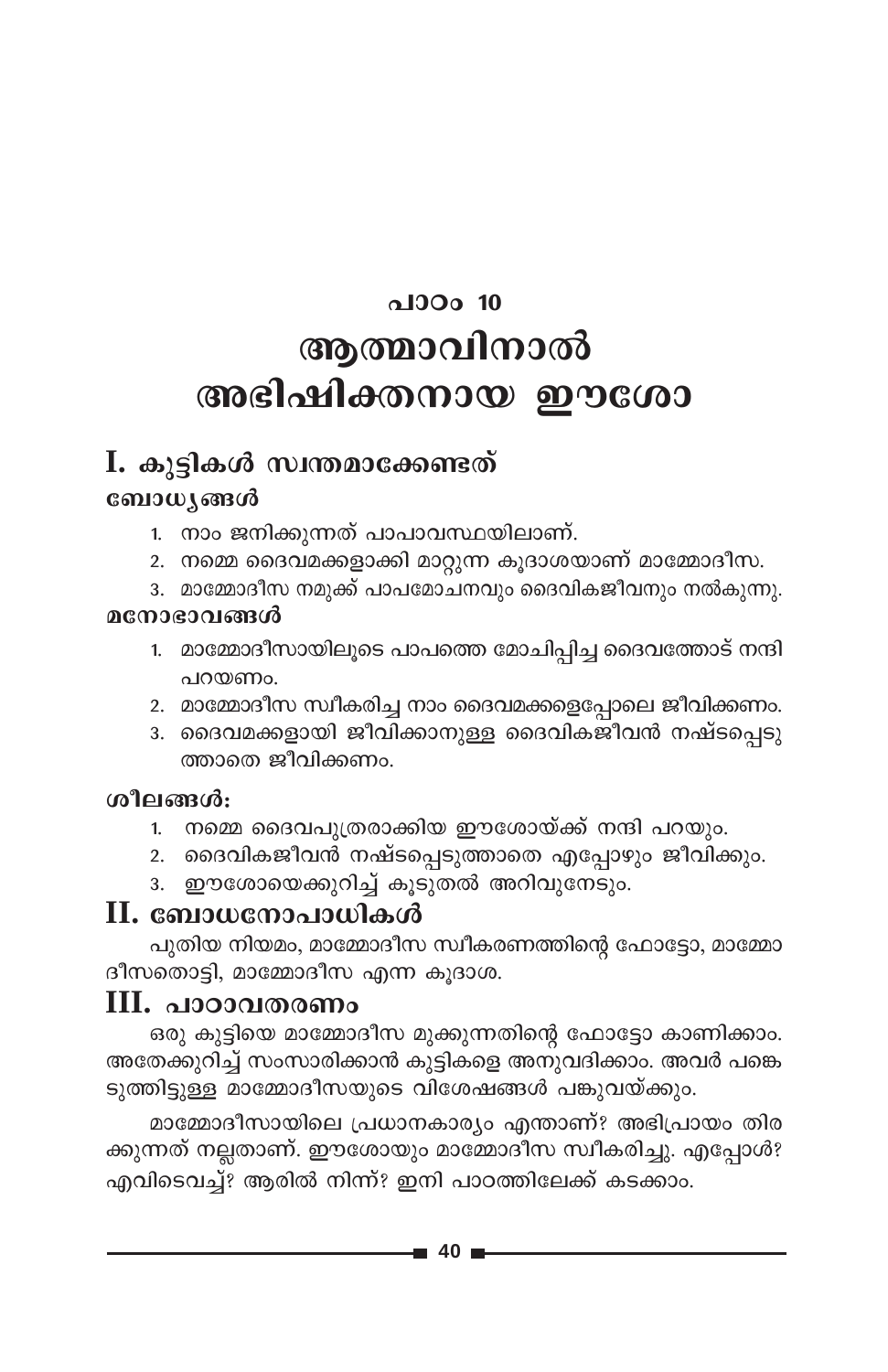## $IV.$  പാഠബന്ധിത പ്രവർത്തനങ്ങൾ

#### ഉത്തരം കണ്ടെത്താം

- 1. നസ്ത്തിലെ സിനഗോഗിൽവച്ച് ഏശയ്യാ പ്രവാചകന്റെ പുസ്ത കത്തിൽ നിന്നാണ് ഈശോ വായിച്ചത്.
- 2. പാപാവസ്ഥയിൽ നിന്ന് നമ്മെ ഉയർത്തി ദൈവമക്കളാക്കുന്ന കുദാശയാണ് മാമ്മോദീസ.
- .<br>3. മാമ്മോദീസ സ്വീകരിക്കുമ്പോൾ നമുക്ക് പാപമോചനവും ദൈവികജീവനും ലഭിക്കുന്നു.
- 4. പിതാവിന്റെയും പുത്രന്റെയും പരിശുദ്ധാത്മാവിന്റെയും നാമ ത്തിലാണ് നാം മാമ്മോദീസ സ്വീകരിക്കുന്നത്.

#### എഴുതാം എഴുതാം

ഒന്നാം ദിവസം കുട്ടികളോട് വിവരം പറഞ്ഞുവിടണം. മാതാപി താക്കളുടെ സഹായത്തോടെ രണ്ടാം ദിവസം എഴുതിക്കൊണ്ടുവരട്ടെ. തീർച്ചയായും അതു പരിശോധിക്കണം.

#### കടങ്കഥ

ഉത്തരം : മാമ്മോദീസ

### എന്റെ തീരുമാനം

ദൈവികജീവൻ നഷ്ടപ്പെടാതിരിക്കാൻ എന്തെല്ലാം ചെയ്യണമെന്ന് ചർച്ച ചെയ്ത് കുട്ടികളെ ബോധ്യപ്പെടുത്തണം.

### V. അനുബന്ധിത പ്രവർത്തനങ്ങൾ

#### മാമ്മോദീസാത്തൊട്ടി  $1<sup>1</sup>$

എല്ലാ പള്ളികളിലും ഏറ്റവും പിന്നിലായി മാമ്മോദീസാത്തൊട്ടി ഉണ്ടായി്രിക്കും. പല തരത്തിലും വലിപ്പത്തിലുമുള്ളവ ഉണ്ടെന്നു മാത്രം. മാമ്മോദീസാ മുങ്ങുന്ന കുട്ടിയുടെ തലയിൽ വെള്ളമൊഴിക്കുന്നത് മാമ്മോദീസാ തൊട്ടിയിൽ പിടിച്ചുകൊണ്ടാണ്. മാമ്മോദീസാത്തൊട്ടി കുട്ടിയെ കാണിച്ചു കൊടുക്കുന്നത് ഉചിതമാണ്.

#### കാണാം അറിയാം  $2.$

കഴിയുമെങ്കിൽ കുട്ടികളെ ഒരുമിച്ചു ചേർത്ത് പള്ളിയിൽ നടക്കുന്ന മാമ്മോദീസാ ചടങ്ങിൽ പങ്കെടുപ്പിക്കാൻ ശ്രമിക്കുന്നത് നല്ലതാണ്. കാര്യങ്ങൾ കണ്ടറിയുന്നത് വേഗം മനസ്സിൽ പതിയാൻ സഹായിക്കും.

#### കൂടുതൽ ചോദ്യങ്ങൾ  $3.$

- 1. ഈശോ വളർന്ന സ്ഥലമേത്?
- 2. ഈശോ പരസ്യജീവിതം ആരംഭിച്ചത് എപ്പോഴാണ്?
- 3. സൈ്ഥര്യലേപനം സ്വീകരിക്കുന്നതിലൂടെ നമുക്ക് എന്തു ലഭിക്കുന്നു?
- 4. കൃപാവരം എന്നാൽ എന്ത്?

-41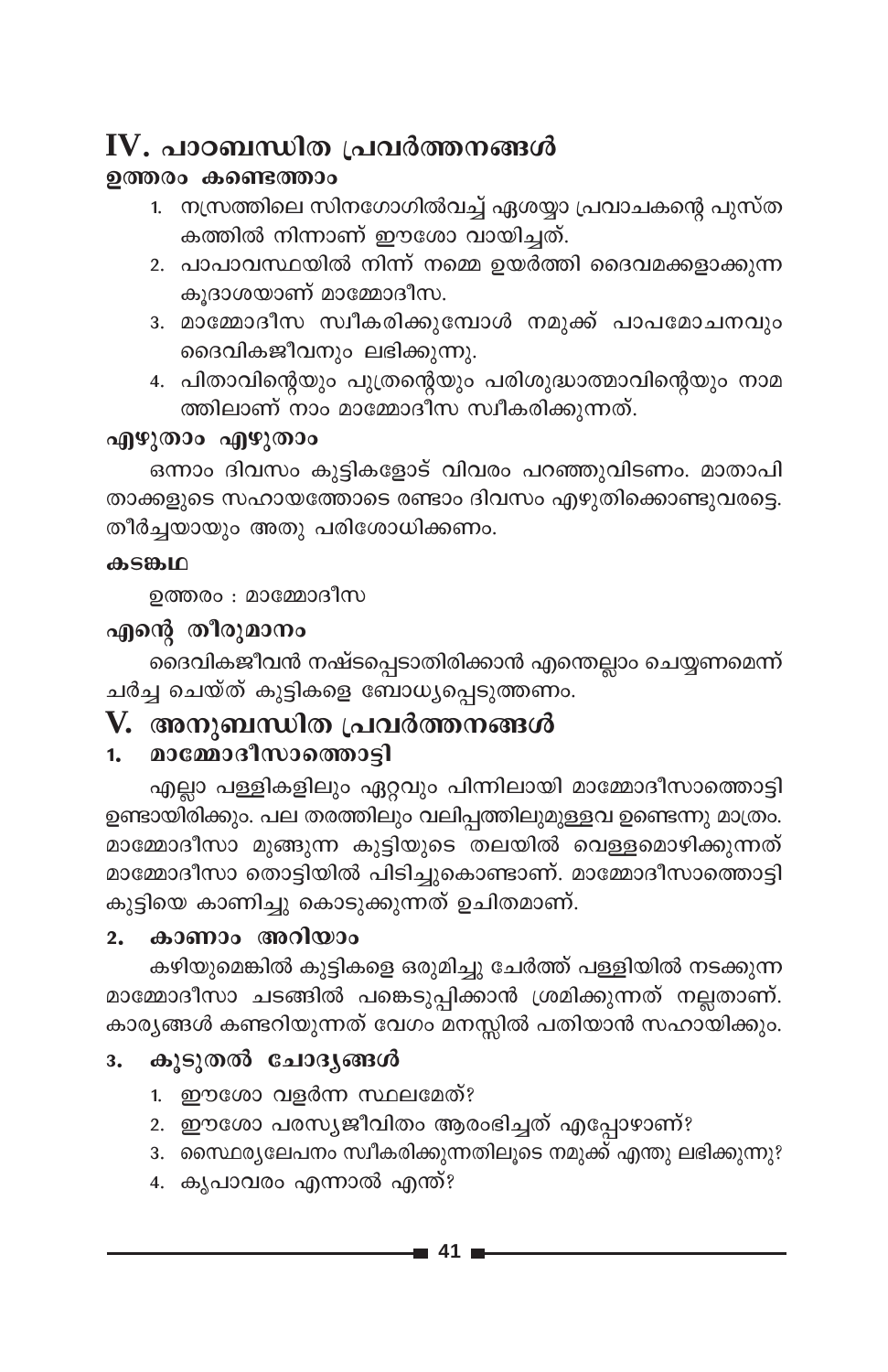### പാഠം 11

# പരിശുദ്ധാത്മാവിനെ സ്ഥീകരിക്കുന്ന ശിഷ്യന്മാർ

## I. കൂട്ടികൾ സ്വന്തമാക്കേണ്ടത്

### ബോധ്യങ്ങൾ

- 1. പന്തക്കുസ്താദിനത്തിൽ ശിഷ്യന്മാർ പരിശുദ്ധാത്മാവിനെ സ്വീകരിച്ചു.
- 2. പരിശുദ്ധാത്മാവിന്റെ പ്രത്യേകമായ ശക്തിയും വരങ്ങളും സൈഥര്യലേപനത്തിലൂടെ ലഭിക്കുന്നു.
- 3. നന്മ ചെയ്യാനുള്ള പ്രേരണയും ശക്തിയും പരിശുദ്ധാത്മാവ് നൽകുന്നു.

### മനോഭാവങ്ങൾ

- 1. പരിശുദ്ധാത്മാവിന്റെ ആലയങ്ങളാണ് നാമെന്ന അവബോധ മുണ്ടാകണം.
- 2. ശിഷ്യന്മാരെപ്പോലെ സാക്ഷ്യം നൽകേണ്ടവരാണ് നമ്മളും.

### ശീലങ്ങൾ:

- 1. പരിശുദ്ധാത്മാവിനെ അനുസരിച്ചുകൊണ്ട് നന്മ ചെയ്യും.
- 2. വീട്ടിലും സ്കൂളിലും ഈശോയുടെ സാക്ഷിയായി ജീവിക്കും.

### $\mathbf H$ . ബോധനോപാധികൾ

പുതിയനിയമം, സൈ്ഥര്യലേപന കൂദാശയുടെ ഫോട്ടോ, പരി ശുദ്ധാത്മാവിന്റെ ഗാനമെഴുതിയ ചാർട്ട്.

### III. പാഠാവതരണം

പരിശുദ്ധാത്മാവിന്റെ ഒരു ഗാനം കുട്ടികളുമൊത്ത് ആലപിക്കു ന്നു. (ഉദാ: പരിശുദ്ധാത്മാവേ നീയെഴുന്നുള്ളി....., പരിശുദ്ധാത്മാവേ ശക്തി പകർന്നിടണേ...) ഗാനത്തിന്റെ ആശയം കുട്ടികളുമായി പങ്കു വയ്ക്കുന്നു.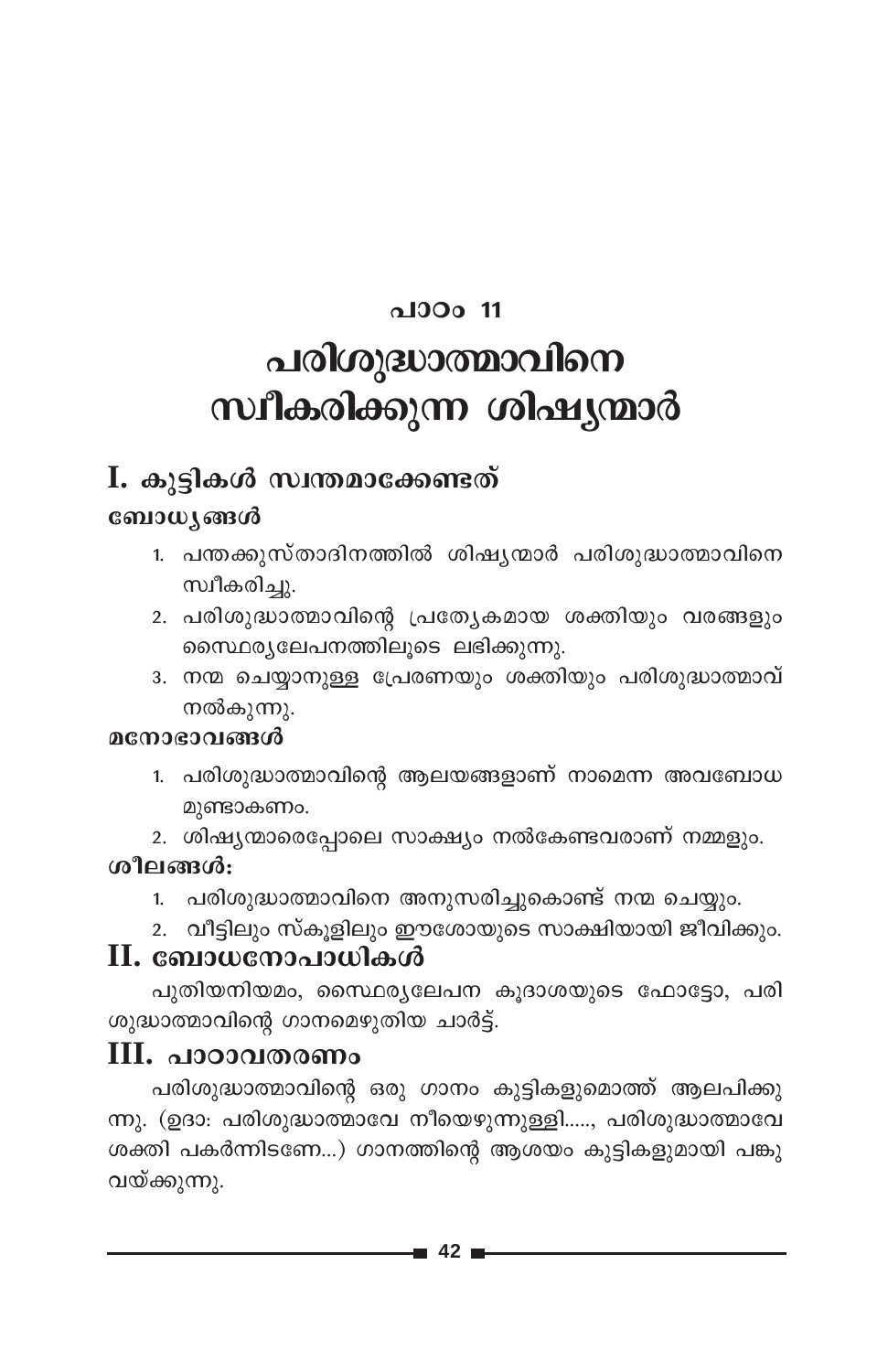'പിതാവും പുത്രനും പരിശുദ്ധാത്മാവും' - ത്രിത്വത്തിന്റെ കാര്യം സൂചിപ്പിക്കുന്നു. പരിശുദ്ധാത്മാവിനെക്കുറിച്ചുള്ളതാണ് ഈ പാഠം പന്തക്കുസ്താ, സൈഥര്യലേപനം എന്നിവയാണ് പ്രധാന പാഠ്യവസ്തു ക്കൾ അവയിലേയ്ക്ക് കുട്ടികളെ നയിക്കുന്നു.

## $\mathbf{IV}_{\boldsymbol{\cdot}}$  പാഠബന്ധിത പ്രവർത്തനങ്ങൾ ഉത്തരം കണ്ടെത്താം

1. ഈശോയുടെ സ്വർഗ്ഗാരോഹണത്തിനുശേഷം സെഹിയോൻ ഊട്ടുശാലയിൽ പ്രാർത്ഥിച്ചുകൊണ്ടിരുന്ന ശിഷ്യന്മാരുടെ മേൽ പരി ശുദ്ധാത്മാവ് ആവസിച്ചതാണ് പന്തക്കുസ്താസംഭവം നമ്മെ അനു സ്മരിപ്പിക്കുന്നത്.

2. പരിശുദ്ധാത്മാവ് ശിഷ്യന്മാരുടെ മേൽ ഇറങ്ങിവന്നത് അഗ്നി ജ്വാലകൾ പോലുള്ള നാവുകളുടെ രൂപത്തിലാണ്.

3. മാമ്മോദീസായിലൂടെ പരിശുദ്ധത്മാവിൽ വീണ്ടും ജനിച്ച് ദൈവ മക്കളായിത്തീർന്ന നമുക്ക് ക്രിസ്തുവിന്റെ സുവിശേഷം പ്രഘോഷി ക്കുന്നതിനും അവിടുത്തേയ്ക്ക് സാക്ഷ്യം വഹിക്കുന്നതിനും ആവ ശ്യമായ പരിശുദ്ധാത്മാവിന്റെ പ്രത്യേകമായ ശക്തിയും വരങ്ങളും നൽകുന്ന കൂദാശയാണ് സൈഥര്യലേപനം.

4. സൈ്ഥര്യലേപനത്തിലൂടെ നമ്മിൽ എഴുന്നള്ളിവരുന്ന പരിശു ദ്ധാത്മാവ് ആ നിമിഷം മുതൽ ഒരു മായാത്ത മുദ്രയായി നമ്മിൽ വസി ക്കുന്നു. നമുക്ക് നന്മ ചെയ്യാനുള്ള പ്രേരണയും ശക്തിയും നിരന്തരം നൽകിക്കൊണ്ടിരിക്കുന്നു.

### നമുക്ക് പൂരിപ്പിക്കാം

ഉത്തരം : നാവുകൾ, പരിശുദ്ധാത്മാവിനാൽ

### ഓർത്തു പറയാം

ക്ലാസ്സിൽ പഠിച്ച പന്തക്കുസ്താ സംഭവം ഓർമ്മിച്ചു പറയാൻ കുട്ടി കൾക്ക് അവസരം നൽകുക. പ്രോത്സാഹനം നൽകിയാൽ കുട്ടി കൾ ഉത്സാഹത്തോടെ പറയും.

### എന്റെ തീരുമാനം

തീരുമാനമെടുക്കും മുമ്പ് വിശദമായി ചർച്ച ചെയ്യണം. തീരുമാനം പ്രായോഗികമാക്കുന്നുവെന്ന് ഉറപ്പു വരുത്തണം.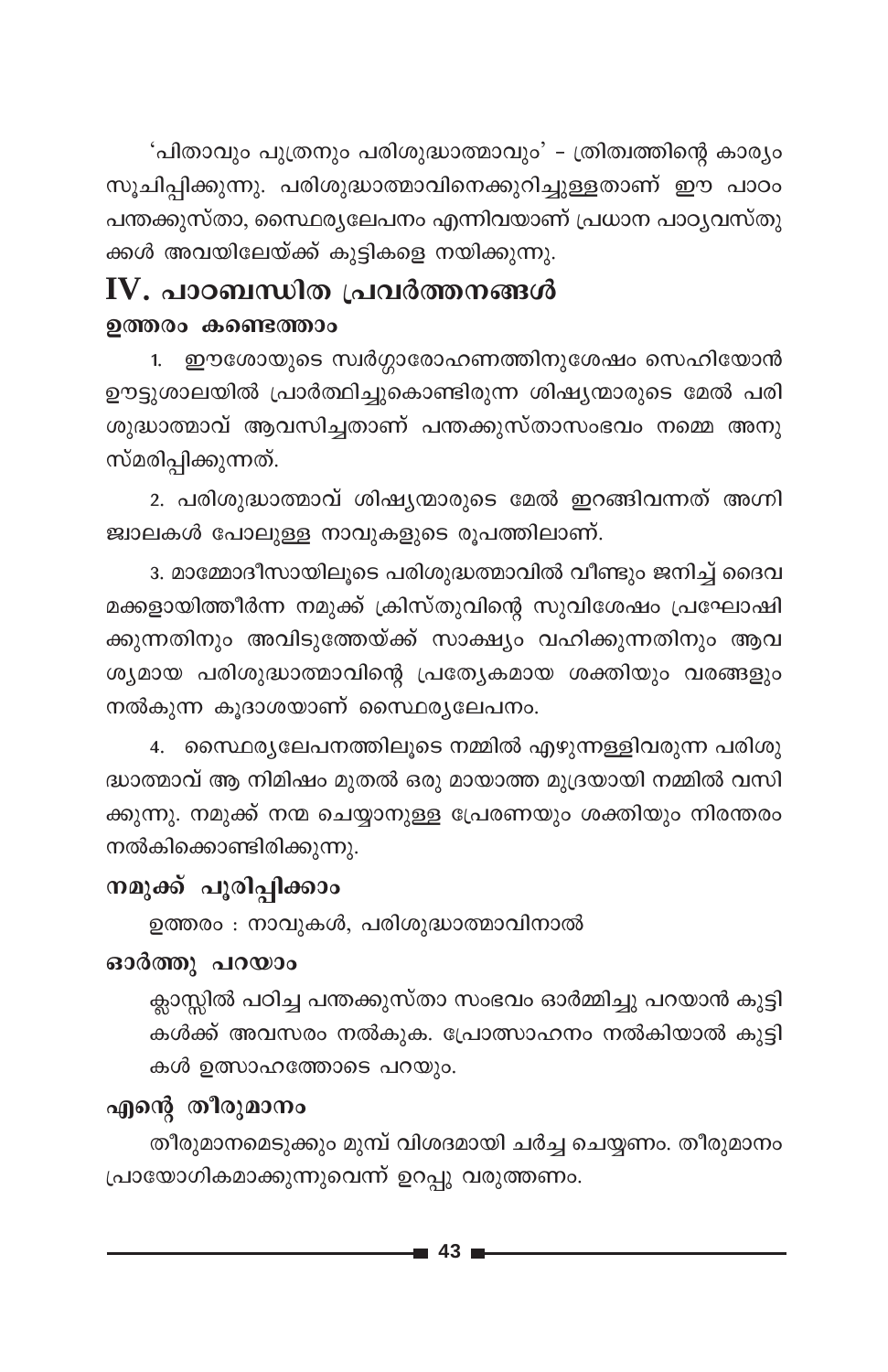## V. അനുബന്ധിത പ്രവർത്തനങ്ങൾ

#### പറയാം അറിയാം  $1<sub>1</sub>$

സൈ്ഥര്യലേപനത്തിന്റെ ഫോട്ടോ കുട്ടികളെ കാണിക്കുന്നു. കൂദാ ശക്രമം വിവരിക്കുന്നു. എല്ലാ കുട്ടികളും ഭാവിയിൽ അതു സ്ഥീകരി ക്കാനുള്ളവരാണെന്ന് ബോധ്യപ്പെടുത്തുന്നു. പ്രാധാന്യം വിശദീകരി ക്കുന്നു.

#### പാടാം പാടാം  $2.$

പരിശുദ്ധാത്മാവിനെക്കുറിച്ചുള്ള കിട്ടാവുന്നിടത്തോളം പാട്ടുകൾ ശേഖരിക്കുക; ശേഖരിക്കാൻ കുട്ടികളോട് ആവശ്യപ്പെടുക, അവയിൽ ചിലത് ക്ലാസ്സിൽ ആലപിക്കുക.

#### കൂടുതൽ ചോദ്യങ്ങൾ  $3<sub>z</sub>$

- 1. ശിഷ്യന്മാർ പരിശുദ്ധാത്മാവിനാൽ നിറഞ്ഞപ്പോൾ എന്തു ചെയ്തു?
- 2. പരിശുദ്ധാത്മാവിനെ അയയ്ക്കുന്നതിനെപ്പറ്റി ഈശോ ശിഷ്യ ന്മാരോട് എന്താണ് പറഞ്ഞിരുന്നത്?
- 3. മൂറോൻ എന്നാൽ എന്ത്?
- 4. സൈഥര്യലേപനം നൽകുന്നത് ആരാണ്?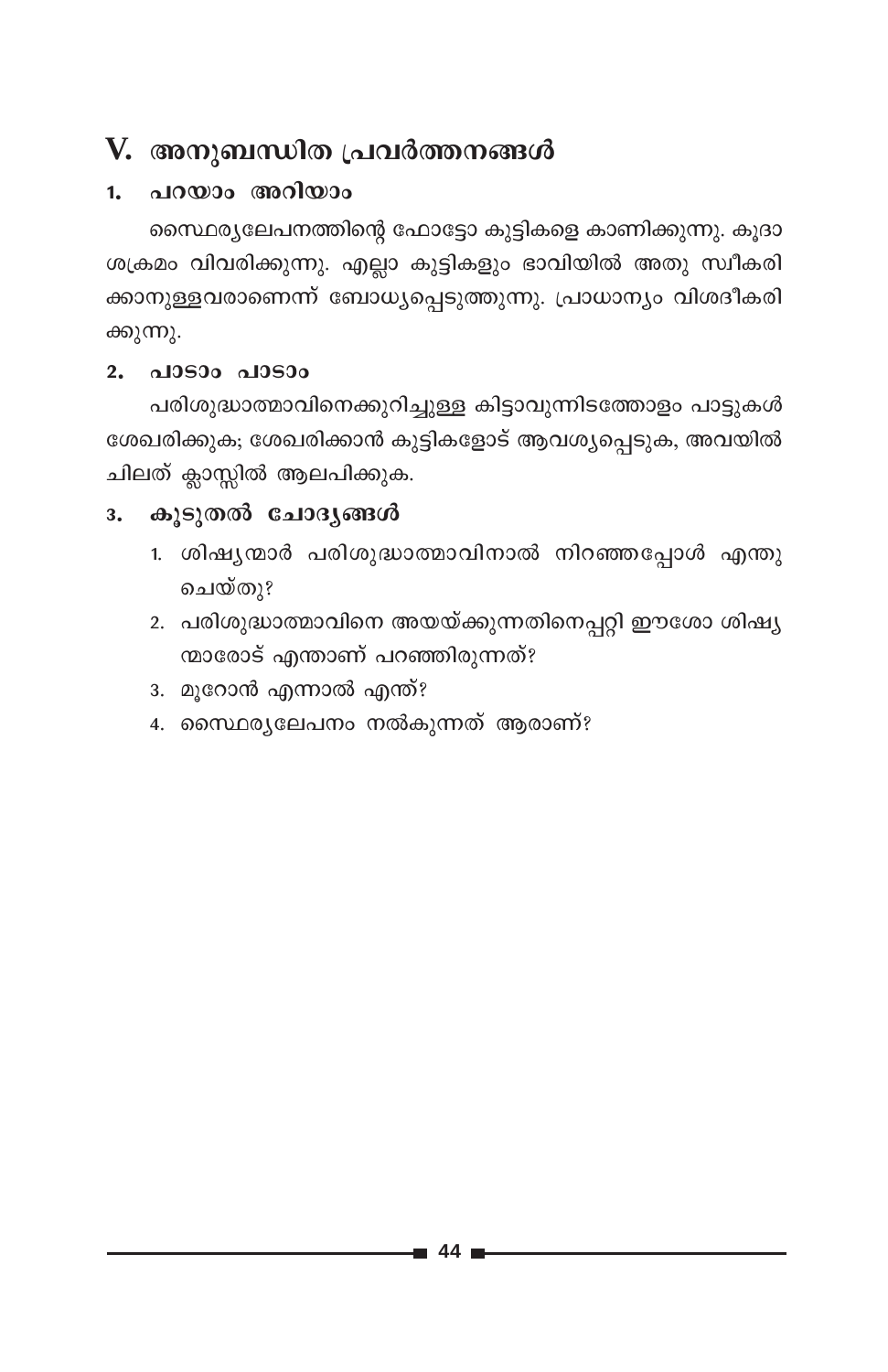# $0.100012$ കൂദാശകൾ: ജീവജലത്തിന്റെ അരുവികൾ

## I. കൂട്ടികൾ സ്വന്തമാക്കേണ്ടത്

#### ബോധ്യങ്ങൾ

- 1. ഈശോയാണ് ദൈവിക ജീവനാകുന്ന ജീവജലം നമുക്ക് നൽകുന്നത്.
- 2. ദൈവികജീവൻ നൽകുവാനായി ഈശോ കുദാശകൾ സ്ഥാപി  $-1$ .
- 3. ഓരോ കുദാശയിലുടെയും ദൈവത്തിന്റെ കൃപാവരമാണ് നമ്മിൽ ഒഴുകിയെത്തുന്നത്.

#### മനോഭാവങ്ങൾ

- 1. കൂദാശകൾ നാം യോഗ്യതയോടുകൂടി സ്വീകരിക്കണം.
- 2. കുദാശകൾ സ്വീകരിച്ച് നാം ദൈവികജീവൻ സ്വന്തമാക്കി വള രണപ

### ശീലങ്ങൾ:

- 1. കുദാശകൾ സ്ഥാപിച്ച ഈശോയ്ക്ക് നന്ദി പറയും.
- 2. കുദാശകളുടെ അർത്ഥം ശരിയായി ഗ്രഹിക്കാൻ ശ്രമിക്കും.
- 3. ഭക്തിപൂർവ്വം കുദാശകൾ സ്വീകരിക്കും.

### $\mathbf H$ . ബോധനോപാധികൾ

പൂതിയനിയമം, "നട്ടുച്ച നേരത്ത് കിണറിന്റെ തീരത്ത്' എന്ന ഗാനം വിവിധ കുദാശകളുടെ ഫോട്ടോ, 'ഓർമ്മവച്ച നാൾ മുതൽ' എന്ന ഗാനം.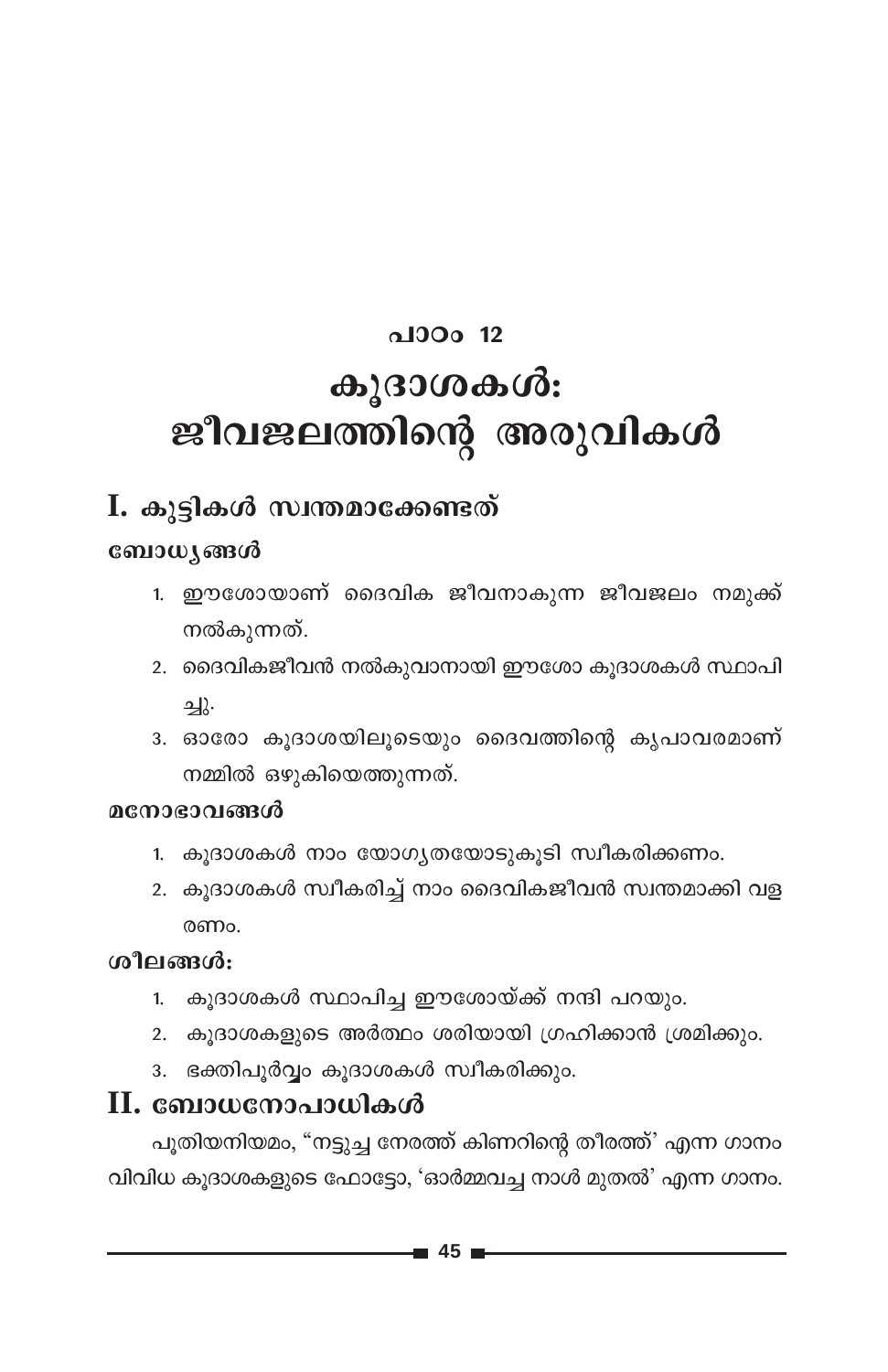### **III. പാഠാവതരണം**

നട്ടുച്ചനേരത്ത് കിണറിന്റെ തീരത്ത് എന്ന ഗാനം, ആലപിച്ചു കൊണ്ട് ക്ലാസ് തുടങ്ങാം. പ്രശസ്തമായൊരു പഴയ ഗാനമാണത്. ഈശോയും സമരിയാക്കാരി സ്ത്രീയും തമ്മിലുള്ള സംഭാഷണമാ ണിതിലെ ഉള്ളടക്കം. പാട്ടിൽ നിന്ന് പാഠത്തിലേയ്ക്ക് പ്രവേശിക്കാം.

### IV. പാഠബന്ധിത പ്രവർത്തനങ്ങൾ

#### ഉത്തരം കണ്ടെത്താം

അദൃശ്യമായ ദൈവികജീവനെ സൂചിപ്പിക്കുകയും നൽകു  $1<sup>1</sup>$ കയും ചെയ്യുന്നതും ഈശോമിശിഹ സ്ഥാപിച്ചതുമായ ദൃശ്യമായ അട യാളങ്ങളാണ് കൂദാശകൾ.

2. കൂദാശകൾ ഏഴ്: മാമ്മോദീസ, സൈഥര്യലേപനം, കുർബ്ബാന, കുമ്പസാരം, രോഗീലേപനം, തിരുപ്പട്ടം, വിവാഹം.

ഒരിക്കൽമാത്രം സ്വീകരിക്കാവുന്ന കൂദാശകൾ: മാമ്മോദീസാ,  $3.$ സൈ്ഥര്യലേപനം, തിരുപ്പട്ടം എന്നിവയാണ്.

4. കൂദാശകളിലൂടെ ദൈവത്തിന്റെ കൃപാവരം അഥവാ ദൈവി കജീവൻ ആണ് നമുക്ക് ലഭിക്കുന്നത്.

#### ശരിയോ തെറ്റോ എന്ന് പറയുക

- 1. ശരി 2. തെറ്റ്
- 3. ശരി 4. ശരി
- 5. ശരി

### ക്രമപ്പെടുത്തി എഴുതുക

- 1. മാമ്മോദീസ 2. തൈലാഭിഷേകം
- 3. കുർബ്ബാന 4. അനുരഞ്ജനകൂദാശ
- 5. രോഗീലേപനം 6. തിരുപ്പട്ടം
- 7. വിവാഹം.

### എന്റെ തീരുമാനം

ദൈവാലയ തിരുക്കർമ്മങ്ങളിൽ ഭക്തിയോടെ പങ്കെടുക്കാൻ ആവ ശ്യമായ നിർദ്ദേശവും പരിശീലനവും കൂട്ടികൾക്ക് നൽകണം.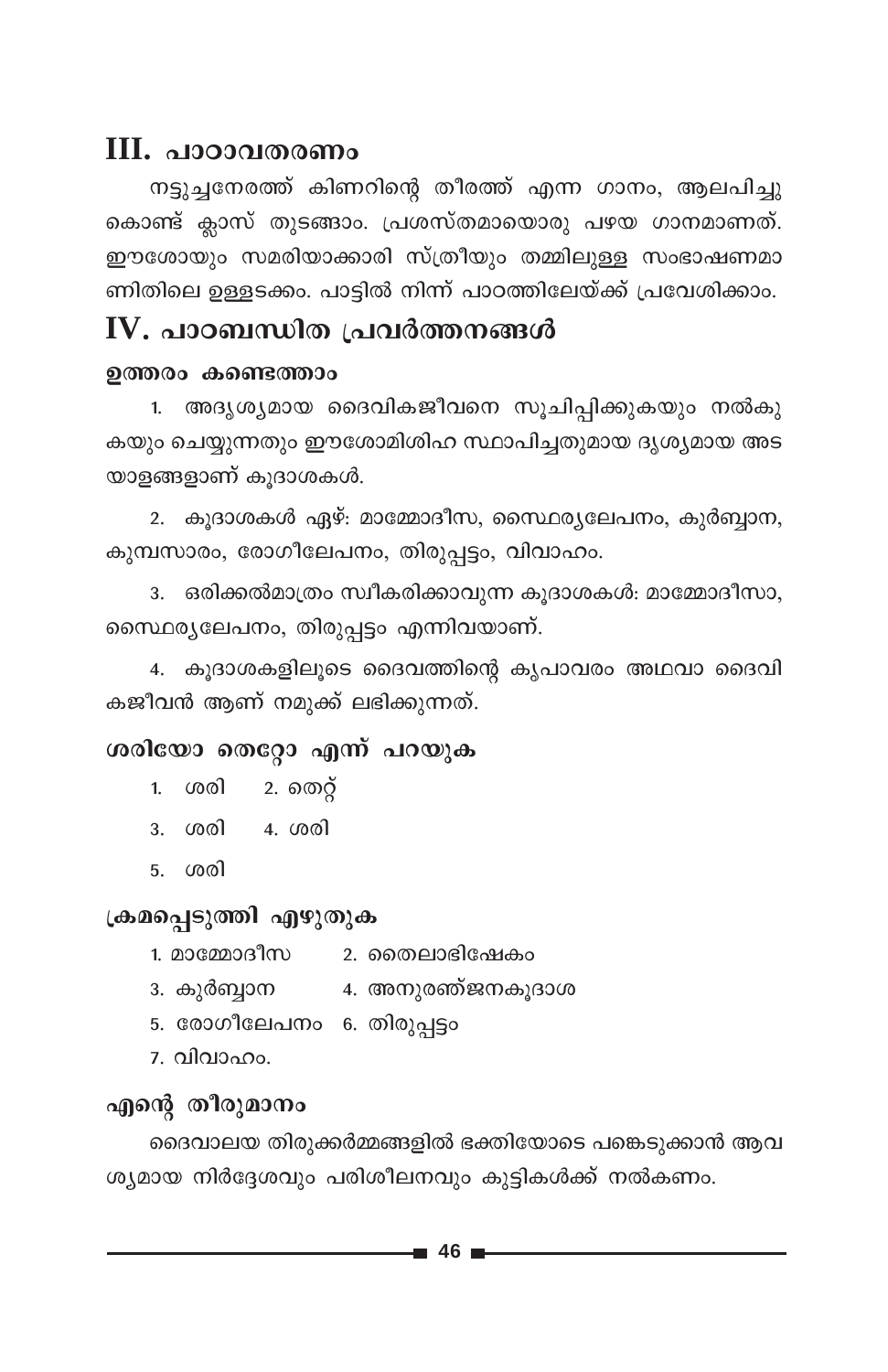## V. അനുബന്ധിത പ്രവർത്തനങ്ങൾ

#### പാടാം പഠിക്കാം  $\mathbf{1}$

"ഓർമ്മ വച്ച നാൾ മുതൽ ഓസ്തിയിൽ നിന്നെ കാണുന്നു" എന്നുള്ള ഗാനം ചാർട്ടിലെഴുതി കുട്ടികളുമൊത്ത് പാടുന്നു. അതിനെ ആസ്പദമാക്കി കുർബ്ബാന സ്ഥീകരണത്തെക്കുറിച്ചുള്ള കുട്ടികളുടെ സ്വപ്നങ്ങളും, പ്രതീക്ഷകളും പങ്കുവയ്ക്കാൻ അവസരം നൽകുന്നു. കുർബ്ബാന സ്ഥീകരണവുമായി ബന്ധമുള്ള നല്ല അനുഭവങ്ങൾ പറഞ്ഞു കേൾപ്പിക്കാം.

#### 2. പറയാം കേൾക്കാം

രോഗീലേപനം, തിരുപ്പട്ടം, വിവാഹം തുടങ്ങിയ കൂദാശകൾ നൽകുന്നത് കുട്ടികൾ കണ്ടിട്ടുണ്ടാവുമല്ലോ. അത് വിവരിച്ച് പറയു വാൻ അവർക്ക് അവസരമൊരുക്കിയാൽ നല്ല അനുഭവമായി മാറും. ആവശ്യമായ കൂട്ടിച്ചേർക്കലുകളോ തിരുത്തലുകളോ നൽകണമെങ്കിൽ അതും ആവാം.

#### കൂടുതൽ ചോദ്യങ്ങൾ  $3.$

- 1. ഈശോ എവിടെയുള്ള കിണറിന്റെ അടുത്താണ് ഇരുന്നത്?
- 2. കൂദാശകളിലൂടെ ഈശോ എന്തു ചെയ്യുന്നു?
- 3. കൂദാശകളെ എത്രവിധമായി തിരിക്കാം? ഏതെല്ലാം?
- 4. കൂടെക്കൂടെ സ്വീകരിക്കാവുന്ന കൂദാശകൾ ഏതെല്ലാം?
- 5. ദൈവികജീവൻ നമ്മെ ആരാക്കിത്തീർക്കുന്നു?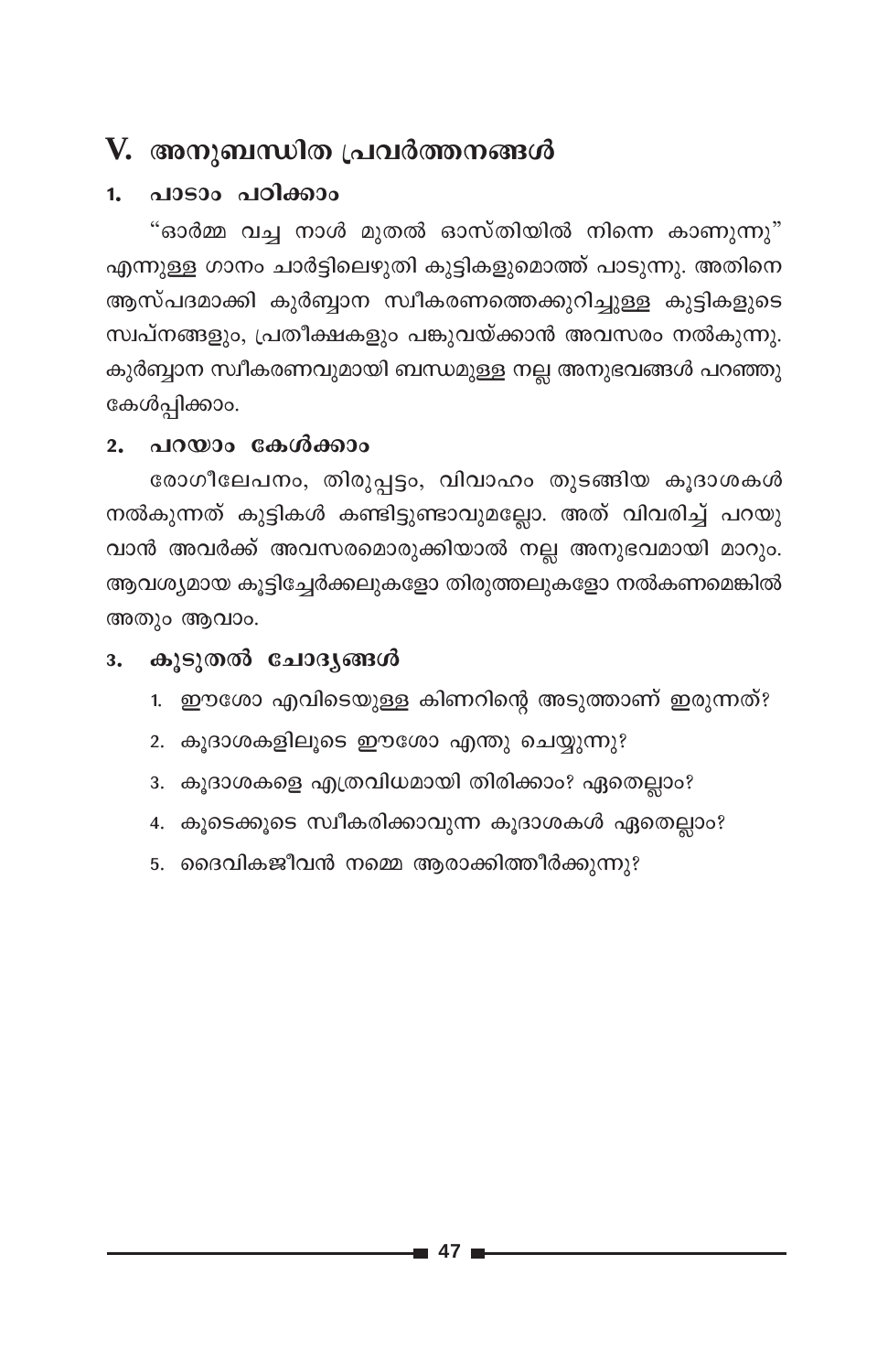### $0.130013$

# ഈശോയാൽ അയയ്ക്കപ്പെട്ടവർ

### I. കൂട്ടികൾ സ്വന്തമാക്കേണ്ടത്

### ബോധ്യങ്ങൾ

- 1. സുവിശേഷം പ്രസംഗിക്കുവാൻ ഈശോയാൽ അയയ്ക്കപ്പെ ട്ടവരാണ് ശ്ലീഹന്മാർ.
- 2. സഭയുടെ തലവൻ മാർപാപ്പയാണ്.
- 3. ഈശോയുടെ സുവിശേഷം പ്രഘോഷിക്കുവാൻ നമുക്ക് കട മയുണ്ട്.

#### മനോഭാവങ്ങൾ

- 1. സഭയുടെ തലവനായ മാർപാപ്പയോട് വിധേയത്വം പാലിക്കണം.
- 2. ശിഷ്യന്മാരെപ്പോലെ നമ്മളും സുവിശേഷം പ്രസംഗിക്കണം.

#### ശീലങ്ങൾ:

- ഈശോയുടെ ശിഷ്യനാണെന്ന് എപ്പോഴും ഓർമ്മിക്കും.  $1.$
- 2. പരിശുദ്ധാത്മാവിന്റെ വരങ്ങൾക്കായി പ്രാർത്ഥിക്കും.
- 3. ചിന്ത, വാക്ക്, പ്രവൃത്തി ഇവകൊണ്ട് ഈശോയ്ക്ക് സാക്ഷ്യം വഹിക്കും.

### II. ബോധനോപാധികൾ

പുതിയനിയമം, ഈശോയും ശിഷ്യന്മാരും നിൽക്കുന്ന ചിത്രം, പന്ത്രണ്ടുശിഷ്യന്മാരുടെ പേരുകളെഴുതിയ ചാർട്ട്.

### $III.$  പാഠാവതരണം

ഈശോയും ശിഷ്യന്മാരും നിൽക്കുന്ന ചിത്രം കാണിക്കാം. കുട്ടി കൾക്ക് അറിയാവുന്ന ശിഷ്യന്മാരുടെ പേരുകൾ പറയാം. അവരായി സങ്കൽപിച്ച് ഓരോ കുട്ടിയെ അടുത്തേയ്ക്കു വിളിക്കണം. ഇങ്ങനെ പന്ത്രണ്ടു പേരെയും ഈശോയെയും വിളിക്കണം. ഈശോ ശിഷ്യ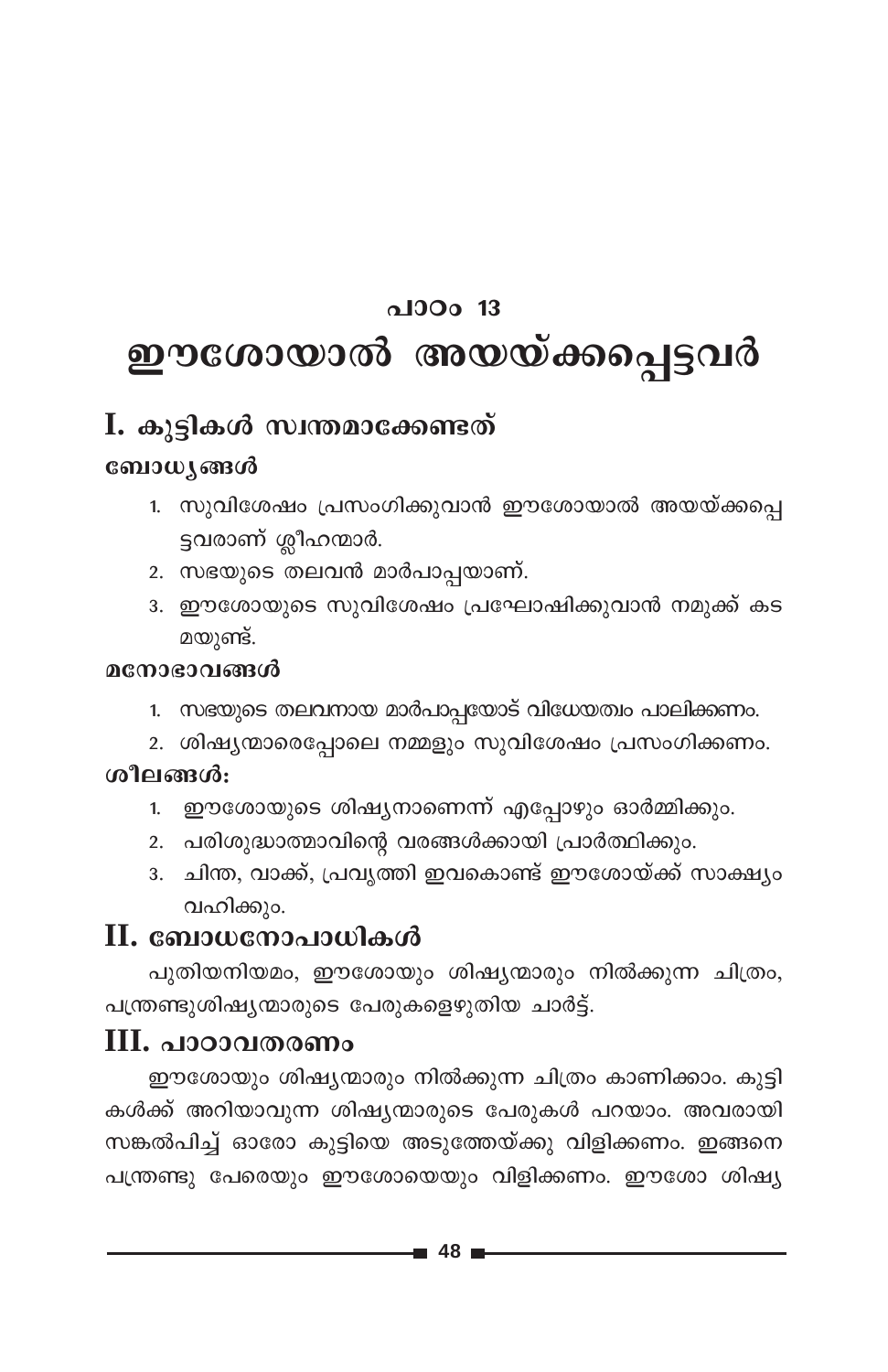ന്മാരെ തലയിൽ കൈവച്ച് അനുഗ്രഹിച്ച് പറഞ്ഞയയ്ക്കുന്നതായി കാണിക്കുന്നു. പന്ത്രണ്ടുപേരും ക്ലാസ്സിന്റെ പല ഭാഗത്തേയ്ക്കായി പോകുന്നു.

### IV. പാഠബന്ധിത പ്രവർത്തനങ്ങൾ

#### ഉത്തരം കണ്ടെത്താം

- 1. ശ്ലീഹാ എന്ന വാക്കിന്റെ അർത്ഥം 'അയക്കപ്പെട്ടവൻ' എന്നാ ണ്
- 2. (പാഠത്തിൽ നിന്ന് നേരിട്ടെഴുതാം).
- 3. പത്രോസിന്റെ പിൻഗാമിയാണ് മാർപാപ്പ.
- 4. തോമാശ്ലീഹാ രക്തസാക്ഷിത്വം വരിച്ച സ്ഥലം ചെന്നൈയ്ക്ക ടുത്ത് മൈലാപ്പൂരിലെ ചിന്നമലയാണ്.

### ചേരേണ്ടതു ചേർക്കാം

- (3.) ഉയിർപ്പിച്ചു
- (5.) ബഹിഷ്കരിച്ചു
- (2) സുഖപ്പെടുത്തി
- (4.) ശുദ്ധരാക്കി
- (1.) പ്രസംഗിച്ചു.

### കോളങ്ങൾ പൂർത്തിയാക്കുക

അത്ഭുതപ്രവർത്തനവരം

ഭാഷാവരം

പ്രവചനവരം

പരിശുദ്ധാത്മാവിന്റെ

വരങ്ങളിൽ ചിലത്

ദർശനവരം

ജ്ഞാനവരം

രോഗശാന്തിവരം

### എന്റെ തീരുമാനം

ഓരോ കുട്ടിക്കും ദൈവം നൽകിയ കഴിവുകളും നന്മകളും വൃത്യ സ്തമാണ്. അവ ഏതെന്ന് കണ്ടെത്തുകയാണ് ആദ്യം ചെയ്യേണ്ടത്. അതിനവരെ സഹായിക്കണം. നന്മകളുടെ പേരിൽ പ്രോത്സാഹനം നൽകണം. അത് ഉപയോഗിക്കാൻ പ്രേരിപ്പിക്കണം.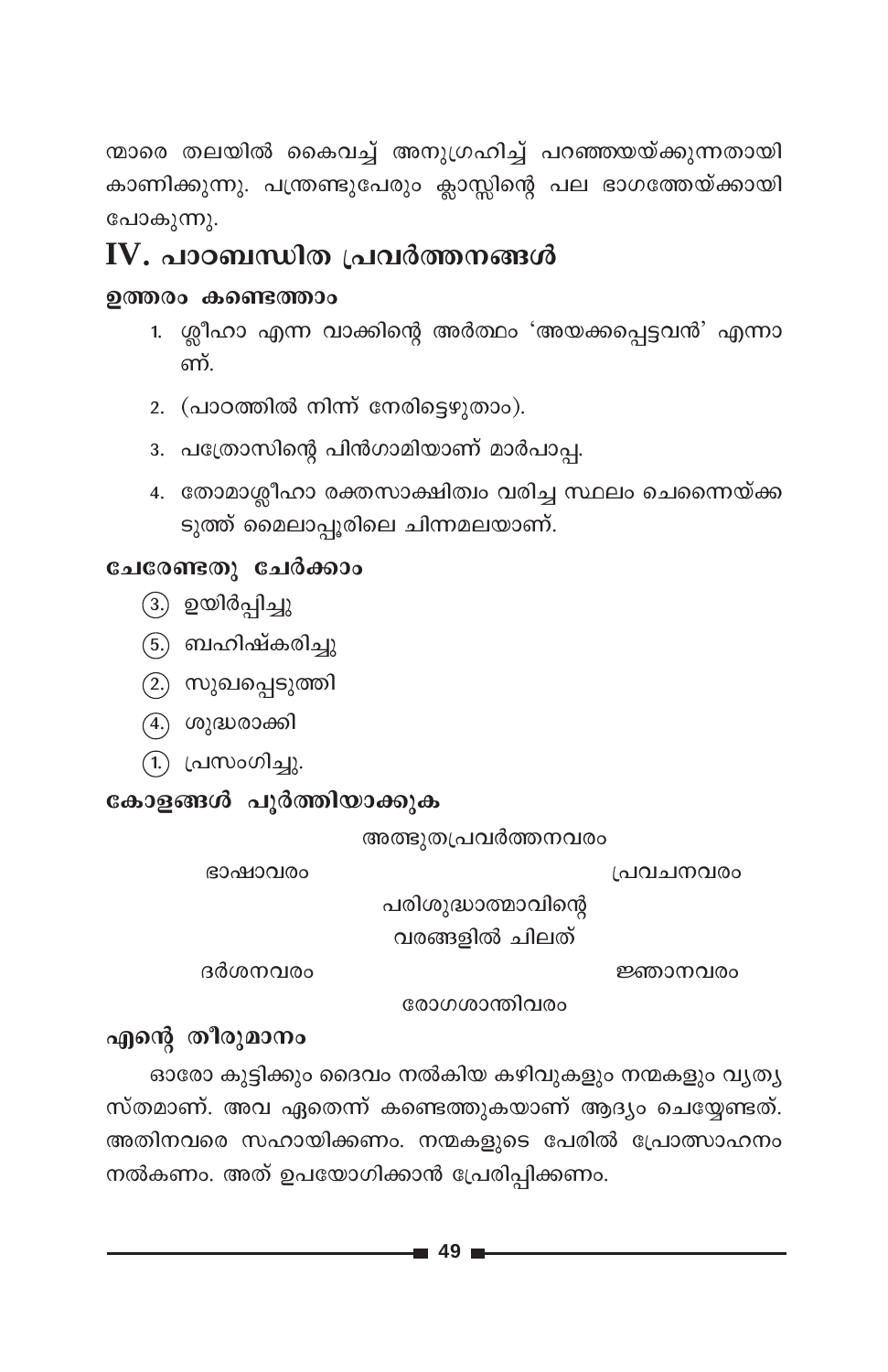## V. അനുബന്ധിത പ്രവർത്തനങ്ങൾ

#### ഈശോയുടെ കല്പന  $1.$

"നിങ്ങൾ ലോകമെങ്ങും പോയി എല്ലാ സൃഷ്ടികളോടും സുവി ശേഷം പ്രസംഗിക്കുവിൻ." ഇത് ഒരു ചാർട്ടിൽ വലുതായി എഴുതി ക്ലാസ്സിൽ പ്രദർശിപ്പിക്കുക. ഈ വാക്യം കുട്ടികൾക്കിണങ്ങും വിധം വിശദീകരിക്കുക.

#### ചർച്ച ചെയ്യാം  $2.$

ചിന്ത, വാക്ക്, പ്രവൃത്തി എന്നിവ കൊണ്ട് ഈശോയ്ക്ക് എങ്ങനെ സാക്ഷികളാകാൻ കഴിയുമെന്ന് ചർച്ച ചെയ്യാം. കുട്ടികൾക്ക് വ്യക്തമാ യൊരു അവബോധം നൽകണം.

#### കൂടുതൽ ചോദ്യങ്ങൾ  $3<sub>1</sub>$

- 1. ഈശോ ശിഷ്യന്മാരെ എന്തെല്ലാം ചെയ്യാനാണ് ചുമതലപ്പെ ടുത്തി അയച്ചത്?
- 2. ഈശോയുടെ കല്പന എന്താണ്?
- 3. ശിഷ്യന്മാരുടെ തലവൻ ആര്?
- 4. പരിശുദ്ധാത്മാവ് നൽകുന്ന ഏതാനും വരങ്ങളുടെ പേര് പറ യുക?
- 5. എന്തിനുവേണ്ടിയാണ് പരിശുദ്ധാത്മാവ് നമുക്ക് വിവിധ വര ങ്ങൾ നൽകുന്നത്?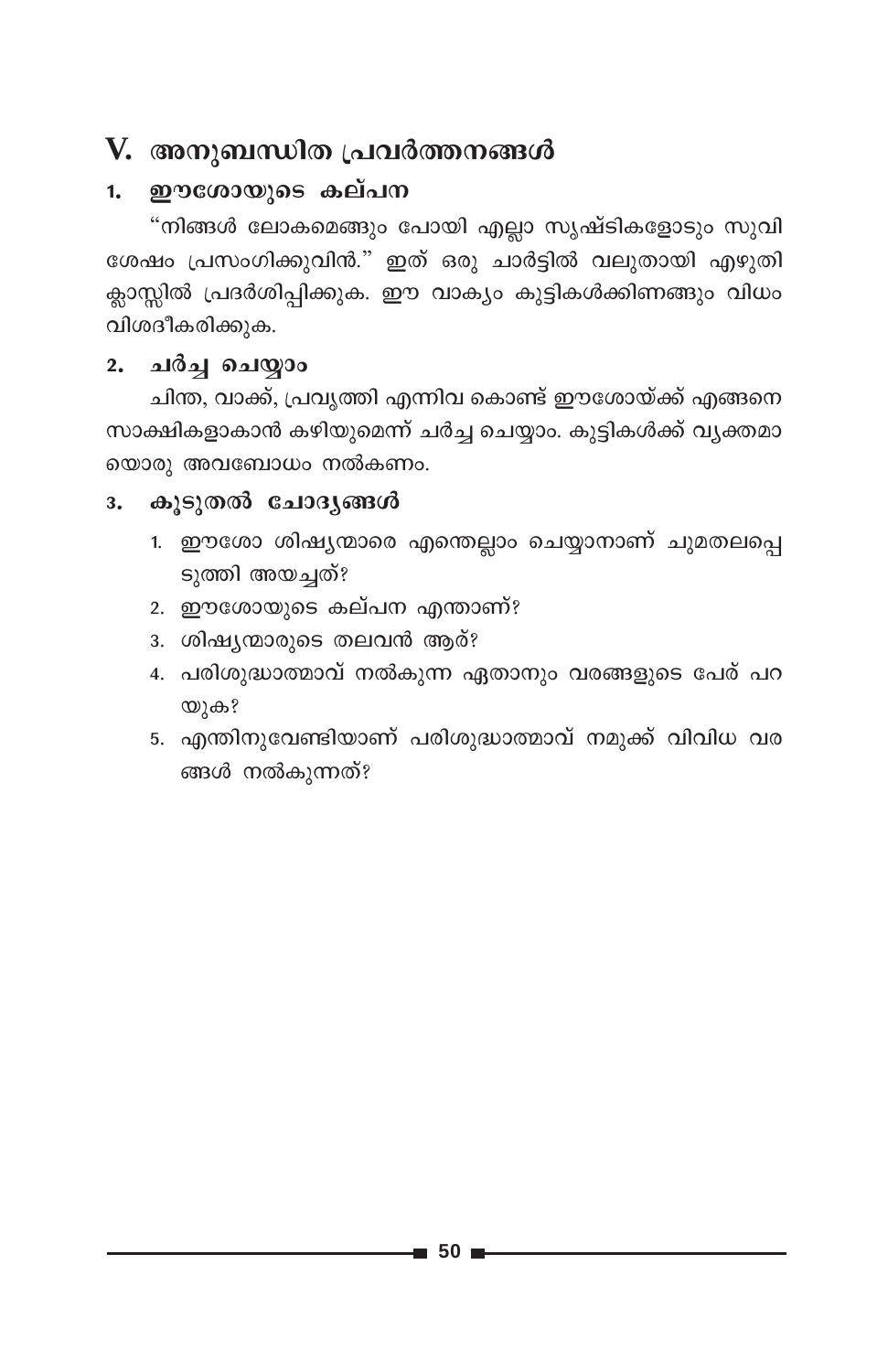# $0.130014$ ആത്മാവിനാൽ നയിക്കപ്പെടുന്ന ജനം

## I. കൂട്ടികൾ സ്വന്തമാക്കേണ്ടത്

### ബോധ്യങ്ങൾ

- 1. സുവിശേഷത്തിൽ വിശ്വസിച്ചവരാണ് ആദിമക്രൈസ്തവ സമുഹം.
- 2. പരിശുദ്ധാത്മാവിനെ സ്ഥീകരിക്കുന്നവരിൽ വിവിധ ദാനങ്ങൾ നിറയുന്നു.
- 3. നന്മ ചെയ്യാനും തിന്മ ചെയ്യാതിരിക്കാനും ഈ ദാനങ്ങൾ പ്രചോദനമേകുന്നു.

### മനോഭാവങ്ങൾ

- 1. പരിശുദ്ധാത്മാവിന്റെ ദാനങ്ങൾ സ്വീകരിച്ച് നമ്മൾ വിശുദ്ധി യിൽ വളരണം.
- 2. ദൈവത്തിന് പ്രീതികരമായ ജീവിതം നമ്മൾ നയിക്കണം.

### ശീലങ്ങൾ:

- 1. പരിശുദ്ധാത്മാവിന്റെ ദാനങ്ങൾ ലഭിക്കാൻ നിത്യവും പ്രാർത്ഥിക്കും.
- 2. പരിശുദ്ധാത്മാവിന്റെ ദാനങ്ങൾക്ക് നന്ദി പറയും.
- 3. അവ ഉപയോഗിച് വിശുദ്ധിയിൽ വളരും.

### II. ബോധനോപാധികൾ

പുതിയനിയമം, പരിശുദ്ധാത്മാവിന്റെ ദാനങ്ങൾ എഴുതിയ ചാർട്ട്/കാർഡ്.

### III. പാഠാവതരണം

അപ്പ. പ്രവർത്തനങ്ങൾ 2:37-47 വായിച്ച് ആശയം പങ്കുവയ്ക്കാം. ആദിമ സഭയുടെ ചിത്രം വ്യക്തമാക്കാം. ഈശോയിൽ വിശ്വസിക്കുന്ന വർക്ക് അവിടുന്ന് പ്രത്യേകമായി എന്തൊക്കെയാവും നൽകുന്നത്? പരി ശുദ്ധാത്മാവിന്റെ ദാനങ്ങളിലേയ്ക്ക് കുട്ടികളുടെ ശ്രദ്ധ ക്ഷണിക്കാം.

## IV. പാഠബന്ധിത പ്രവർത്തനങ്ങൾ

### ഉത്തരം കണ്ടെത്താം

- 1. ആദിമസഭയെക്കുറിച്ച് വിവരിക്കുന്ന പുസ്തകമാണ് അപ്പ സ്തോലപ്രവർത്തനങ്ങൾ.
- 2. ആദിമപ്രൈസ്തവർ ഏകമനസ്സോടെ ദൈവത്തെ സ്തുതിച്ചും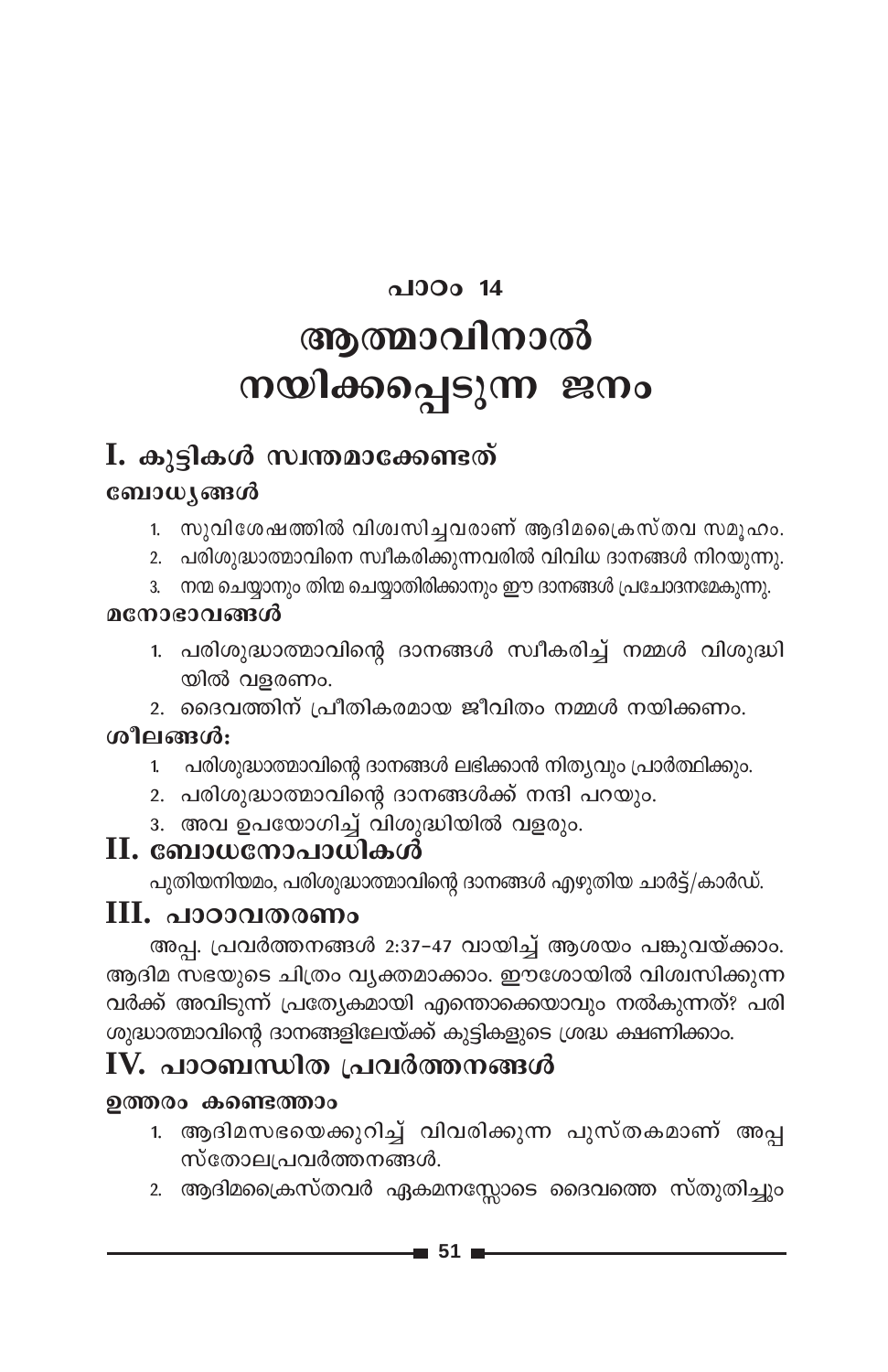പ്രാർത്ഥിച്ചും ഒരുമയോടെ കഴിഞ്ഞു. അവർ എല്ലാ മനുഷ്യരുടെയു<mark>ം</mark> പ്രീതിക്ക് പാത്രമാവുകയും ചെയ്തു. അവർ ധീരതയോടെ സുവി ശേഷം പ്രഘോഷിക്കുകയും ജീവിക്കുകയും ചെയ്തു.

- 3. വിശുദ്ധിയിൽ വളരാനും സുവിശേഷമാർഗത്തിൽ ചരിക്കാനും സുവിശേഷം പ്രഘോഷിക്കാനുമാണ് പരിശുദ്ധാത്മാവിന്റെ ദാനങ്ങൾ നമ്മെ സഹായിക്കുന്നത്.
- 4. ജ്ഞാനം, ബുദ്ധി, ആലോചന, അറിവ്, ആത്മശക്തി, ഭക്തി, ഭൈവഭയം എന്നിവയാണ് പരിശുദ്ധാത്മാവിന്റെ ദാനങ്ങൾ.

#### **க்**Sைம

ഉത്തരം $:$  ആദിമസഭ

### പദസൂര്യൻ

പാഠത്തിൽ നിന്ന് പരിശുദ്ധാത്മാവിന്റെ ദാനങ്ങൾ എടുത്തെഴുതി പദസൂര്യൻ പൂർത്തിയാക്കാം.

#### എന്റെ തീരുമാനം

പരിശുദ്ധാത്മാവ് വരങ്ങളും ദാനങ്ങളും നൽകുന്നത് നമ്മുടെ പരിശു ദ്ധിക്കും മറ്റുള്ളവരുടെ നന്മയ്ക്കുമാണ്. നന്മചെയ്ത് വിശുദ്ധി പ്രാപിക്കാൻ കുട്ടികൾ തീരുമാനമെടുക്കട്ടെ. അതിനുള്ള പ്രചോദനം നൽകണം.

### $\bf{V.}$  അനുബന്ധിത പ്രവർത്തനങ്ങൾ

### 1. എഴുതാം പഠിക്കാം

പരിശുദ്ധാത്മാവിന്റെ ഏഴുദാനങ്ങൾ കാർഡുകളിൽ വലുതായി എഴുതി ക്ലാസ്സിൽ പലയിടത്തായി സ്ഥാപിക്കുക, അവ കുട്ടികൾ മനഃപാഠമാക്കട്ടെ.

#### 2. **കളിക്കാം** കളിക്കാം

CsXmcp ]cn-tim-[-\m-I-fn-bm-Wv. Ip´n-Iƒ Fgp-t∂‰p \n¬°-s´. ]cn-ip-  $\alpha$ ദ്ധാത്മാവിന്റെ ദാനങ്ങളും മറ്റു പദങ്ങളും ഇടകലർത്തി പറഞ്ഞുകൊണ്ടിരിക്കണം.

ഉദാ: ജ്ഞാനം, ബുദ്ധി, ധൈര്യം, അറിവ്, കരുണ, ഭക്തി, സത്യം, ദൈവഭയം, സ്നേഹം... ദാനങ്ങളുടെ പേരു പറയുമ്പോൾ കൈ ഉയർ ത്തണം. മറ്റു വാക്കുകളാണെങ്കിൽ കൈതാഴ്ത്തണം. തെറ്റിക്കുന്നവർ ഇരിക്കട്ടെ. `ഈ രീതിയിൽ കളി തുടരാം. പരിശുദ്ധാത്മാവിന്റെ ദാന ߃ a\x-]m-T-am-°n-°-gn-™n´v \S-Øm-\p-≈-XmWv Cu Ifn.

### 3. കൂടുതൽ ചോദ്യങ്ങൾ

- 1. ആരാണ് ആദിമപ്രൈസ്തവർ?
- 2. നമുക്ക് ധൈര്യം നൽകുന്ന ദാനം ഏത്?
- 3. നന്മതിന്മകളെ യഥാവിധം തിരിച്ചറിയാനുള്ള കഴിവ് നൽകുന്ന ദാനമേത്?
- 4. ദൈവത്തിന് പ്രീതികരമായ ഒരു ജീവിതം നയിക്കാൻ നമ്മെ (പാപ്തരാക്കുന്ന രണ്ടു ദാനങ്ങൾ ഏവ?

**52**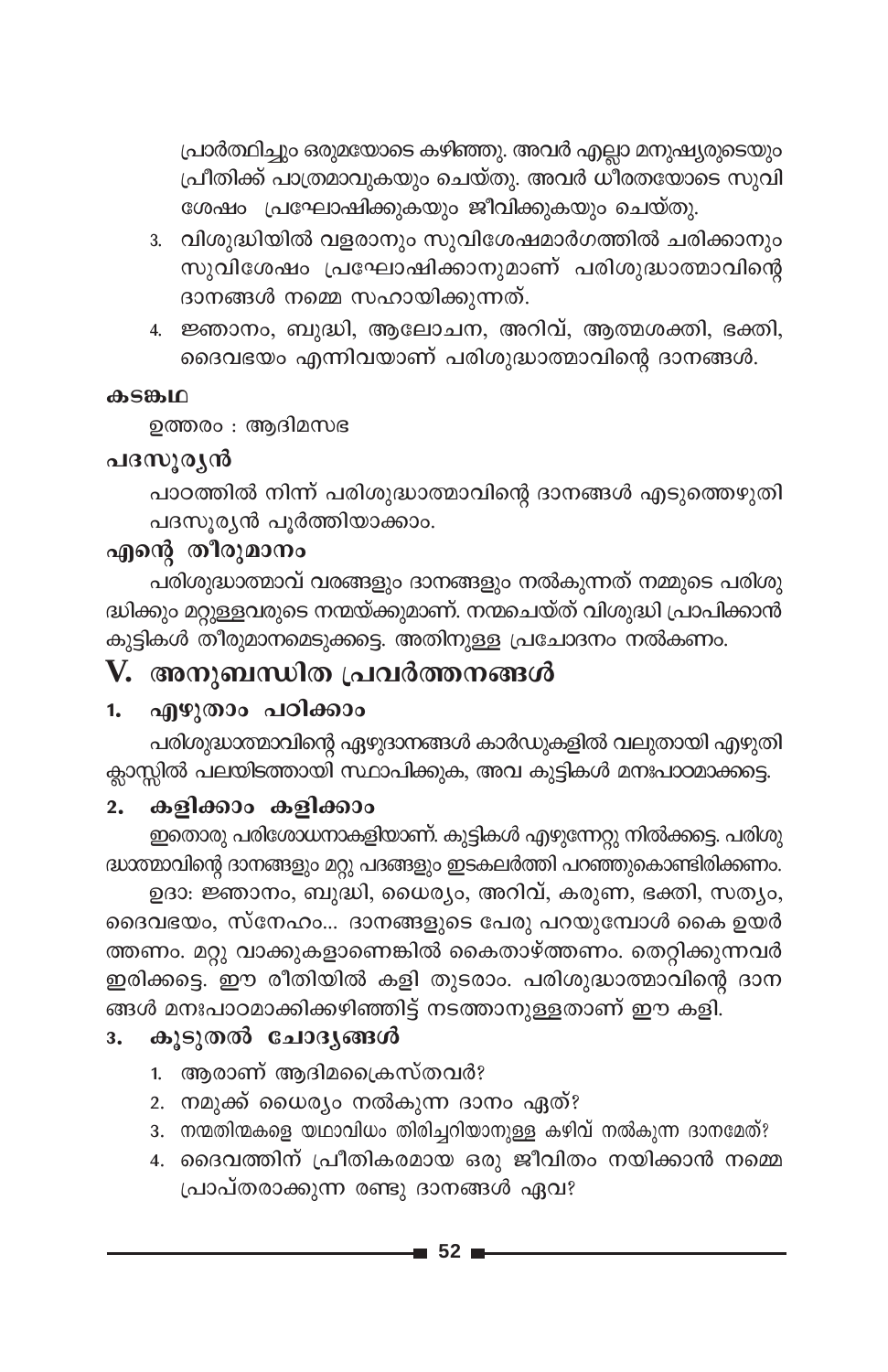# പാഠം 15 ആത്മാവിനാൽ സാക്ഷ്യം നൽകിയവർ

### I. കൂട്ടികൾ സ്വന്തമാക്കേണ്ടത്

### ബോധ്യങ്ങൾ

- 1. വിശ്വാസത്തിനു സാക്ഷ്യം നൽകി ജീവിച്ചവരാണ് വിശുദ്ധരും രക്തസാക്ഷികളും.
- 2. പരിശുദ്ധാത്മാവിന്റെ ഫലങ്ങൾ വിശുദ്ധരിൽ നിറഞ്ഞു നിൽക്കുന്നു.
- 3. വിശുദ്ധരുടെ മാതൃക അനുകരിച്ച് സ്വർഗ്ഗത്തിലെത്തേണ്ടവരാ ണ് നമ്മൾ

#### മനോഭാവങ്ങൾ

- 1. വിശുദ്ധമായ ജീവിതത്തിൽ ഞാൻ അഭിമാനം കൊള്ളും.
- 2. പരിശുദ്ധാത്മാവിന്റെ ഫലങ്ങളിൽ വളരാൻ ശ്രമിക്കും.

### ശീലങ്ങൾ:

- 1. കാവൽമാലാഖയോട് നിത്യവും പ്രാർത്ഥിക്കും.
- 2. പേരിനു കാരണക്കാരനായ വിശുദ്ധനെ / വിശുദ്ധയെക്കുറിച്ച് പഠിക്കും.
- 3. ആ വിശുദ്ധന്റെ / വിശുദ്ധയുടെ ഗുണങ്ങൾ അനുകരിച്ച് ജീവി ക്കും.

### $\mathbf H$ . ബോധനോപാധികൾ

പുതിയ നിയമം, 'അനുദിനവിശുദ്ധർ' എന്ന പുസ്തകം, ഏതാനും വിശുദ്ധരുടെ ഫോട്ടോകൾ, ചാർട്ട് പേപ്പർ.

### III. പാഠാവതരണം

കുട്ടികൾ അവർക്കറിയാവുന്ന വിശുദ്ധരുടെ പേരുകൾ പറയട്ടെ. ആ പേര് സ്വീകരിച്ചിട്ടുള്ള കുട്ടികൾ ഉണ്ടോയെന്ന് തിരക്കണം. അധ്യാ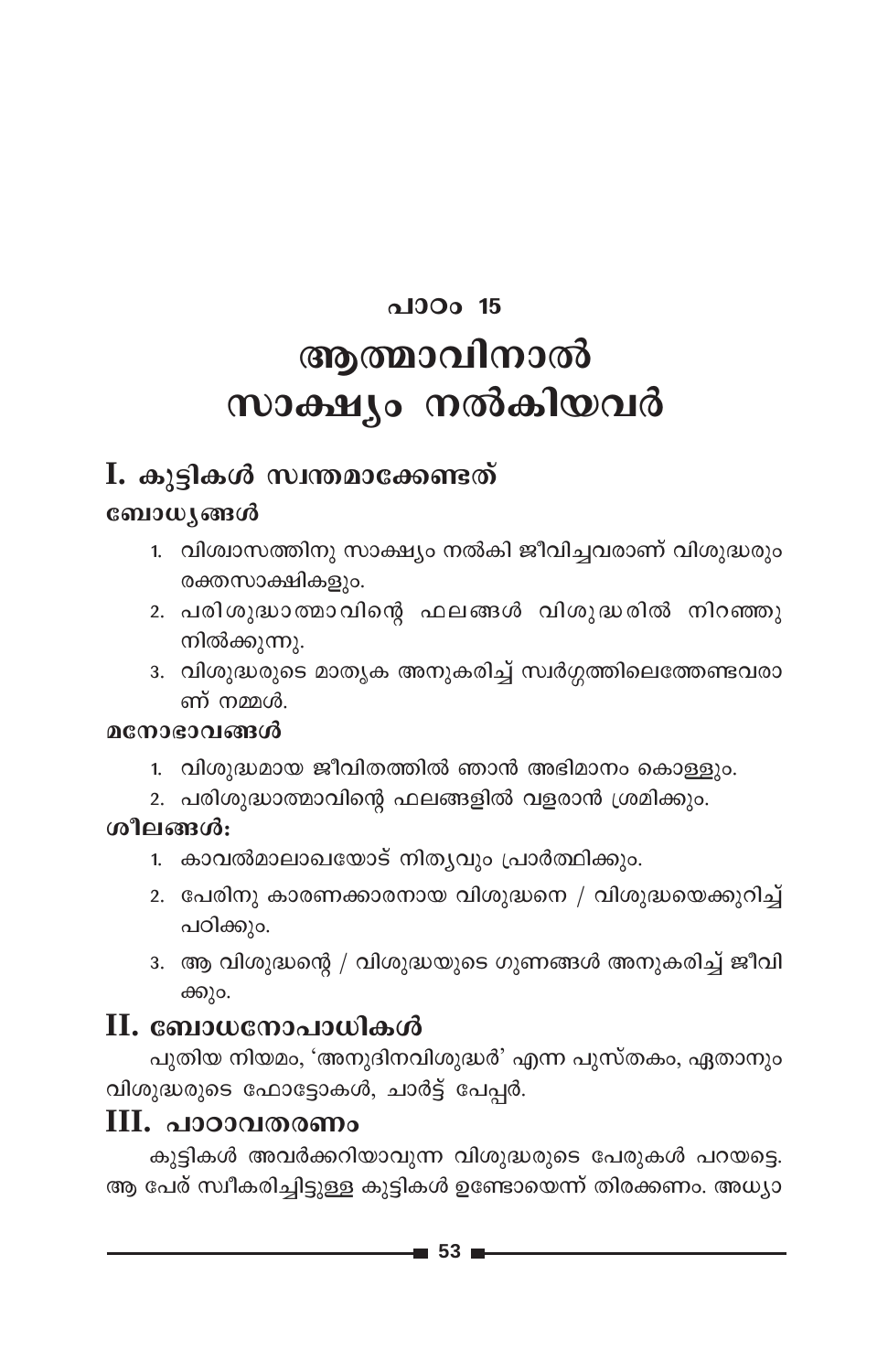പകന്റെ / അധ്യാപികയുടെ പേരിന്റെ വിശുദ്ധനെ / വിശുദ്ധയെ പരി ചയപ്പെടുത്താം. ഫോട്ടോയും കാണിക്കാം. തോമാശ്ലീഹായുടെ ഫോട്ടോയും കാണിക്കാം. തുടർന്ന് വിശുദ്ധരെക്കുറിച്ച് പൊതുവായി അവതരിപ്പിക്കാം.

പരിശുദ്ധാത്മാവിന്റെ ഫലങ്ങൾ ഈ പാഠത്തിലെ ഒരു പ്രധാന ആശയമാണ്. അത് ശരിയായി അവതരിപ്പിക്കണം.

### $\mathbf W$ . പാഠബന്ധിത പ്രവർത്തനങ്ങൾ

#### ഉത്തരം കണ്ടെത്താം

- 1. വിശ്വാസത്തിനു സാക്ഷ്യം നൽകി ജീവൻ സമർപ്പിച്ചവരാണ് രക്തസാക്ഷികൾ.
- 2. വിശുദ്ധ എസ്തപ്പാനോസ് ആണ് ആദ്യത്തെ രക്തസാക്ഷി.
- 3. വി. അഗസ്റ്റിൻ, വി. അന്തോനീസ്. വി. ഫ്രാൻസീസ് അസീസ്സീ, വി. ഫ്രാൻസിസ് സേവ്യർ, വി. കൊച്ചുത്രേസ്യ. (ഏതെങ്കിലും അഞ്ചു വിശുദ്ധരുടെ പേര് എഴുതിയാൽ മതി)
- 4. നന്മയിൽ വളരാൻ നമ്മെ സഹായിക്കാനായി ദൈവം തന്നിരി ക്കുന്ന കൂട്ടുകാർ കാവൽ മാലാഖമാരാണ്.
- 5. പരിശുദ്ധാത്മാവിന്റെ ഫലങ്ങൾ സ്നേഹം, സന്തോഷം, സമാ ധാനം, ക്ഷമ, ദയ, നന്മ, വിശ്വസ്തത, സൗമൃത, സഹനശക്തി, വിശുദ്ധി, മിതത്വം, ആത്മസംയമനം എന്നിവയാണ്.

#### ഞാനാര്?

ഉത്തരം : വിശുദ്ധൻ

### എഴുതാം എഴുതാം

എന്റെ പേരിന്റെ വിശുദ്ധൻ, വിശുദ്ധന്റെ തിരുനാൾ ദിനം എന്നിവ മാതാപിതാക്കളോട് ചോദിച്ചിട്ടുവരാൻ ആദ്യദിവസം തന്നെ നിർദ്ദേശി ക്കണം.

ഭാരതത്തിലെ വിശുദ്ധരുടെ / വാഴ്ത്തപ്പെട്ടവരുടെ പേരെഴുതു വാൻ മാതാപിതാക്കളുടെ സഹായത്തോടെ കുട്ടികൾ ശ്രമിക്കട്ടെ. ചിലരുടെ പേരുകൾ താഴെ ചേർക്കുന്നു.

- 1. വിശുദ്ധ ചാവറയച്ചൻ
- 2. വിശുദ്ധ അൽഫോൻസാമ്മ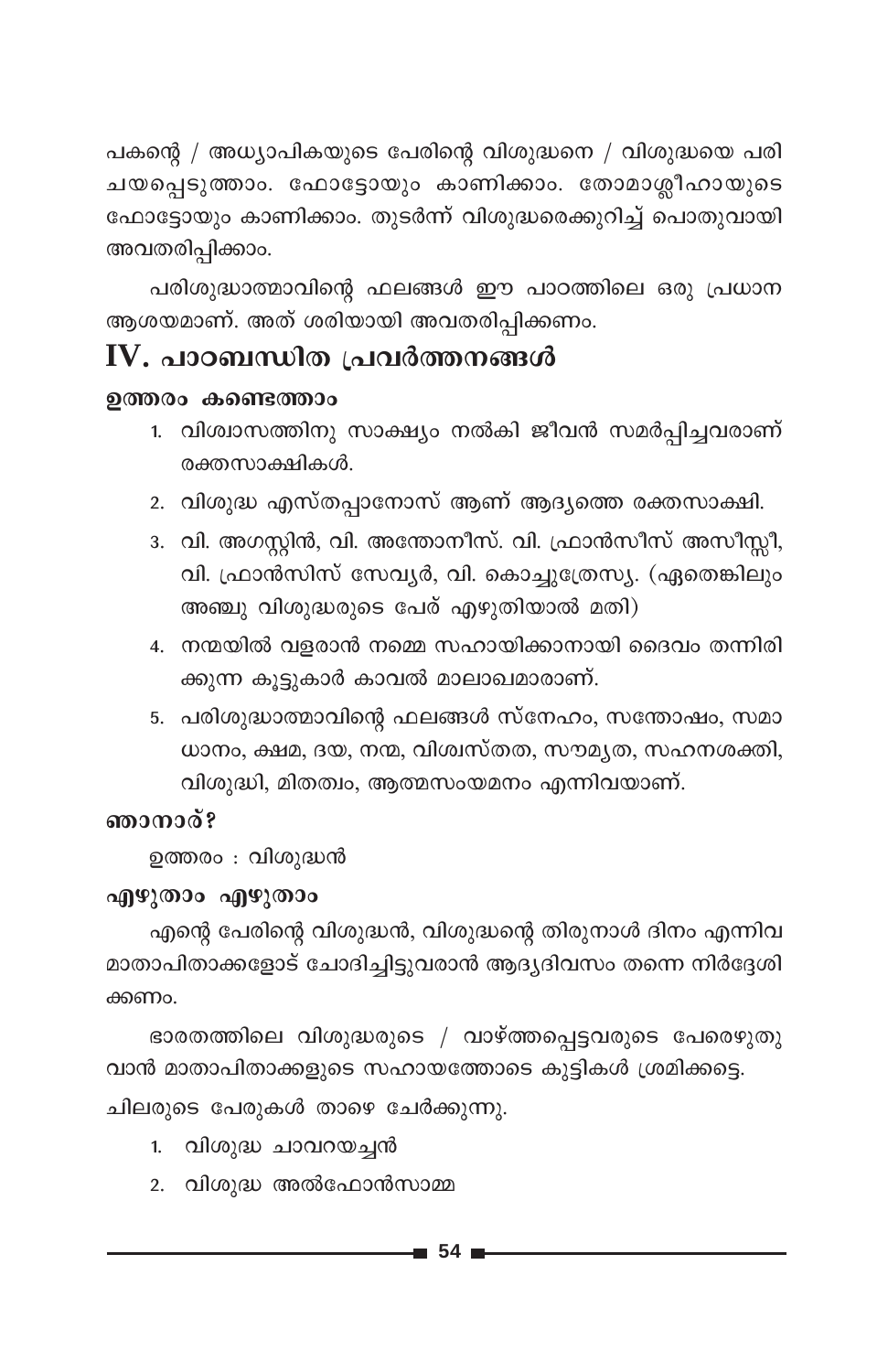പ്പിക്കേണ്ട ചുമതലയാണ് അദ്ധ്യാപകന് / അദ്ധ്യാപികയ്ക്ക് ഉള്ളത്.

11. ദൈവദാസൻ കദളിക്കാട്ടിൽ മത്തായിഅച്ചൻ 12. ദൈവദാസൻ ഫാ. സക്കറിയാസ് ഒ.സി.ഡി.

5. വാഴ്ത്തപ്പെട്ട തേവർപറമ്പിൽ കുഞ്ഞച്ചൻ

6. വാഴ്ത്തപ്പെട്ട ദേവസഹായം പിള്ള

8. വാഴ്ത്തപ്പെട്ട സിസ്റ്റർ റാണി മരിയ 8. ധന്യൻ ഫാ. ഔറേലിയൻ ഒ.സി.ഡി. 9. ദൈവദാസൻ തോമസ് കുര്യാളശ്ശേരി

10. ദൈവദാസൻ മാത്യു കാവുകാട്ട്

7. വാഴ്ത്തപ്പെട്ട മറിയം ത്രേസ്യ

## V. അനുബന്ധിത പ്രവർത്തനങ്ങൾ

3. വിശുദ്ധ മദർ തെരേസ 4. വിശുദ്ധ എവുപ്രാസ്യ

#### 1. വൃക്ഷവും ഫലവും

എന്റെ തീരുമാനം

പരിശുദ്ധാത്മാവിന്റെ ഫലങ്ങൾ ഏവയെന്നു പഠിച്ചല്ലോ? അത് ചിത്രരൂപത്തിൽ ക്ലാസ്സിൽ അവതരിപ്പിച്ചാൽ നന്നായിരിക്കും. ചാർട്ട്പേ പ്പറിൽ ഒരു വൃക്ഷത്തിന്റെ ചിത്രം വരച്ച്, അതിൽ പന്ത്രണ്ടു ഫലങ്ങൾ വരച്ചുചേർക്കുക. ഓരോന്നിലും ഓരോ ഫലങ്ങളുടെ പേരെഴുതി ക്ലാസ്സിൽ പ്രദർശിപ്പിക്കുക.

മൂന്നാം ക്ലാസ്സിൽ മതബോധനം പൂർത്തിയാക്കുന്ന കുട്ടികൾ എത്തി ച്ചേരേണ്ടത് വിശുദ്ധമായ ഒരു ജീവിതം നയിക്കുമെന്ന തീരുമാനത്തിലും അതിന്റെ പ്രയോഗത്തിലുമാണ്. കുട്ടികളെ ഇക്കാര്യത്തിൽ പ്രചോദി

#### കൂട്ടിനു വിളിക്കാം  $2.$

കാവൽമാലാഖ കൂട്ടിനുണ്ടെന്ന് കുട്ടികൾ അറിയട്ടെ. ആവശ്യനേ രങ്ങളിൽ കാവൽമാലാഖയെ കൂട്ടിനു വിളിക്കാൻ കുട്ടികളെ പരിശീ ലിപ്പിക്കാം. കാവൽമാലാഖയോടുള്ള ചെറിയ പ്രാർത്ഥന പഠിപ്പിക്കാം. കാവൽമാലാഖമാരെക്കുറിച്ചുള്ള പാട്ടുകൾ ക്ലാസ്സിൽ ആലപിക്കു ന്നതും നല്ലതാണ്.

- 55 ∎